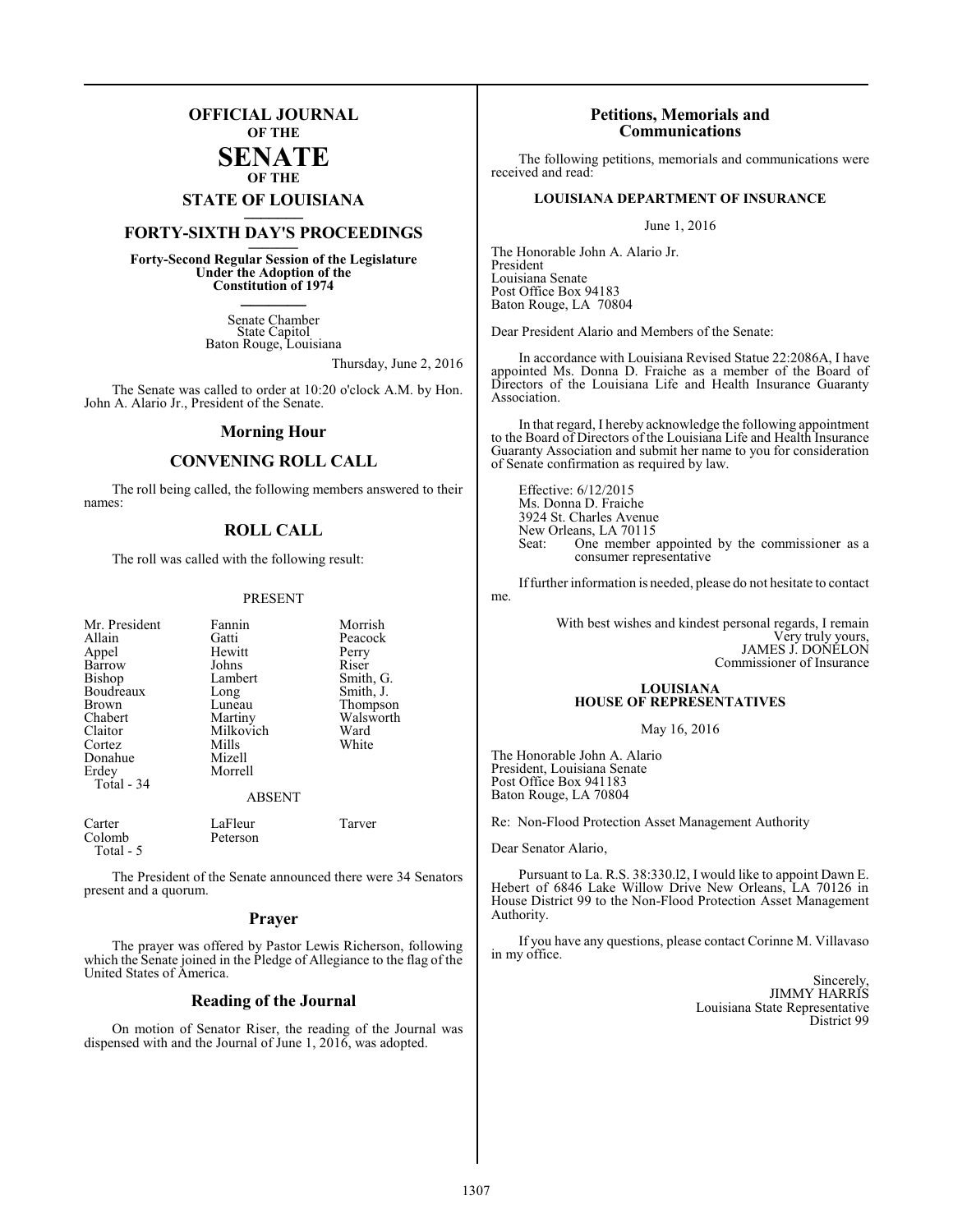## **Message from the House**

**ADOPTION OF CONFERENCE COMMITTEE REPORT**

June 1, 2016

To the Honorable President and Members of the Senate:

I am directed to inform your honorable body that the House of Representatives has adopted the Report ofthe Conference Committee on the disagreement to **House Bill No. 570**.

> Respectfully submitted, ALFRED W. SPEER Clerk of the House of Representatives

#### **Message from the House**

#### **ADOPTION OF CONFERENCE COMMITTEE REPORT**

June 1, 2016

To the Honorable President and Members of the Senate:

I am directed to inform your honorable body that the House of Representatives has adopted the Report of the Conference Committee on the disagreement to **House Bill No. 614**.

> Respectfully submitted, ALFRED W. SPEER Clerk of the House of Representatives

#### **Message from the House**

#### **DISAGREEMENT TO HOUSE BILL**

June 1, 2016

To the Honorable President and Members of the Senate:

I am directed to inform your honorable body that the House of Representatives has refused to concur in the proposed Senate Amendment(s) to **House Bill No. 481** by Representative James, and ask the President to appoint on the part of the Senate a committee to confer with a like committee from the House on the disagreement.

> Respectfully submitted, ALFRED W. SPEER Clerk of the House of Representatives

#### **Message from the House**

#### **DISAGREEMENT TO HOUSE BILL**

June 1, 2016

To the Honorable President and Members of the Senate:

I am directed to inform your honorable body that the House of Representatives has refused to concur in the proposed Senate Amendment(s) to **House Bill No. 773** by Representative Marcelle, and ask the President to appoint on the part of the Senate a committee to confer with a like committee from the House on the disagreement.

> Respectfully submitted, ALFRED W. SPEER Clerk of the House of Representatives

# **Page 2 SENATE 46th DAY'S PROCEEDINGS**

## **Message from the House**

#### **DISAGREEMENT TO HOUSE BILL**

June 1, 2016

To the Honorable President and Members of the Senate:

I am directed to inform your honorable body that the House of Representatives has refused to concur in the proposed Senate Amendment(s) to **House Bill No. 935** by Representative Hollis, and ask the President to appoint on the part of the Senate a committee to confer with a like committee from the House on the disagreement.

> Respectfully submitted, ALFRED W. SPEER Clerk of the House of Representatives

#### **Message from the House**

#### **DISAGREEMENT TO HOUSE BILL**

June 1, 2016

To the Honorable President and Members of the Senate:

I am directed to inform your honorable body that the House of Representatives has refused to concur in the proposed Senate Amendment(s) to **House Bill No. 1118** by Representative Hunter, and ask the President to appoint on the part ofthe Senate a committee to confer with a like committee from the House on the disagreement.

> Respectfully submitted, ALFRED W. SPEER Clerk of the House of Representatives

#### **Message from the House**

#### **PASSED SENATE BILLS AND JOINT RESOLUTIONS**

June 1, 2016

To the Honorable President and Members of the Senate:

I am directed to inform your honorable body that the House of Representatives has finally passed the following Senate Bills and Joint Resolutions:

# **SENATE BILL NO. 112—** BY SENATOR BARROW

- 
- To amend and reenact R.S. 37:563(11), (12), (13), and (14), 589(A), 590(A)(1), and 599(A)(2)(f) and to enact R.S. 37:563(15), and 591.1, relative to the practice of cosmetology; to provide relative to mobile salons; to provide relative to certain definitions, terms, procedures, requirements, effects, certificates of registration, and fees; to provide for the promulgation and adoption of administrative rules; and to provide for related matters.

AN ACT

Reported with amendments.

#### **SENATE BILL NO. 179—**

BY SENATOR RISER

AN ACT To enact Chapter 21-B of Title 25 of the Louisiana Revised Statutes of 1950, to be comprised ofR.S. 25:951 through 959, relative to the Louisiana Human Remains Protection and Control Act; to provide relative to the control and management of human remains; to provide relative to legislative intent; to provide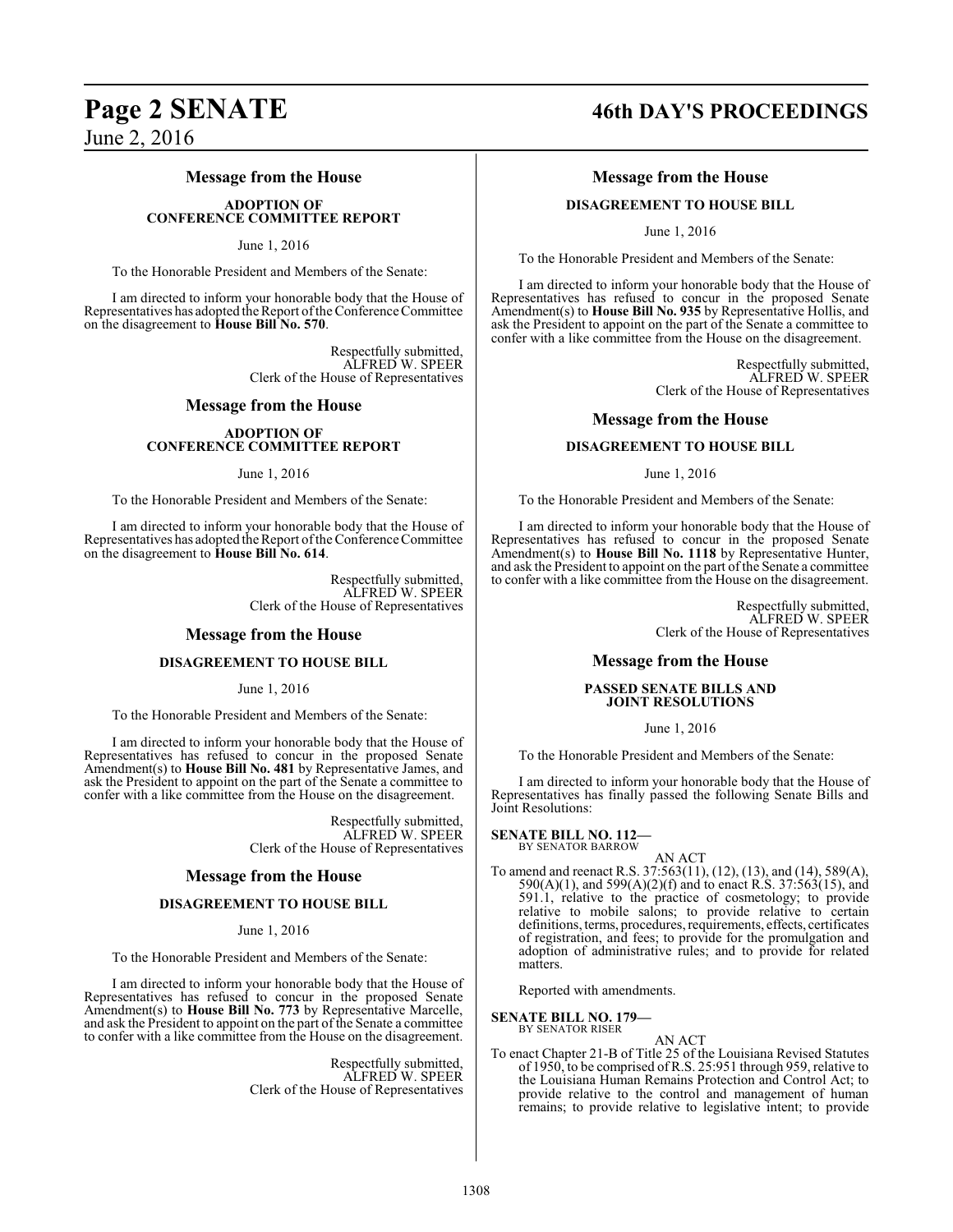# **46th DAY'S PROCEEDINGS Page 3 SENATE**

# June 2, 2016

definitions; to provide penalties; to provide exemptions; to provide relative to enforcement; and to provide for related matters.

Reported with amendments.

**SENATE BILL NO. 251—**<br>BY SENATORS LAFLEUR, MARTINY, MIZELL, PEACOCK, THOMPSON,<br>WALSWORTH AND WHITE AN ACT

To enact Chapter 8-L of Title 45 of the Louisiana Revised Statutes of 1950, to be comprised of R.S. 45:844.74 and 844.75, relative to communications; to prohibit the interference or blocking of certain communications and wireless connections; to provide certain terms, conditions, requirements, procedures, penalties and effects; and to provide for related matters.

Reported with amendments.

#### **SENATE BILL NO. 337—** BY SENATOR MARTINY

AN ACT

To enact Part VIII of Chapter 17 of Title 3 of the Louisiana Revised Statutes of 1950, to be comprised of R.S. 3:2511, relative to retail pet stores; to provide relative to the sale of dogs and cats by retail pet stores; to prohibit the sale of certain dogs and cats in retail pet stores; to require certain signs and records; to provide for definitions; and to provide for related matters.

Reported with amendments.

#### **SENATE BILL NO. 421—** BY SENATOR THOMPSON

AN ACT

To amend and reenact R.S. 37:1361(B) and (E), 1366(A), 1367(A), 1368(A), 1371(A), 1373(A), 1377(B), and 1378(A)(3),(6), and  $(8)$ , and to enact R.S. 37:1366(J) and  $(K)$ , relative to plumbers; to provide relative to the licensure of plumbers; to create and provide for the qualifications for a new "tradesman plumber" license; to provide relative to the membership and duties of the State Plumbing Board; to provide for definitions; to provide relative to the registration of apprentice plumbers; to provide relative to training programs, requirements, and examinations for plumbers; to provide for fees; to provide for disciplinary actions for violations; and to provide for related matters.

Reported with amendments.

#### **SENATE BILL NO. 428—** BY SENATOR ALLAIN

AN ACT

To amend and reenact R.S. 47:645(B) and to enact R.S. 30:88.1, relative to site-specific oilfield trust accounts; to provide for the use of certain funds in the state treasury derived from orphan wells for oilfield site restoration; to provide for an effective date; and to provide for related matters.

Reported with amendments.

#### **SENATE BILL NO. 443—** BY SENATOR HEWITT

AN ACT

To amend and reenact R.S. 39:21.3(E)(2)and (3) and to enact R.S. 39:21.3(E)(4), relative to the Health and Social Services EstimatingConference; to provide for additional members ofthe conference; to provide for the chairmanship of the conference; to create a Medicaid Subcommittee; to provide for the composition and chairmanship of the subcommittee; to provide for the meetings of the subcommittee for the purpose of forecasting and reviewing information related to the Medicaid program; to provide for budget development; and to provide for related matters.

Reported with amendments.

#### **SENATE BILL NO. 135—**

BY SENATOR MILKOVICH AN ACT

To enact R.S. 33:9682, relative to political subdivisions; to authorize a political subdivision to open proceedings with a voluntary prayer; to provide certain terms and conditions; and to provide for related matters.

Reported with amendments.

# **SENATE BILL NO. 338—** BY SENATOR MARTINY

AN ACT

To enact R.S. 51:725 through 725.7, relative to trade and commerce; to provide certain protections for vulnerable adults from financial exploitation; to provide definitions, terms, conditions, requirements, and procedures; to provide with regard to governmental disclosures and immunity; to provide for thirdparty disclosures and immunity; to provide for delaying disbursements and immunity; to provide for receipt of notice; to provide with regard to record-keeping; and to provide for related matters.

Reported with amendments.

#### **SENATE BILL NO. 158—** BY SENATOR CORTEZ

- AN ACT
- To amend and reenact R.S. 32:1252(27), the introductory paragraph of R.S.  $32:1253(A)(1)$ , the introductory paragraph of R.S.  $32:1261(A)(1)(k)(i)$ , and R.S.  $32:1270.1(i)(i)$  relative to marine products; to provide relative to the definition of marine product; to exclude certain motors; to provide relative to commission member appointments; to provide relative to the sale of marine products; and to provide for related matters.

Reported without amendments.

**SENATE BILL NO. 177—**

BY SENATOR DONAHUE

AN ACT To enact R.S. 39:82.1, relative to special treasury funds and dedicated money; to provide for specific reports to the Joint Legislative Committee on the Budget; to provide for the review and reporting of special funds and statutory dedications, including the means of financing, specifically funds whose primary source of financing is the state general fund, the purpose and use of the monies; and the status and balances of the special funds and dedicated monies; to provide for an effective date; and to provide for related matters.

Reported without amendments.

#### **SENATE BILL NO. 283—**

BY SENATOR HEWITT

AN ACT To amend and reenact R.S. 37:3651(A)(1), relative to professions and occupations; to provide for trained military personnel applying for certification as a professional engineer; and to provide for related matters.

Reported without amendments.

#### **SENATE BILL NO. 379—**

BY SENATOR MARTINY AN ACT

To amend and reenact R.S. 32:80(C), relative to motor vehicles; to provide relative to overtaking and passing a school bus; to require a driver on a highway with a dedicated left-turn lane to stop for a school bus; and to provide for related matters.

Reported without amendments.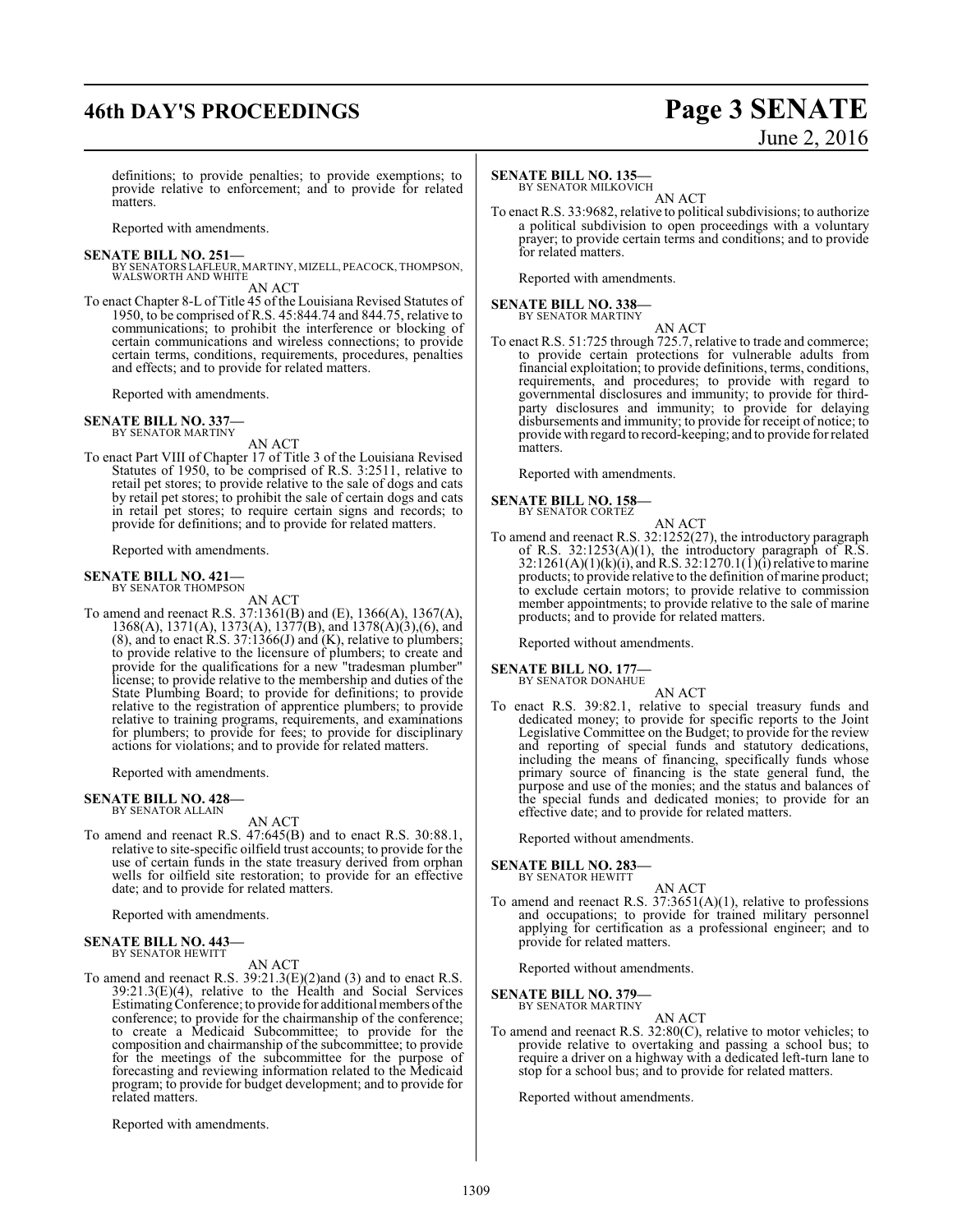# **Page 4 SENATE 46th DAY'S PROCEEDINGS**

June 2, 2016

#### **SENATE BILL NO. 425—** BY SENATOR ALLAIN

AN ACT

To amend and reenact R.S.  $30:21(B)(2)(a)$  and to enact R.S.  $30:86(D)(7)$ , relative to the commissioner of conservation; to provide for the Oil and Gas Regulatory Fund; to provide for the Oilfield Site Restoration Fund; to provide for contributions to such funds from fees collected from an operator who chooses not to plug a well classified as inactive; and to provide for related matters.

Reported without amendments.

Respectfully submitted, ALFRED W. SPEER Clerk of the House of Representatives

#### **Message from the House**

#### **CONCURRING IN SENATE CONCURRENT RESOLUTIONS**

#### June 1, 2016

To the Honorable President and Members of the Senate:

I am directed to inform your honorable body that the House of Representatives has finally concurred in the following Senate Concurrent Resolutions:

#### **SENATE CONCURRENT RESOLUTION NO. 87—** BY SENATOR JOHNS

A CONCURRENT RESOLUTION

To urge and request the Louisiana Board of Pharmacy to study and make recommendations regarding the use ofthe terms "specialty drug" and "specialty pharmacy".

Reported with amendments.

#### **SENATE CONCURRENT RESOLUTION NO. 141—**

BY SENATORS ALARIO, ALLAIN, APPEL, BARROW, BISHOP,<br>BOUDREAUX, BROWN, CARTER, CHABERT, CLAITOR, COLOMB,<br>CORTEZ, DONAHUE, ERDEY, FANNIN, GATTI, HEWITT, JOHNS,<br>LAFLEUR, LAMBERT, LONG, LUNEAU, MARTINY, MILKOVICH,<br>MILLS,MIZELL, **HOFFMANN** 

#### A CONCURRENT RESOLUTION

To commend Rose Landry Long for her lifelong dedication to community service and to congratulate her upon receipt of the Grassroots Advocacy Award for 2016 presented by the National Friends of Public Broadcasting.

Reported without amendments.

# **SENATE CONCURRENT RESOLUTION NO. 67—** BY SENATOR CARTER

A CONCURRENT RESOLUTION

To urge and request the division of administration to study the feasibility of contracting with the United States Department of Agriculture's National Financial Center for payroll and personnel services and report back to the legislature.

Reported without amendments.

#### **SENATE CONCURRENT RESOLUTION NO. 84—** BY SENATOR HEWITT

A CONCURRENT RESOLUTION

To urge and request the division of administration to provide a report to the legislature of all reports required of the executive branch by statute or resolution and a survey evidencing the utility of the required reports.

Reported without amendments.

#### **SENATE CONCURRENT RESOLUTION NO. 100—** BY SENATOR BISHOP

A CONCURRENT RESOLUTION

To urge and request the Louisiana State Law Institute to study the feasibility of revising state law enacted in Act No. 379 of the 2015 Regular Session of the Legislature to account for the financial burden of continuing child support awards for adult children with disabilities places on elderly parents.

Reported without amendments.

# **SENATE CONCURRENT RESOLUTION NO. 102—** BY SENATOR WALSWORTH

A CONCURRENT RESOLUTION

To urge and request the Department of Environmental Quality to study including above ground bulk storage facilities in the Motor Fuels Underground Storage Tank Trust Fund.

Reported without amendments.

**SENATE CONCURRENT RESOLUTION NO. 142—**<br>BY SENATORS WALSWORTH, ALARIO, ALLAIN, APPEL, BARROW, BISHOP, BOUDREAUX, BROWN, CARTER, CHABERT, CLAITOR,<br>COLOMB, CORTEZ, DONAHUE, ERDEY, FANNIN, GATTI, HEWITT,<br>JOHNS, LAFLEUR, LAMBE ABRAMSON, ADAMS, AMEDEE, ANDERS, ARMES, BACALA, BAGILEY, BAGNERIS, BARRAS, BERITHELOT, BISHOP, BOUIE, CARNODY, CHAOD ROUBY, CARNODY, CHAPENTER, GARY CARNER, TORY CARNER, TERVE CARRER, THEORY CHANNEY, CHANNEY, CONNICHT, EDM

#### A CONCURRENT RESOLUTION

To commend Dan Borné, industry advocate, sports announcer, educator, and deacon, on his much deserved retirement.

Reported without amendments.

Respectfully submitted, ALFRED W. SPEER Clerk of the House of Representatives

#### **Introduction of Senate Resolutions**

**SENATE RESOLUTION NO. 180—** BY SENATOR BARROW

#### A RESOLUTION

To urge and request the State Board of Elementary and Secondary Education to prepare and publish a fiscal impact study that analyzes the impact each proposed Type 2 charter school would have on the local school district, prior to granting a Type 2 charter.

The resolution was read by title and placed on the Calendar for a second reading.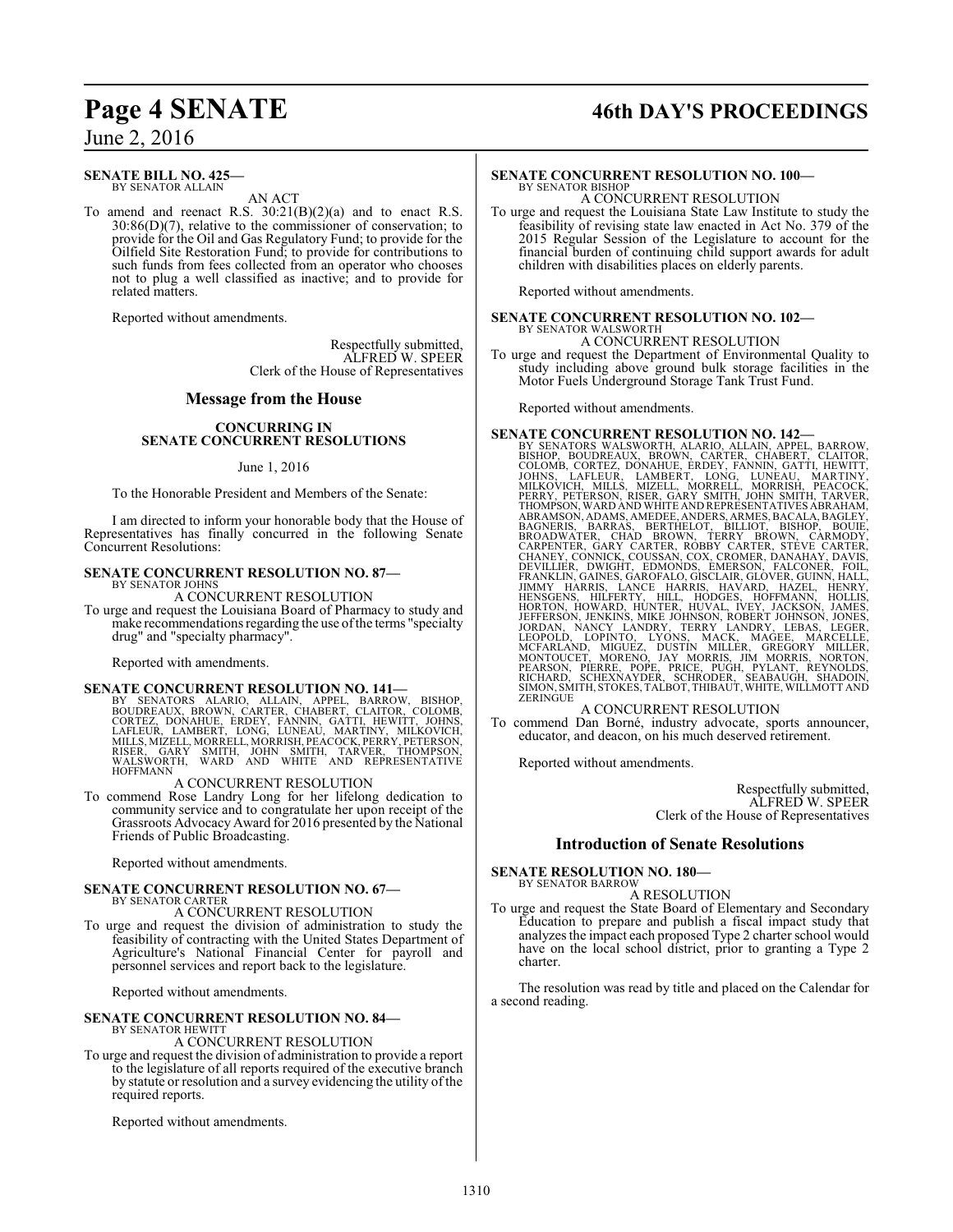# **46th DAY'S PROCEEDINGS Page 5 SENATE** June 2, 2016

### **Senate Resolutions on Second Reading**

#### **SENATE RESOLUTION NO. 175—**

BY SENATOR BARROW

A RESOLUTION To commend Diane B. Stallings and The TUFF Project for their efforts to raise awareness about asthma.

On motion of Senator Barrow the resolution was read by title and adopted.

# **SENATE RESOLUTION NO. 177—** BY SENATOR MILKOVICH

A RESOLUTION

To commend Jerry J. Guillot, Chief of Staff of the Senate of the Legislature of Louisiana, for the leadership he provides as head of staff infrastructure and for the tremendous efforts he puts forth to coordinate the successful operation of this legislative body.

The resolution was read by title and referred by the President to the Committee on Senate and Governmental Affairs.

#### **SENATE RESOLUTION NO. 179—** BY SENATOR BARROW

A RESOLUTION

To urge and request the Senate Committee on Commerce, Consumer Protection and International Affairs to study the regulation, standards, safety, and operation of self storage units in Louisiana.

On motion of Senator Barrow the resolution was read by title and adopted.

#### **Message from the House**

#### **ASKING CONCURRENCE IN HOUSE CONCURRENT RESOLUTIONS**

June 1, 2016

To the Honorable President and Members of the Senate:

I am directed to inform your honorable body that the House of Representatives has finally passed and asks your concurrence in the following House Concurrent Resolutions:

HCR No. 148 HCR No. 149 HCR No. 150

Respectfully submitted, ALFRED W. SPEER Clerk of the House of Representatives

#### **House Concurrent Resolutions on First Reading**

**HOUSE CONCURRENT RESOLUTION NO. 148—**<br>BY REPRESENTATIVES WILLMOTT, ADAMS, BILLIOT, CONNICK, GISCLAIR, HENRY, HILFERTY, LEOPÓLD, LOPINTO, LYONS, STOKES,<br>AND TALBOT AND SENATORS ALARIO, APPEL, CARTER, MARTINY,<br>MORRELL, PETE A CONCURRENT RESOLUTION

To commend the Louisiana Kennel Club upon its one hundredth anniversary.

The resolution was read by title and placed on the Calendar for a second reading.

#### **HOUSE CONCURRENT RESOLUTION NO. 149**

BY REPRESENTATIVES WILLMOTT, ADAMS, BILLIOT, CONNICK, GISCLAIR, HENRY, HILFERTY, LEOPOLD, LOPINTO, LYONS, STOKES, AND TALBOT AND SENATORS ALARIO, APPEL, CARTER, MARTINY, MORRELL, PETERSON, AND GARY SMITH A CONCURRENT RESOLUTION

To commend the Metairie Kennel Club upon its fortieth anniversary.

The resolution was read by title and placed on the Calendar for a second reading.

#### **HOUSE CONCURRENT RESOLUTION NO. 150—** BY REPRESENTATIVE FOIL

A CONCURRENT RESOLUTION

To recognize October of 2016 as Audiology Awareness Month in Louisiana.

The resolution was read by title and placed on the Calendar for a second reading.

#### **Reports of Committees**

The following reports of committees were received and read:

#### **REPORT OF COMMITTEE ON**

## **COMMERCE, CONSUMER PROTECTION AND INTERNATIONAL AFFAIRS**

Senator Daniel R. Martiny, Chairman on behalf of the Committee on Commerce, Consumer Protection and International Affairs, submitted the following report:

June 1, 2016

To the President and Members of the Senate:

I am directed by your Committee on Commerce, Consumer Protection and International Affairs to submit the following report:

## **HOUSE BILL NO. 1153— (Substitute for House Bill No. 1109 by Representative Hoffman)**<br>BY REPRESENTATIVE HOFFMANN

AN ACT

To amend and reenact R.S. 23:540, relative to regulations affecting boilers; to exempt certain potable water boilers; to provide for technical corrections; and to provide for related matters.

Reported favorably.

Respectfully submitted, DANIEL R. MARTINY Chairman

#### **House Bills and Joint Resolutions on Second Reading Just Reported by Committees**

Senator Martiny asked for and obtained a suspension ofthe rules to take up House Bills and Joint Resolutions just reported by Committees.

**HOUSE BILL NO. 1153— (Substitute for House Bill No. 1109 by Representative Hoffman)**<br>BY REPRESENTATIVE HOFFMANN

AN ACT To amend and reenact R.S. 23:540, relative to regulations affecting boilers; to exempt certain potable water boilers; to provide for technical corrections; and to provide for related matters.

Reported favorably by the Committee on Commerce, Consumer Protection, and International Affairs. The bill was read by title and recommitted to the Committee on Finance.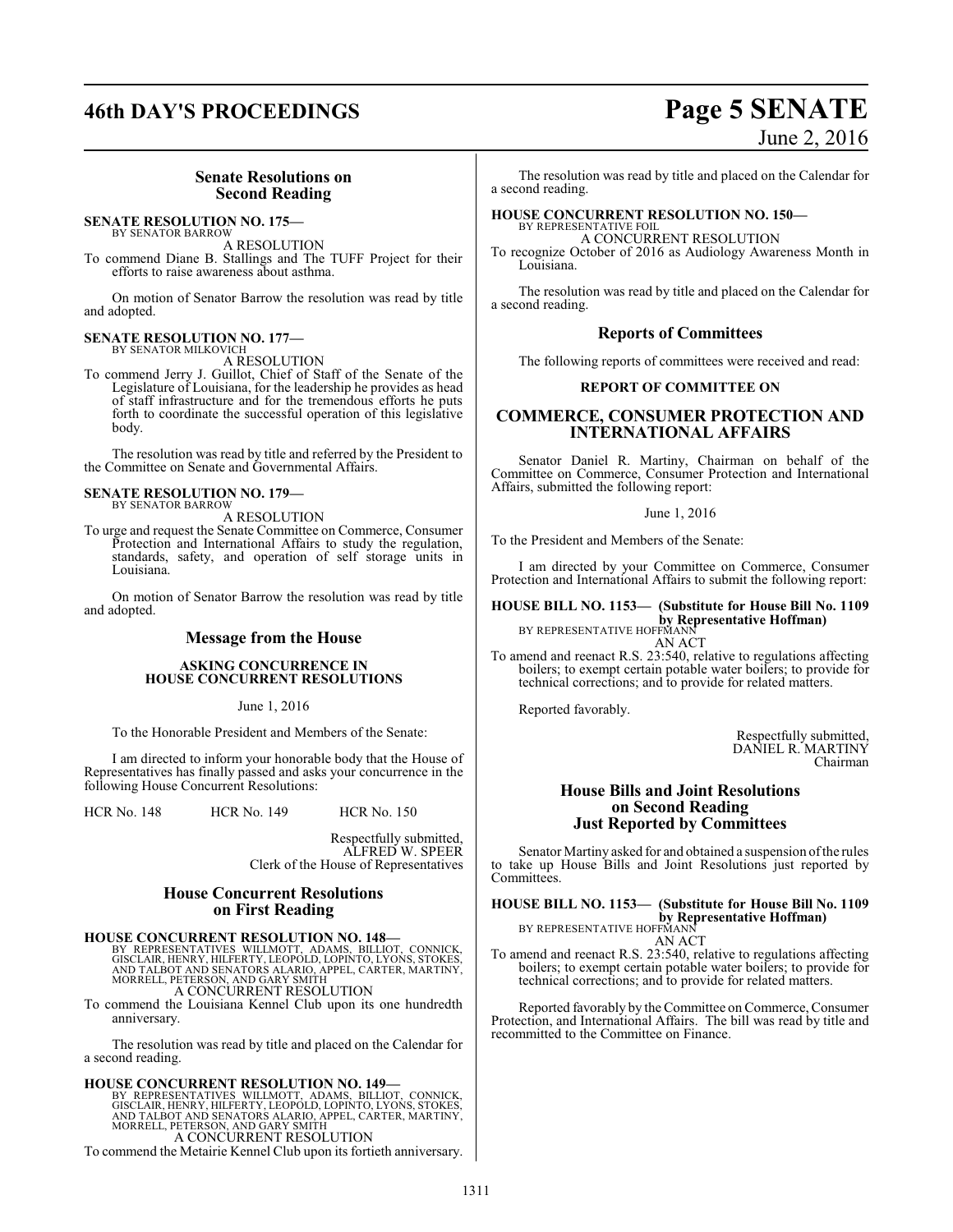# **Page 6 SENATE 46th DAY'S PROCEEDINGS**

### **Conference Committee Reports**

The following reports were received and read:

# **HOUSE BILL NO. 570—** BY REPRESENTATIVE SCHRODER

AN ACT

To amend and reenact R.S. 40:1223.3(5) and 1223.4(A) and to repeal R.S. 37:1271(B)(2)(b)(iii), relative to the practice of telemedicine; to repeal the requirement that a physician practicing telemedicine maintain an office within the state; to provide with respect to communication between a telemedicine provider and a patient; to provide with respect to the promulgation ofrules and regulations; and to provide for related matters.

#### **CONFERENCE COMMITTEE REPORT**

#### May 24, 2016

To the Honorable Speaker and Members of the House of Representatives and the Honorable President and Members of the Senate.

Ladies and Gentlemen:

We, the conferees appointed to confer over the disagreement between the two houses concerning House Bill No. 570 by Representative Schroder recommend the following concerning the Engrossed bill:

- That the set of Senate Committee Amendments by the Committee on Health and Welfare (#2374) be adopted.
- 2. That the set of amendments by the Legislative Bureau (#2653) be adopted.
- 3. That Senate Floor Amendments Nos. 1 and 3 by Senator Claitor  $(\text{\#2811})$  be adopted.
- 4. That Senate Floor Amendment No. 2 by Senator Claitor(#2811) be rejected.
- 5. That the following amendments to the Engrossed bill be adopted:

#### AMENDMENT NO. 1

On page 1, line 2, after "reenact" delete the remainder of the line and insert in lieu thereof "R.S.  $37:1271(B)(2)(b)$  and  $(4)$  and R.S. 40:1223.3(5) and 1223.4(A) and to enact R.S. 37:1271(B)(6) andR.S. 40:1223.5,"

#### AMENDMENT NO. 2

On page 1, at the beginning of line 3, delete "37:1271(B)(2)(b)(iii),"

### AMENDMENT NO. 3

In Amendment No. 3 by the Senate Committee on Health and Welfare (#2374), on page 1, line 9, after "referrals;" delete the remainder of the line and insert in lieu thereof the following: "to provide for venue in suits involving care rendered via telehealth or telemedicine;" and after "regulations;" and before "and" insert "to provide for an effective date;""

#### AMENDMENT NO. 4

In Amendment No. 3 by the Senate Committee on Health and Welfare (#2374), on page 1, delete line 10 in its entirety

#### AMENDMENT NO. 5

In Amendment No. 7 by the Senate Committee on Health and Welfare (#2374), on page 2, delete lines 6 through 8 in their entirety and insert in lieu thereof the following:

"Venue in any suit filed involving care rendered via telehealth pursuant to the provisions of this Part or telemedicine pursuant to the provisions of R.S. 37:1271(B) shall be proper and instituted before

the district court of the judicial district in which the patient resides or in the district court having jurisdiction in the parish where the patient was physically located during the provision of the telehealth or telemedicine service."

#### AMENDMENT NO. 6

In Amendment No. 7 by the Senate Committee on Health and Welfare (#2374), on page 2, at the beginning of line 9, delete "encounter."

#### AMENDMENT NO. 7

In Amendment No. 4 by the Legislative Bureau (#2653), on line 13, delete "No. 2" and insert in lieu thereof "No. 4"

#### AMENDMENT NO. 8

In Amendment No. 5 by the Legislative Bureau (#2653), on line 17, delete "No. 2" and insert in lieu thereof "No. 4"

#### AMENDMENT NO. 9

In Senate Floor Amendment No. 3 by Senator Claitor (#2811), on line 10, after "R.S. 37:1271(B)(2)(b)" delete the remainder ofthe line and insert in lieu thereof "and (4) are hereby amended and reenacted and R.S. 37:1271(B)(6) is hereby enacted to read as follows:"

#### AMENDMENT NO. 10

In Senate Floor Amendment No. 3 by Senator Claitor (#2811), on line 28, delete "Provides" and insert in lieu thereof "If necessary, provides"

AMENDMENT NO. 11

In Senate Floor Amendment No. 3 by Senator Claitor (#2811), on line 29, delete "if necessary"

AMENDMENT NO. 12

In Senate Floor Amendment No. 3 by Senator Claitor (#2811), between lines 37 and 38, insert the following:

"\* \* \* (6) Venue in any suit filed involving care rendered via telemedicine shall be in accordance with the provisions of R.S. 40:1223.5."

Respectfully submitted,

| Representatives:  | Senators:         |
|-------------------|-------------------|
| John M. Schroder  | Dan Claitor       |
| Frank A. Hoffmann | <b>Fred Mills</b> |
| J. Kevin Pearson  | Conrad Appel      |
|                   |                   |

Senator Claitor moved that the Conference Committee Report be adopted.

#### **ROLL CALL**

The roll was called with the following result:

## YEAS

| Mr. President |         | Morrish   |
|---------------|---------|-----------|
|               | Erdey   |           |
| Allain        | Fannin  | Peacock   |
| Appel         | Gatti   | Perry     |
| Barrow        | Hewitt  | Peterson  |
| Bishop        | Johns   | Riser     |
| Boudreaux     | LaFleur | Smith, G. |
| <b>Brown</b>  | Lambert | Smith, J. |
| Chabert       | Long    | Tarver    |
| Claitor       | Martiny | Thompson  |
| Colomb        | Mills   | Walsworth |
| Cortez        | Mizell  | Ward      |
| Donahue       | Morrell | White     |
| Total $-36$   |         |           |

**NAYS** 

Total - 0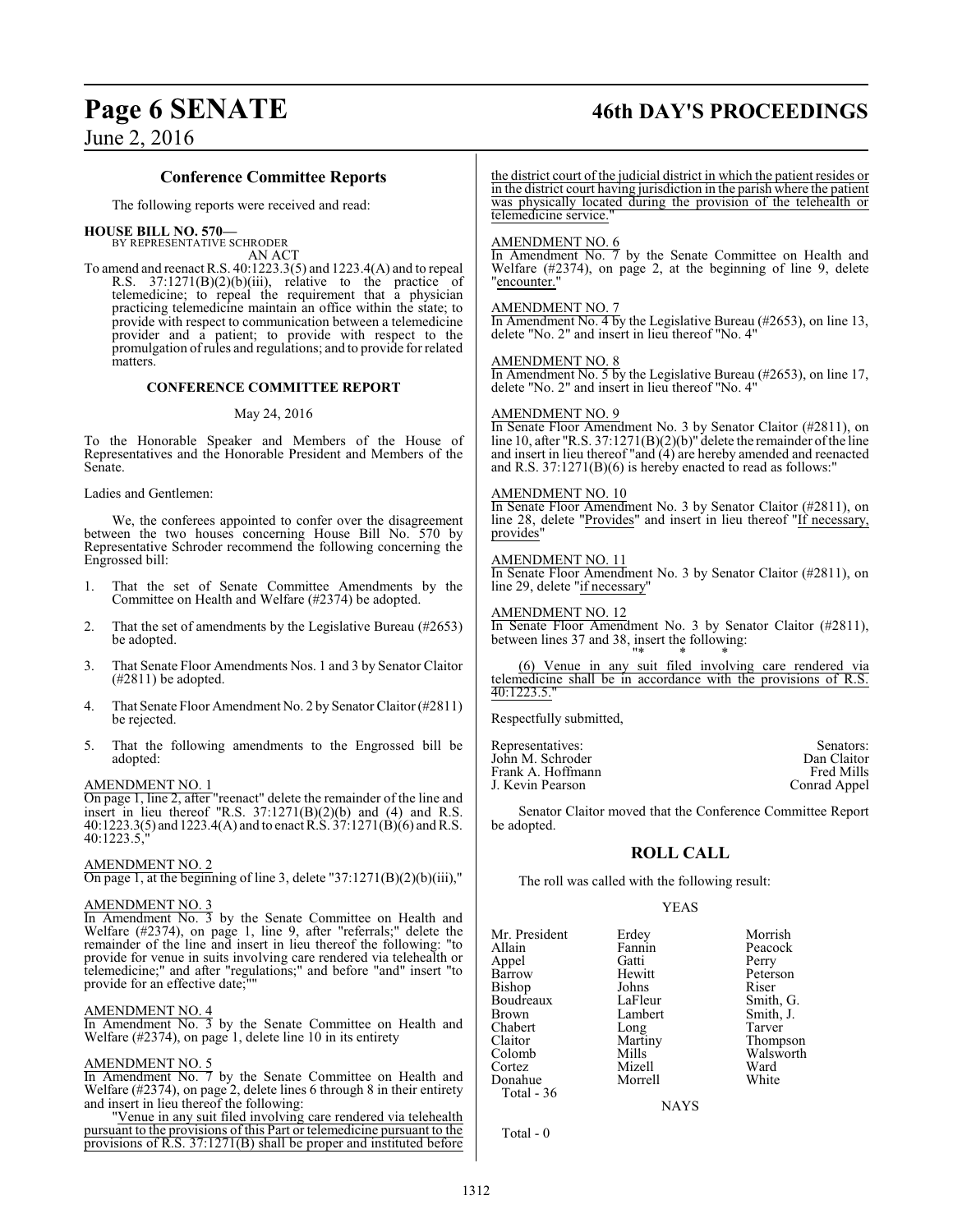# **46th DAY'S PROCEEDINGS Page 7 SENATE**

#### ABSENT

Carter Luneau Milkovich Total - 3

The Chair declared the Conference Committee Report was adopted.

**HOUSE BILL NO. 614—** BY REPRESENTATIVE MORENO

AN ACT

To amend and reenact R.S. 18:1310(A)(2) and to enact R.S. 18:1308(A)(1)(d), relative to voting absentee bymail; to provide for the electronic transmission of voting materials to certain voters under certain circumstances; to provide relative to the procedures and requirements for voting using such materials; and to provide for related matters.

#### **CONFERENCE COMMITTEE REPORT**

#### May 16, 2016

To the Honorable Speaker and Members of the House of Representatives and the Honorable President and Members of the Senate.

Ladies and Gentlemen:

We, the conferees appointed to confer over the disagreement between the two houses concerning House Bill No. 614 by Representative Moreno recommend the following concerning the Engrossed bill:

1. That the set of Senate Floor Amendments by Senator Riser (#2111) be rejected.

Respectfully submitted,

Representatives: Senators:<br>
Helena N. Moreno Senators: Senators: Senators: Senators: Senators: Senators: Senators: Senators: Senators: S Helena N. Moreno Karen Carter Peterson<br>
Michael E. Danahay Sean-Paul J. Morrell Jean-Paul J. Morrell Lance Harris

Senator Martiny moved that the Conference Committee Report be adopted.

## **ROLL CALL**

The roll was called with the following result:

#### YEAS

| Mr. President<br>Bishop<br>Boudreaux<br>Brown<br>Chabert<br>Colomb<br>Hewitt<br>Johns<br>Total - 22 | LaFleur<br>Long<br>Luneau<br>Martiny<br>Mills<br>Morrell<br>Morrish<br>Peacock<br><b>NAYS</b> | Peterson<br>Smith, G.<br>Smith, J.<br>Tarver<br>Thompson<br>Ward |
|-----------------------------------------------------------------------------------------------------|-----------------------------------------------------------------------------------------------|------------------------------------------------------------------|
| Allain<br>Appel<br>Claitor<br>Cortez<br>Donahue<br>Total - 15                                       | Erdey<br>Fannin<br>Gatti<br>Lambert<br>Milkovich<br><b>ABSENT</b>                             | Mizell<br>Perry<br>Riser<br>Walsworth<br>White                   |
| Barrow<br>Total - 2                                                                                 | Carter                                                                                        |                                                                  |

# June 2, 2016

The Chair declared the Conference Committee Report was adopted.

#### **Explanation of Vote**

Senator Gatti stated he intended to vote yea on House Bill No. 614, and asked that the Official Journal so state.

#### **House Bills and Joint Resolutions on Second Reading Reported by Committees**

## **HOUSE CONCURRENT RESOLUTION NO. 67—** BY REPRESENTATIVE MIKE JOHNSON A CONCURRENT RESOLUTION

To urge and request the Department of State Civil Service to review the span of control of supervisors in state government and to report its findings and recommendations to the House and Senate governmental affairs committees and the Joint Legislative Committee on the Budget no later than August 15, 2016.

Reported favorably by the Committee on Senate and Governmental Affairs.

On motion of Senator Thompson the resolution was read by title and returned to the Calendar, subject to call.

#### **House Bills and Joint Resolutions on Third Reading and Final Passage**

#### **HOUSE BILL NO. 308—**

BY REPRESENTATIVES BACALA, ADAMS, AMEDEE, BERTHELOT,<br>EDMONDS, FALCONER, GAROFALO, GISCLAIR, GUINN, MIKE<br>JOHNSON, NANCY LANDRY, MIGUEZ, GREGORY MILLER, JAY MORRIS, AND PYLANT

AN ACT To enact Chapter 10 of Title 42 of the Louisiana Revised Statutes of 1950, to be comprised ofR.S. 42:541 and 542, relative to public officers and employees; to prohibit the granting or authorizing of increases in pay for state officials and employees during a certain period of time; to provide for personal liability of persons responsible for granting or authorizing such raises; to provide for enforcement; and to provide for related matters.

#### **Floor Amendments**

Senator Lambert proposed the following amendments.

#### **SENATE FLOOR AMENDMENTS**

Amendments proposed by Senator Lambert to Reengrossed House Bill No. 308 by Representative Bacala

#### AMENDMENT NO. 1

Delete Committee Amendments Nos. 2 and 3 proposed by the Committee on Senate and Governmental Affairs and adopted by the Senate on June 1, 2016.

#### AMENDMENT NO. 2

On page 2, after line 27, insert the following:

"E. The provisions of this Chapter shall not apply to any pay increase approved by the Joint Legislative Committee on the Budget in accordance with R.S. 39:84(H).

#### AMENDMENT NO. 3

On page 3, after line 14, insert the following:

"Section 3.(A) Except as otherwise provided in Subsections B and C of this Section, the provisions of this Act shall become effective on July 1, 2016.

(B) The provisions ofR.S. 42:541(D) as enacted by Section 1 of this Act shall take effect and become operative on July 1, 2016, if the Act which originated as Senate Bill No. 57 of this 2016 Regular Session of the Legislature is enacted and becomes effective.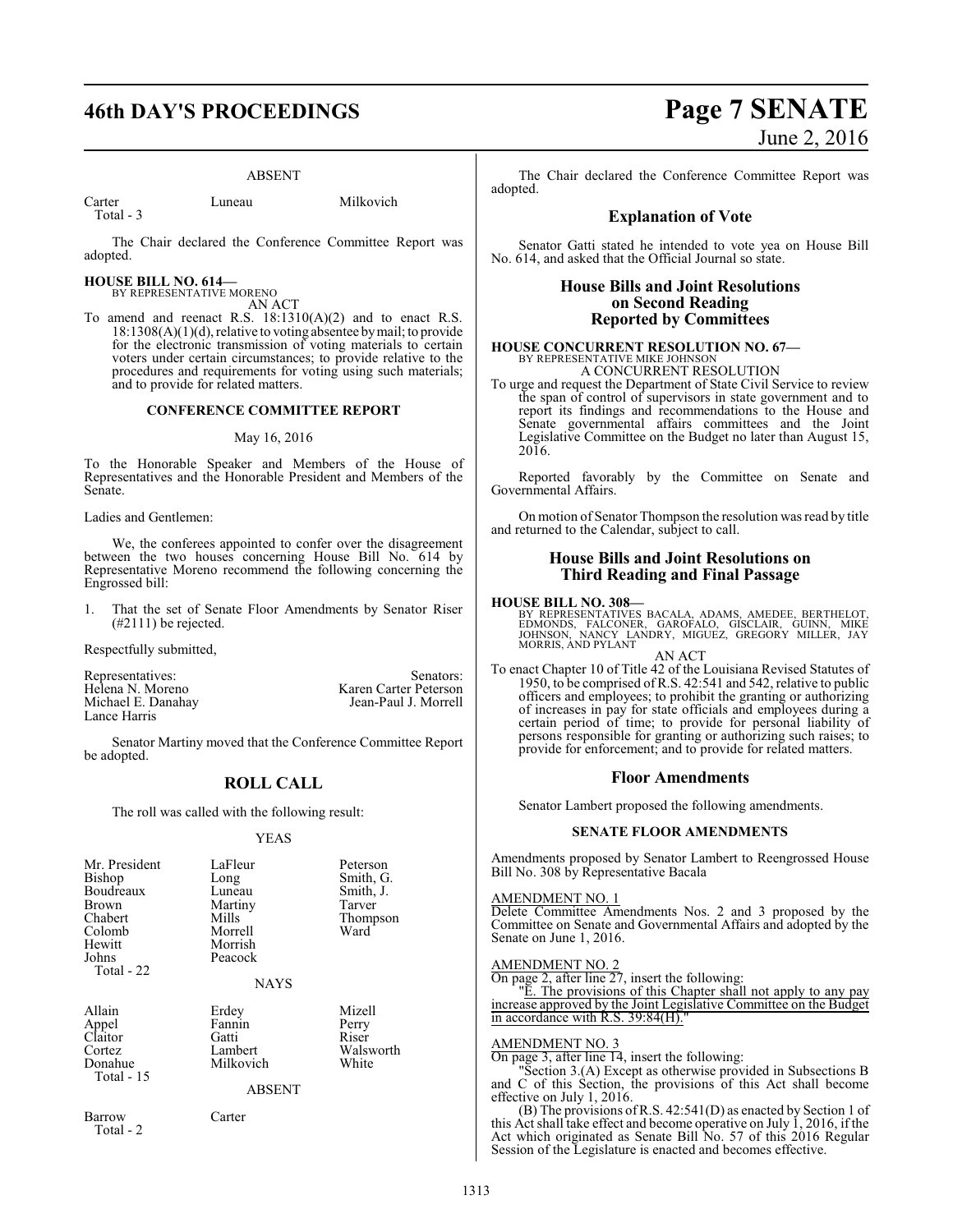(C) The provisions of R.S. 42:541(E) as enacted by Section 1 of this Act shall take effect and become operative on July 1, 2016, if the Act which originated as Senate Bill No. 49 of this 2016 Regular Session of the Legislature is enacted and becomes effective."

On motion of Senator Lambert, the amendments were adopted.

The bill was read by title. Senator Lambert moved the final passage of the amended bill.

## **ROLL CALL**

The roll was called with the following result:

#### YEAS

| Mr. President<br>Allain<br>Appel<br>Bishop<br>Boudreaux<br>Brown<br>Chabert<br>Claitor<br>Colomb | Fannin<br>Gatti<br>Hewitt<br>Johns<br>LaFleur<br>Lambert<br>Long<br>Luneau<br>Martiny | Peacock<br>Perry<br>Peterson<br>Riser<br>Smith, G.<br>Smith, J.<br>Tarver<br>Thompson<br>Walsworth |
|--------------------------------------------------------------------------------------------------|---------------------------------------------------------------------------------------|----------------------------------------------------------------------------------------------------|
| Cortez                                                                                           | Mills                                                                                 | Ward                                                                                               |
| Donahue                                                                                          | Mizell                                                                                | White                                                                                              |
| Erdey                                                                                            | Morrish                                                                               |                                                                                                    |
| Total $-35$                                                                                      |                                                                                       |                                                                                                    |
|                                                                                                  | <b>NAYS</b>                                                                           |                                                                                                    |
| Total $-0$                                                                                       | <b>ABSENT</b>                                                                         |                                                                                                    |
| Barrow<br>Carter                                                                                 | Milkovich<br>Morrell                                                                  |                                                                                                    |

The Chair declared the amended bill was passed and ordered it returned to the House. Senator Lambert moved to reconsider the vote by which the bill was passed and laid the motion on the table.

#### **HOUSE BILL NO. 369—**

Total - 4

BY REPRESENTATIVE BISHOP AN ACT

To enact Chapter 13-C of Title 18 of the Louisiana Revised Statutes of 1950, to be comprised of R.S. 18:1945, relative to redistricting plans; to require the submission of redistricting plans in a specified format to the secretary of state; and to provide for related matters.

The bill was read by title. Senator Martiny moved the final passage of the bill.

## **ROLL CALL**

The roll was called with the following result:

#### YEAS

| Mr. President | Fannin  | Peacock   |
|---------------|---------|-----------|
| Allain        | Gatti   | Perry     |
| Appel         | Hewitt  | Peterson  |
| <b>Bishop</b> | Johns   | Riser     |
| Boudreaux     | LaFleur | Smith, G. |
| <b>Brown</b>  | Lambert | Smith, J. |
| Chabert       | Long    | Thompson  |
| Claitor       | Luneau  | Walsworth |
| Colomb        | Martiny | Ward      |
| Cortez        | Mills   | White     |
| Donahue       | Mizell  |           |
| Erdey         | Morrish |           |
| Total - 34    |         |           |

# **Page 8 SENATE 46th DAY'S PROCEEDINGS**

#### **NAYS**

| Total $-0$                    | <b>ABSENT</b>        |        |
|-------------------------------|----------------------|--------|
| Barrow<br>Carter<br>Total - 5 | Milkovich<br>Morrell | Tarver |

The Chair declared the bill was passed and ordered it returned to the House. Senator Martiny moved to reconsider the vote by which the bill was passed and laid the motion on the table.

#### **HOUSE BILL NO. 896—** BY REPRESENTATIVE GAROFALO

AN ACT

To enact R.S. 24:15, relative to the legislature; to authorize a means other than mail for transmission of documents to and from members of the legislature; to provide for the authority of the clerical officers of the legislature with respect thereto; and to provide for related matters.

The bill was read by title. Senator Peterson moved the final passage of the bill.

## **ROLL CALL**

The roll was called with the following result:

#### YEAS

| Lambert<br>Brown<br>Chabert<br>Long<br>Claitor<br>Luneau<br>Colomb<br>Martiny<br>Mills<br>Cortez<br>Mizell<br>Donahue<br>Morrell<br>Erdey<br>Total $-35$<br><b>NAYS</b> | Morrish<br>Peacock<br>Perry<br>Peterson<br>Riser<br>Smith, G.<br>Smith, J.<br>Thompson<br>Walsworth<br>Ward<br>White |
|-------------------------------------------------------------------------------------------------------------------------------------------------------------------------|----------------------------------------------------------------------------------------------------------------------|
| Total - 0                                                                                                                                                               |                                                                                                                      |

ABSENT

Barrow Milkovich<br>Carter Tarver Carter Total - 4

The Chair declared the bill was passed and ordered it returned to the House. Senator Peterson moved to reconsider the vote by which the bill was passed and laid the motion on the table.

### **House Bills and Joint Resolutions on Third Reading and Final Passage, Subject to Call**

#### **Called from the Calendar**

Senator Ward asked that House Bill No. 383 be called from the Calendar.

#### **HOUSE BILL NO. 383—**

BY REPRESENTATIVE HAVARD AN ACT

To enact R.S. 33:3819(K), relative to waterworks districts; to provide with respect to the per diem paid to members of the board of commissioners of districts located in certain parishes; and to provide for related matters.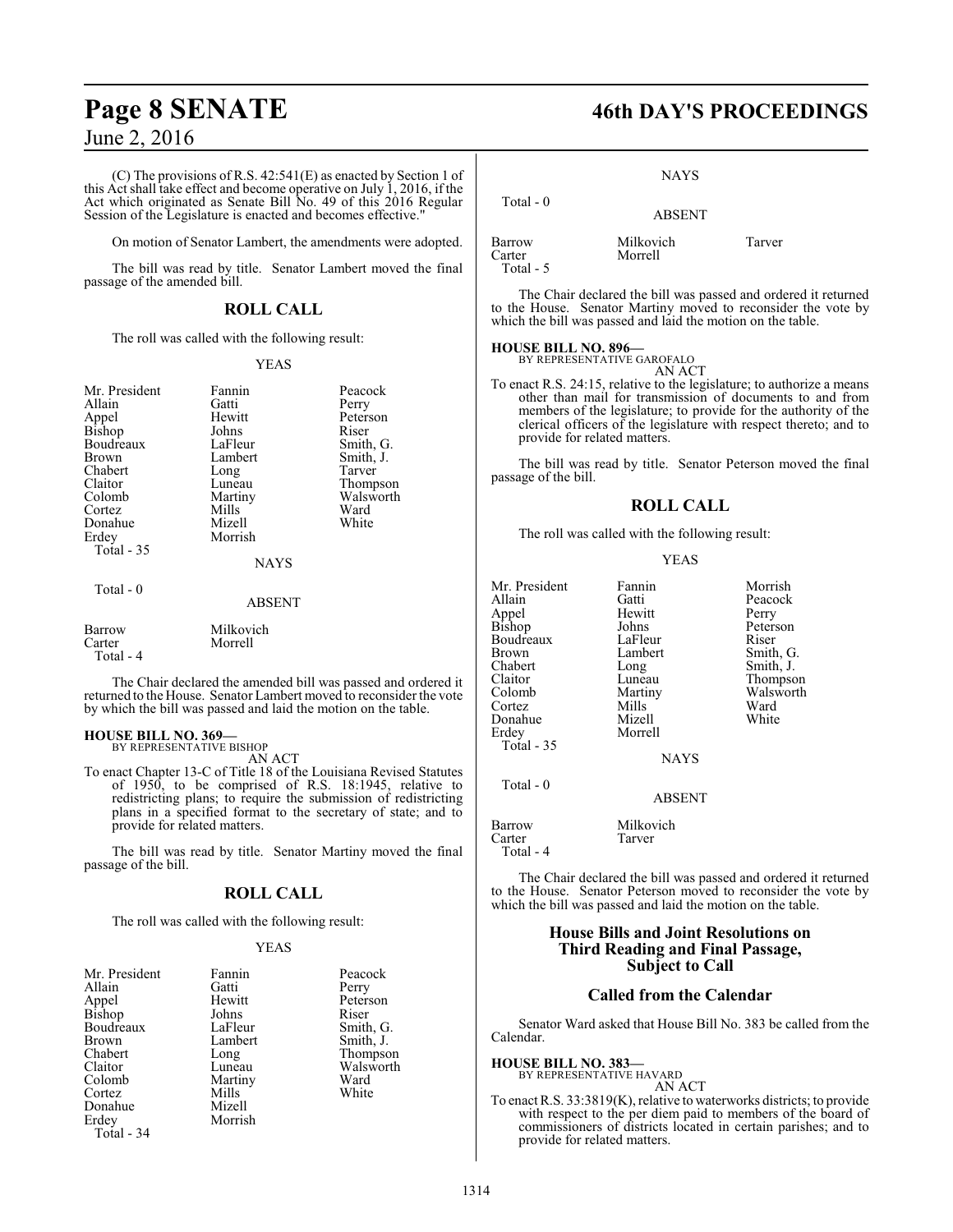# **46th DAY'S PROCEEDINGS Page 9 SENATE**

The bill was read by title. Senator Ward moved the final passage of the bill.

#### **ROLL CALL**

The roll was called with the following result:

#### YEAS

| Mr. President<br>Allain<br>Appel<br>Bishop<br>Boudreaux<br>Brown<br>Chabert<br>Colomb<br>Cortez<br>Erdey<br>Total - 30 | Fannin<br>Gatti<br>Hewitt<br>Johns<br>LaFleur<br>Lambert<br>Long<br>Luneau<br>Martiny<br>Mills | Morrell<br>Morrish<br>Peacock<br>Peterson<br>Riser<br>Smith, G.<br>Smith, J.<br>Thompson<br>Ward<br>White |
|------------------------------------------------------------------------------------------------------------------------|------------------------------------------------------------------------------------------------|-----------------------------------------------------------------------------------------------------------|
|                                                                                                                        | <b>NAYS</b>                                                                                    |                                                                                                           |
| Barrow<br>Claitor<br>Total - 5                                                                                         | Mizell<br>Perry                                                                                | Walsworth                                                                                                 |

Carter Milkovich<br>
Donahue Tarver Donahue

Total - 4

The Chair declared the bill was passed and ordered it returned to the House. Senator Ward moved to reconsider the vote by which the bill was passed and laid the motion on the table.

ABSENT

#### **Called from the Calendar**

Senator Ward asked that House Bill No. 538 be called from the Calendar.

# **HOUSE BILL NO. 538—**

BY REPRESENTATIVE GAROFALO AN ACT

To amend and reenact R.S. 13:980(D)(1), relative to court reporters for the Thirty-Fourth Judicial District Court; to provide for court reporter fees on matters on appeal; to provide for private contracts for transcripts of testimony for matters not on appeal; and to provide for related matters.

The bill was read by title. Senator Ward moved the final passage of the bill.

#### **ROLL CALL**

The roll was called with the following result:

#### YEAS

| Mr. President | Erdey       | Martiny   |
|---------------|-------------|-----------|
| Allain        | Fannin      | Mills     |
| Appel         | Gatti       | Morrish   |
| Barrow        | Johns       | Perry     |
| Boudreaux     | LaFleur     | Smith, G. |
| <b>Brown</b>  | Lambert     | Thompson  |
| Chabert       | Long        | Ward      |
| Colomb        | Luneau      | White     |
| Total - 24    |             |           |
|               | <b>NAYS</b> |           |
| Bishop        | Hewitt      | Peterson  |
| Claitor       | Mizell      | Riser     |
| Cortez        | Morrell     | Smith, J. |
| Donahue       | Peacock     | Walsworth |

# Total - 12

June 2, 2016

Total - 3

Carter Milkovich Tarver

The Chair declared the bill was passed and ordered it returned to the House. Senator Ward moved to reconsider the vote by which the bill was passed and laid the motion on the table.

#### **Called from the Calendar**

Senator Ward asked that House Bill No. 858 be called from the Calendar.

### **HOUSE BILL NO. 858—**

BY REPRESENTATIVE MONTOUCET AN ACT

To amend and reenact R.S. 33:2476(C) and 2536(C), relative to the municipal fire and police civil service board; to provide relative to the members of the board; to provide relative to the appointment of such members; to provide a judicial remedy for failure to appoint such members; and to provide for related matters.

The bill was read by title. Senator Ward moved the final passage of the bill.

#### **ROLL CALL**

The roll was called with the following result:

#### YEAS

| Mr. President     | Fannin      | Morrish   |
|-------------------|-------------|-----------|
| Allain            | Gatti       | Peacock   |
| Appel             | Hewitt      | Perry     |
| Barrow            | Johns       | Peterson  |
| <b>Bishop</b>     | LaFleur     | Riser     |
| Boudreaux         | Lambert     | Smith, G. |
| <b>Brown</b>      | Long        | Smith, J. |
| Chabert           | Luneau      | Thompson  |
| Colomb            | Martiny     | Walsworth |
| Cortez            | Mills       | Ward      |
| Donahue           | Mizell      | White     |
| Erdey             | Morrell     |           |
| <b>Total - 35</b> |             |           |
|                   | <b>NAYS</b> |           |
| Total $-0$        |             |           |
|                   | ABSENT      |           |
| Carter            | Milkovich   |           |
| Claitor           | Tarver      |           |

The Chair declared the bill was passed and ordered it returned to the House. Senator Ward moved to reconsider the vote by which the bill was passed and laid the motion on the table.

#### **Called from the Calendar**

Senator Ward asked that House Bill No. 861 be called from the Calendar.

#### **HOUSE BILL NO. 861—**

BY REPRESENTATIVE MONTOUCET AN ACT

To amend and reenact R.S. 33:2473 and 2533, relative to the municipal fire and police civil service; to provide relative to defined terms within the provisions governing the classified service; to add the term "regular paid or regularly paid department" as a defined term; and to provide for related matters.

Claitor Total - 4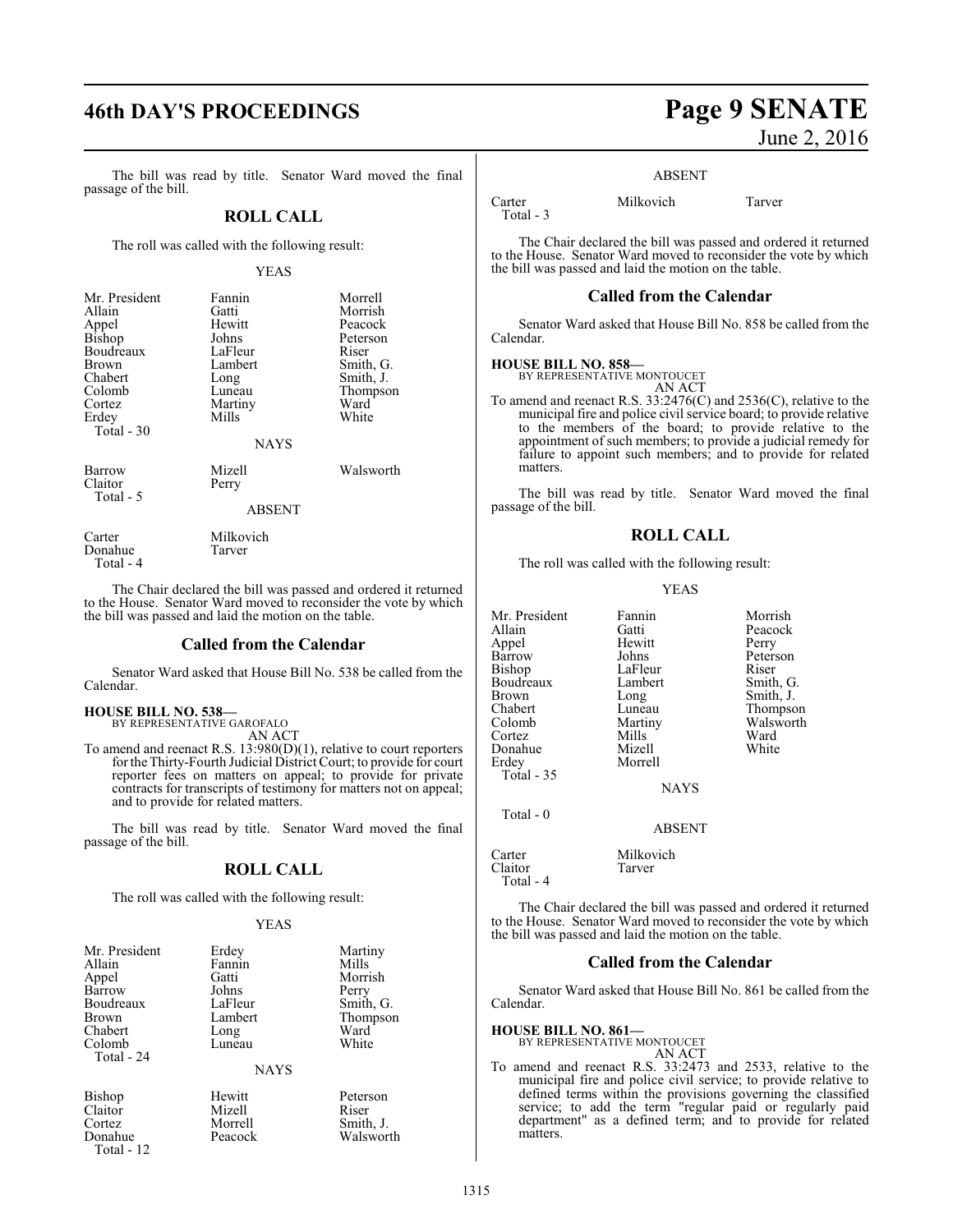The bill was read by title. Senator Ward moved the final passage of the bill.

#### **ROLL CALL**

The roll was called with the following result:

#### YEAS

| Mr. President<br>Allain<br>Appel<br>Barrow<br><b>Bishop</b><br>Boudreaux<br><b>Brown</b><br>Chabert<br>Claitor<br>Colomb | Erdey<br>Fannin<br>Gatti<br>Hewitt<br>Johns<br>LaFleur<br>Lambert<br>Long<br>Luneau<br>Martiny | Morrell<br>Morrish<br>Peacock<br>Perry<br>Peterson<br>Riser<br>Smith, G.<br>Smith, J.<br>Thompson<br>Walsworth |
|--------------------------------------------------------------------------------------------------------------------------|------------------------------------------------------------------------------------------------|----------------------------------------------------------------------------------------------------------------|
| Cortez                                                                                                                   | Mills                                                                                          | Ward                                                                                                           |
| Donahue<br>Total $-36$                                                                                                   | Mizell                                                                                         | White                                                                                                          |
|                                                                                                                          | <b>NAYS</b>                                                                                    |                                                                                                                |
| Total - 0                                                                                                                | <b>ARSENT</b>                                                                                  |                                                                                                                |

| Carter    | Milkovich | Tarver |
|-----------|-----------|--------|
| Total - 3 |           |        |

The Chair declared the bill was passed and ordered it returned to the House. Senator Ward moved to reconsider the vote by which the bill was passed and laid the motion on the table.

#### **Called from the Calendar**

Senator Ward asked that House Bill No. 873 be called from the Calendar.

**HOUSE BILL NO. 873—**

BY REPRESENTATIVE MONTOUCET AN ACT

To amend and reenact R.S. 33:2503 and 2563, relative to the municipal fire and police civil service; to provide relative to the officers and employees of the classified service; to provide relative to the duties and responsibilities of such officers and employees; and to provide for related matters.

The bill was read by title. Senator Ward moved the final passage of the bill.

## **ROLL CALL**

The roll was called with the following result:

#### YEAS

| Mr. President | Erdey       | Morrell   |
|---------------|-------------|-----------|
| Allain        | Fannin      | Morrish   |
| Appel         | Gatti       | Peacock   |
| Barrow        | Hewitt      | Perry     |
| <b>Bishop</b> | Johns       | Peterson  |
| Boudreaux     | LaFleur     | Riser     |
| <b>Brown</b>  | Lambert     | Smith, G. |
| Chabert       | Long        | Smith, J. |
| Claitor       | Luneau      | Thompson  |
| Colomb        | Martiny     | Walsworth |
| Cortez        | Mills       | Ward      |
| Donahue       | Mizell      | White     |
| Total - 36    |             |           |
|               | <b>NAYS</b> |           |

Total - 0

# **Page 10 SENATE 46th DAY'S PROCEEDINGS**

#### ABSENT

Carter Milkovich Tarver Total - 3

The Chair declared the bill was passed and ordered it returned to the House. Senator Ward moved to reconsider the vote by which the bill was passed and laid the motion on the table.

#### **Called from the Calendar**

Senator Claitor asked that House Bill No. 735 be called fromthe Calendar.

#### **HOUSE BILL NO. 735—**

BY REPRESENTATIVE ABRAMSON AN ACT

To amend and reenact R.S. 47:103(A), 287.614(A)(1),  $287.651(A)(1)$ , 609(A), and  $1675(H)(1)(e)$  and (f) as enacted by Act No. 23 of the 2016 First Extraordinary Session of the Legislature, relative to income tax returns; to provide for the time and place of filing of certain income tax returns; to provide for the deadline for the payment of certain taxes; to provide relative to the claiming of certain transferable tax credits in the Tax Credit Registry; to provide for applicability; to provide for an effective date; and to provide for related matters.

#### **Floor Amendments**

Senator Morrell proposed the following amendments.

#### **SENATE FLOOR AMENDMENTS**

Amendments proposed by Senator Morrell to Reengrossed House Bill No. 735 by Representative Abramson

#### AMENDMENT NO. 1

Delete Senate Committee Amendments Nos. 7 and 8 proposed by the Senate Committee on Revenue and Fiscal Affairs and adopted by the Senate on May 24, 2016.

#### AMENDMENT NO

On page 1, line 3, delete "(e) and (f)" and insert "(e), (f), and (g)"

AMENDMENT NO. 3 On page 4, line 5, delete "(e) and (f)" and insert "(e), (f), and (g)"

#### AMENDMENT NO. 4

On page 4, delete lines 14 through 22, and insert:

 $\rm(e)$  To claim a credit on a tax return, either:

(i) The effective date of transfer, as reflected in the Tax Credit pursuant to R.S. 47:1524, must shall be on or before the due

date of the return, without regard to the granting of any extension; or (ii) On or before the due date of the return, without regard to the granting of any extension, the transferor and transferee shall have executed a binding agreement to transfer the credit. The agreement

shall be on a form approved by the secretary. The specific project from which the credit shall be generated, specific type of transferable credit, and the exact amount of credit to be transferred shall not be required terms of the agreement.

(iii) For purposes of this Paragraph, "effective date of transfer" means the date of transfer as reflected in the Tax Credit Registry pursuant to R.S. 47:1524.

(iv) A credit acquired through transfer can be applied to any allowable tax liability that is due for the year the credit was originally earned or to any year due afterward until the applicable carryforward period is over.

 $(f)$  A tax credit with an effective date of transfer, as reflected in the Tax Credit Registry pursuant to R.S. 47:1524, or an executed transfer agreement entered into after the due date of the return, without regard to the granting of any extension, may shall be utilized as a payment applied only to any allowable tax, penalty, and interest and shall not be claimed as a credit on a tax return.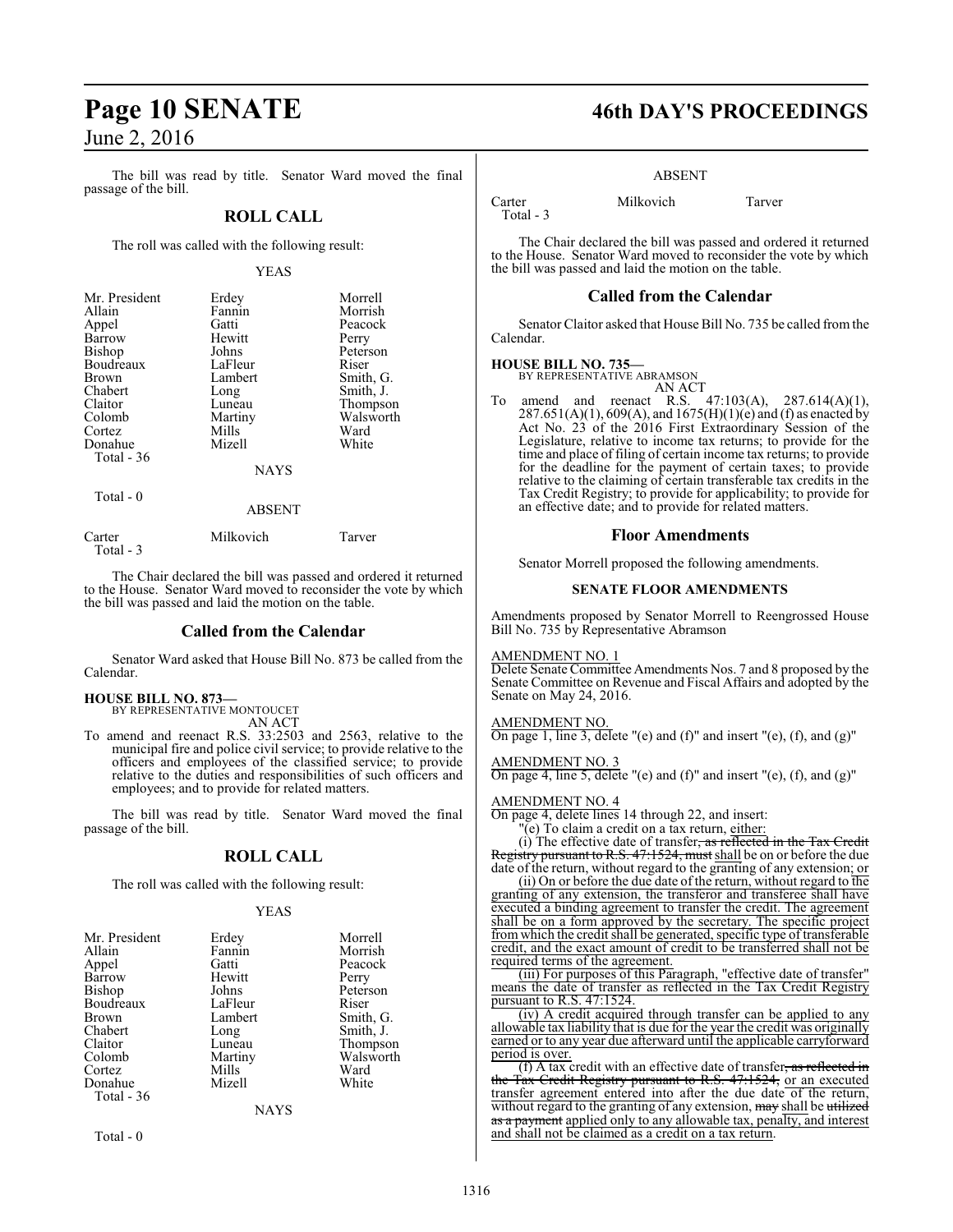# **46th DAY'S PROCEEDINGS Page 11 SENATE** June 2, 2016

(g) A credit acquired through transfer that is applied as a payment can may be applied to any allowable tax liability, interest, and penalty that is due <del>for the year the credit was originally carned or</del> to any year due afterward until provided that the applicable carryforward period is over of the credit has not expired.

\* \* \* Section 3. The provisions of this Act shall be applicable for income tax periods beginning on and after January 1, 2016 and corporation franchise tax periods beginning on and after January 1, 2017."

On motion of Senator Morrell, the amendments were adopted.

The bill was read by title. Senator Claitor moved the final passage of the amended bill.

#### **ROLL CALL**

The roll was called with the following result:

#### YEAS

| Mr. President | Fannin        | Morrish   |
|---------------|---------------|-----------|
| Allain        | Gatti         | Peacock   |
| Appel         | Hewitt        | Perry     |
| Barrow        | Johns         | Peterson  |
| Bishop        | LaFleur       | Riser     |
| Boudreaux     | Lambert       | Smith, G. |
| Brown         | Long          | Smith, J. |
| Chabert       | Luneau        | Thompson  |
| Claitor       | Martiny       | Walsworth |
| Colomb        | Mills         | Ward      |
| Cortez        | Mizell        | White     |
| Erdey         | Morrell       |           |
| Total $-35$   |               |           |
|               | <b>NAYS</b>   |           |
| Total - 0     |               |           |
|               | <b>ABSENT</b> |           |
| Carter        | Milkovich     |           |
| Donahue       | Tarver        |           |

Donahue Total - 4

The Chair declared the amended bill was passed and ordered it returned to the House. Senator Claitor moved to reconsider the vote by which the bill was passed and laid the motion on the table.

#### **Called from the Calendar**

Senator White asked that House Bill No. 1160 be called from the Calendar.

#### **HOUSE BILL NO. 1160— (Substitute for House Bill No. 921 by Representative Davis)**

BY REPRESENTATIVES DAVIS, FRANKLIN, IVEY, NANCY LANDRY, JAY MORRIS, PIERRE, AND STOKES AN ACT

To amend and reenact R.S. 17:3394.3(A)(4), relative to corporations that support public postsecondary education; to provide relative to capital projects undertaken by a nonprofit corporation on behalf of the Board of Supervisors of Community and Technical Colleges; to provide procedures for soliciting and evaluating proposals from contractors; to provide that certain records of the corporation be made available to the public; to require monitoring and status reports on projects; to provide relative to the board of directors of such corporation; and to provide for related matters.

#### **Floor Amendments**

Senator Erdey proposed the following amendments.

#### **SENATE FLOOR AMENDMENTS**

Amendments proposed by Senator Erdey to Reengrossed House Bill No. 1160 by Representative Davis

AMENDMENT NO. 1 On page 4, line 14, change "anything" to "any thing"

AMENDMENT NO. 2 On page 4, line 16, change "anything" to "any thing"

AMENDMENT NO. 3 On page 4, line 20, change "anything" to "any thing"

#### AMENDMENT NO. 4

On page 6, lines 11 and 12, change "in response to any public records request made pursuant to" to "consistent with"

On motion of Senator Erdey, the amendments were adopted.

The bill was read by title. Senator White moved the final passage of the amended bill.

#### **ROLL CALL**

The roll was called with the following result:

|--|--|--|

| Mr. President<br>Allain<br>Appel<br>Barrow<br>Bishop<br>Boudreaux<br><b>Brown</b><br>Chabert<br>Claitor<br>Colomb<br>Cortez<br>Donahue | Erdey<br>Fannin<br>Gatti<br>Hewitt<br>Johns<br>LaFleur<br>Lambert<br>Long<br>Luneau<br>Martiny<br>Mills<br>Mizell | Morrell<br>Morrish<br>Peacock<br>Perry<br>Peterson<br>Riser<br>Smith, G.<br>Smith, J.<br>Thompson<br>Walsworth<br>Ward<br>White |
|----------------------------------------------------------------------------------------------------------------------------------------|-------------------------------------------------------------------------------------------------------------------|---------------------------------------------------------------------------------------------------------------------------------|
| Total $-36$                                                                                                                            | <b>NAYS</b>                                                                                                       |                                                                                                                                 |
| Total $-0$                                                                                                                             | <b>ABSENT</b>                                                                                                     |                                                                                                                                 |
| Carter                                                                                                                                 | Milkovich                                                                                                         | Tarver                                                                                                                          |

Total - 3

The Chair declared the amended bill was passed and ordered it returned to the House. Senator White moved to reconsider the vote by which the bill was passed and laid the motion on the table.

#### **Called from the Calendar**

Senator Chabert asked that House Bill No. 902 be called from the Calendar.

**HOUSE BILL NO. 902—** BY REPRESENTATIVE LEOPOLD

AN ACT

To amend and reenact R.S. 56:423(A) and (B) and 429 and Sections 2(B) and (C) and 3 of Act No. 808 of the 2008 Regular Session of the Legislature and to enact R.S. 56:427(F) and (G), relative to oyster leases; to provide for lifting the moratorium on new oyster leases; to provide relative to liability under certain circumstances; to provide relative to public notification and opportunity to protest or withdraw oyster lease applications under certain circumstances; to eliminate auction of rentdelinquent oyster leases; to provide certain terms, conditions, procedures, and requirements; and to provide for related matters.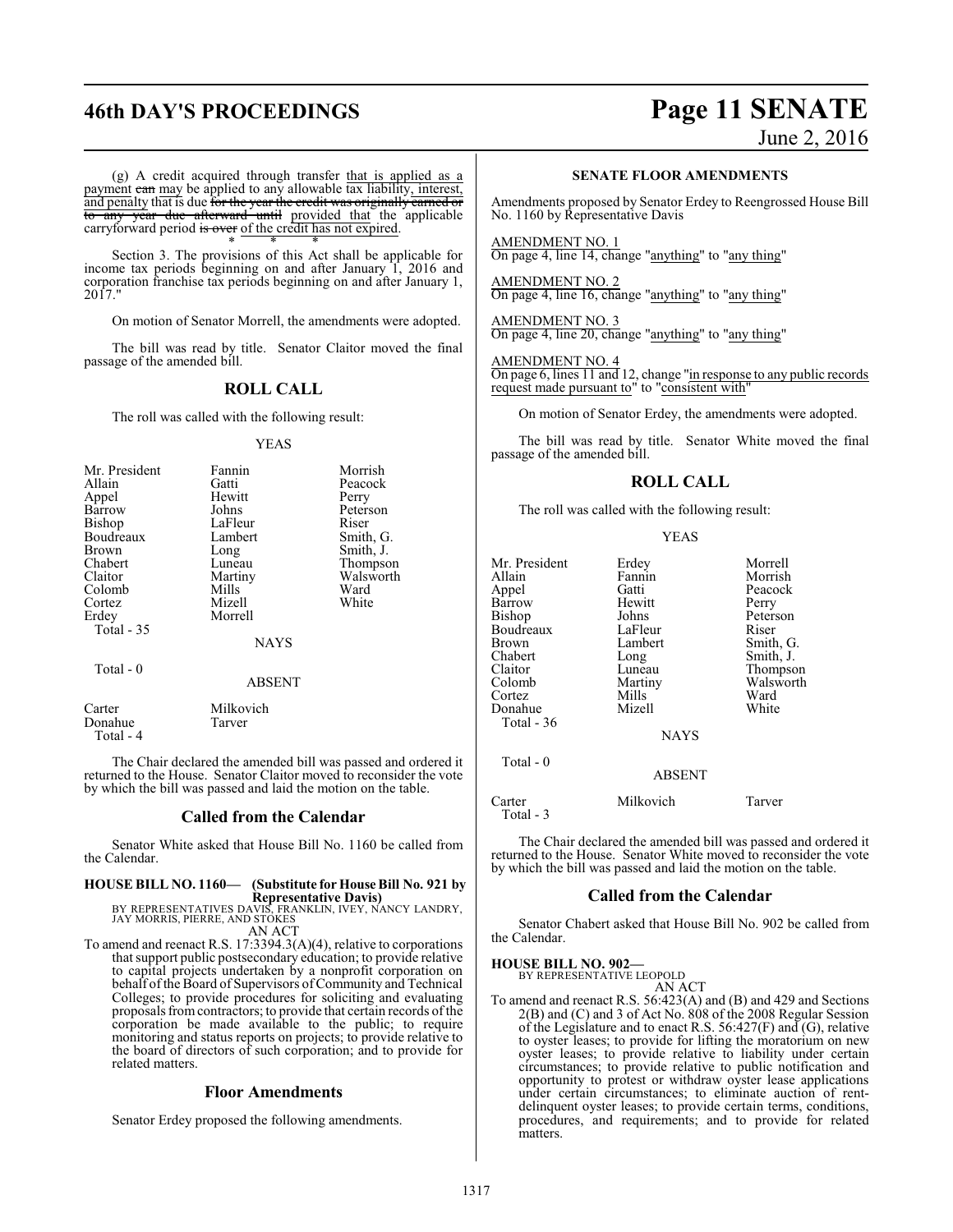The bill was read by title. Senator Chabert moved the final passage of the bill.

### **ROLL CALL**

The roll was called with the following result:

#### YEAS

| Mr. President | Erdey         | Peacock   |
|---------------|---------------|-----------|
| Allain        | Fannin        | Perry     |
| Appel         | Gatti         | Peterson  |
| Barrow        | Hewitt        | Riser     |
| <b>Bishop</b> | Johns         | Smith, G. |
| Boudreaux     | LaFleur       | Smith, J. |
| Brown         | Long          | Tarver    |
| Chabert       | Luneau        | Thompson  |
| Claitor       | Martiny       | Walsworth |
| Colomb        | Mizell        | Ward      |
| Cortez        | Morrell       | White     |
| Donahue       | Morrish       |           |
| Total $-35$   |               |           |
|               | <b>NAYS</b>   |           |
| Lambert       | Mills         |           |
| Total - 2     | <b>ABSENT</b> |           |
|               |               |           |

Carter Milkovich

Total - 2

The Chair declared the bill was passed and ordered it returned to the House. Senator Chabert moved to reconsider the vote by which the bill was passed and laid the motion on the table.

#### **Called from the Calendar**

Senator Chabert asked that House Bill No. 1130 be called from the Calendar.

## **HOUSE BILL NO. 1130—** BY REPRESENTATIVE GAROFALO AN ACT

To enact R.S. 56:425.1, relative to leasing of water bottoms for oyster cultivation and harvest; to authorize the state to jointly lease certain water bottoms; to provide for the terms and conditions of such joint leases; and to provide for related matters.

The bill was read by title. Senator Chabert moved the final passage of the bill.

## **ROLL CALL**

The roll was called with the following result:

#### YEAS

| Mr. President | Erdey   | Peacock       |
|---------------|---------|---------------|
| Allain        | Fannin  | Peterson      |
| Appel         | Gatti   | Riser         |
| Barrow        | Hewitt  | Smith, C      |
| Bishop        | Johns   | Smith, J.     |
| Boudreaux     | LaFleur | Tarver        |
| Brown         | Long    | <b>Thomps</b> |
| Chabert       | Luneau  | Walswor       |
| Claitor       | Martiny | Ward          |
| Colomb        | Mizell  | White         |
| Cortez        | Morrell |               |
| Donahue       | Morrish |               |
| Total - 34    |         |               |
|               |         |               |

nnin Peterson<br>atti Riser ewitt Smith, G. hns Smith, J.<br>Fleur Tarver Tarver ong Thompson<br>Ineau Walsworth neau Walsworth<br>artiny Ward

# **Page 12 SENATE 46th DAY'S PROCEEDINGS**

**NAYS** 

Lambert Mills Perry

ABSENT

Carter Milkovich Total - 2

Total - 3

The Chair declared the bill was passed and ordered it returned to the House. Senator Chabert moved to reconsider the vote by which the bill was passed and laid the motion on the table.

#### **Called from the Calendar**

Senator Morrell asked that House Bill No. 56 be called from the Calendar.

# **HOUSE BILL NO. 56—** BY REPRESENTATIVE LEGER

AN ACT To amend and reenact R.S. 11:3384(A)(2), (B)(2), and (D)(2) and 3386(B) and to enact R.S. 11:3384(A)(3), (B)(3), and (D)(3), relative to new members of the Firefighters' Pension and Relief Fund in the city of New Orleans; to provide relative to retirement eligibility and benefits for such members; to provide relative to benefits for beneficiaries and survivors of certain such members; and to provide for related matters.

The bill was read by title. Senator Morrell moved the final passage of the bill.

### **ROLL CALL**

The roll was called with the following result:

#### YEAS

Mr. President Erdey Morrish<br>Allain Fannin Peacock Fannin Peacock<br>Gatti Perry Appel Gatti<br>Barrow Johns Barrow Johns Peterson<br>Bishop LaFleur Riser Bishop LaFleur<br>Boudreaux Lambert Boudreaux Lambert Smith, G.<br>Brown Long Smith, J. Brown Long Smith, J.<br>
Chabert Luneau Thompso Chabert Luneau Thompson<br>Claitor Martiny Walsworth Martiny Walsworth<br>
Mills Ward Colomb Mills Ward<br>
Cortez Mizell White Mizell<br>Morrell Donahue Total - 35 **NAYS** Total - 0

#### ABSENT

Carter Milkovich<br>
Hewitt Tarver Tarver

The Chair declared the bill was passed and ordered it returned to the House. Senator Morrell moved to reconsider the vote by which the bill was passed and laid the motion on the table.

#### **Called from the Calendar**

Senator Morrell asked that House Bill No. 57 be called from the Calendar.

Total - 4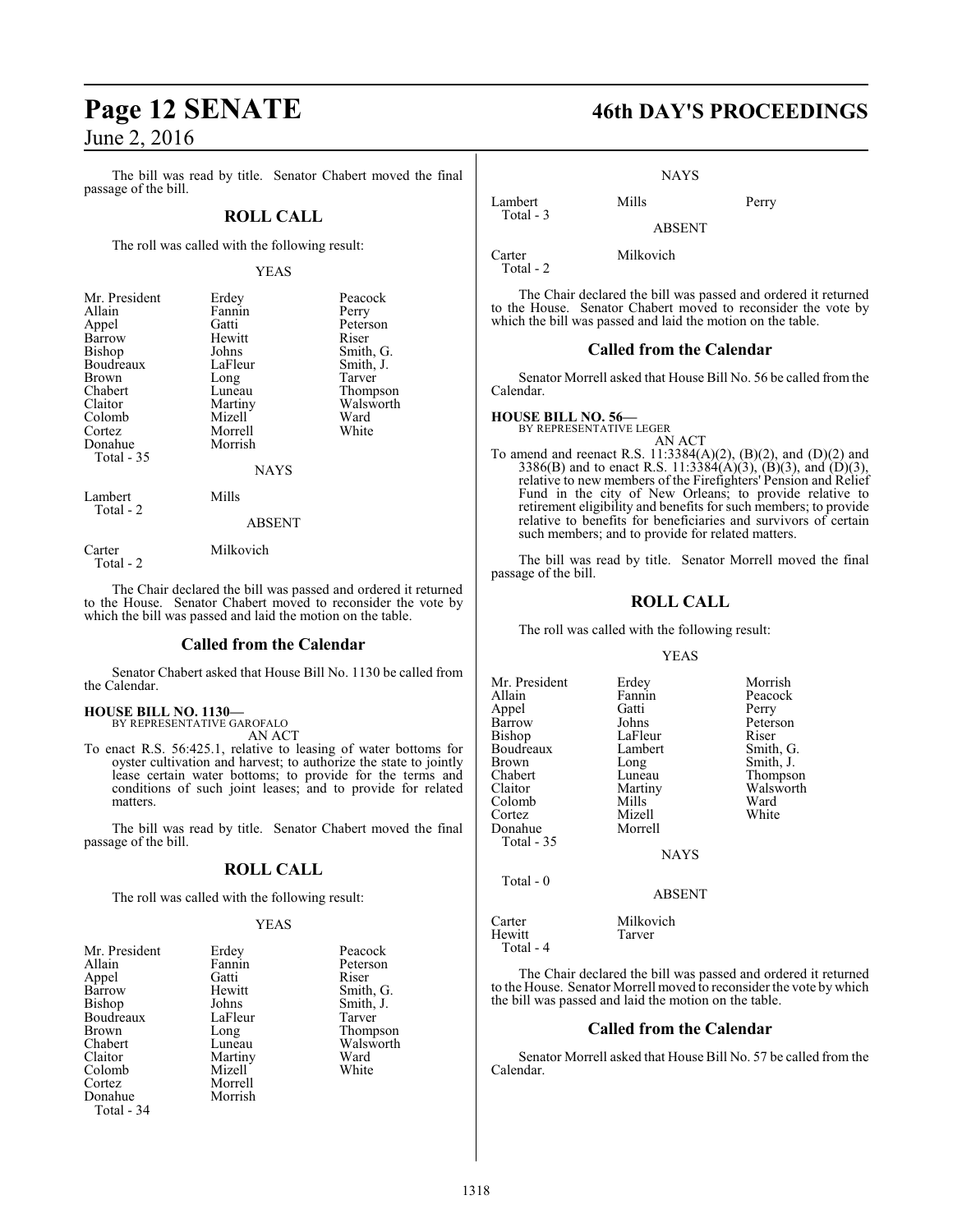# **46th DAY'S PROCEEDINGS Page 13 SENATE**

**HOUSE BILL NO. 57—**

BY REPRESENTATIVE LEGER AN ACT

To amend and reenact R.S. 11:3363(B), relative to employee contributions in the Fire Fighters' Pension and Relief Fund in the city of New Orleans; to provide with respect to the regularity and amount of such contributions; to provide with respect to consent to such deductions; to provide relative to the establishment of an "employer pick-up" plan within the system in accordance with Internal Revenue Code provisions; to provide relative to the transfer of such contributions to the system; to provide relative to the powers and duties of the board with respect to such contributions; to provide relative to member rights relative to such contributions; and to provide for related matters.

The bill was read by title. Senator Morrell moved the final passage of the bill.

#### **ROLL CALL**

The roll was called with the following result:

#### YEAS

| Mr. President | Fannin      | Morrish   |
|---------------|-------------|-----------|
| Allain        | Gatti       | Peacock   |
| Appel         | Hewitt      | Perry     |
| Bishop        | Johns       | Peterson  |
| Boudreaux     | LaFleur     | Riser     |
| <b>Brown</b>  | Lambert     | Smith, G. |
| Chabert       | Long        | Smith, J. |
| Claitor       | Luneau      | Thompson  |
| Colomb        | Martiny     | Walsworth |
| Cortez        | Mills       | Ward      |
| Donahue       | Mizell      | White     |
| Erdey         | Morrell     |           |
| Total - 35    |             |           |
|               | <b>NAYS</b> |           |
| Total - 0     |             |           |
|               | ABSENT      |           |
|               |             |           |

| Barrow    | Milkovich |
|-----------|-----------|
| Carter    | Tarver    |
| Total - 4 |           |

The Chair declared the bill was passed and ordered it returned to the House. Senator Morrell moved to reconsider the vote by which the bill was passed and laid the motion on the table.

#### **Called from the Calendar**

Senator Morrell asked that House Bill No. 59 be called from the Calendar.

#### **HOUSE BILL NO. 59—** BY REPRESENTATIVE LEGER

AN ACT

To amend and reenact R.S. 11:3391, relative to conversion of leave to retirement credit in the Firefighters' Pension and Relief Fund in the city of New Orleans; to authorize such conversion; to provide with respect to the amount of credit received for such conversion; to provide with respect to the election to convert such leave; and to provide for related matters.

The bill was read by title. Senator Morrell moved the final passage of the bill.

# June 2, 2016

## **ROLL CALL**

The roll was called with the following result:

YEAS

| Mr. President | Erdey       | Morrell   |
|---------------|-------------|-----------|
| Allain        | Fannin      | Morrish   |
| Appel         | Gatti       | Peacock   |
| Barrow        | Hewitt      | Perry     |
| Bishop        | Johns       | Peterson  |
| Boudreaux     | LaFleur     | Riser     |
| Brown         | Lambert     | Smith, G. |
| Chabert       | Long        | Smith, J. |
| Claitor       | Luneau      | Thompson  |
| Colomb        | Martiny     | Walsworth |
| Cortez        | Mills       | Ward      |
| Donahue       | Mizell      | White     |
| Total $-36$   |             |           |
|               | <b>NAYS</b> |           |
| Total - 0     |             |           |
|               | ABSENT      |           |

Carter Milkovich Tarver Total - 3

The Chair declared the bill was passed and ordered it returned

to the House. Senator Morrell moved to reconsider the vote bywhich the bill was passed and laid the motion on the table.

#### **Called from the Calendar**

Senator Peacock asked that House Bill No. 907 be called from the Calendar.

# **HOUSE BILL NO. 907—** BY REPRESENTATIVE LEBAS

AN ACT To amend and reenact R.S.  $11:710(B)(1)(b)$  and (D) and to enact R.S. 11:710(A)(9), relative to the reemployment of retirees of the Teachers' Retirement System of Louisiana; to provide relative to the earnings limitation applicable to retirees who return to work as substitute classroom teachers under certain circumstances; to provide a definition; to provide for reporting requirements; and to provide for related matters.

The bill was read by title. Senator Peacock moved the final passage of the bill.

#### **ROLL CALL**

The roll was called with the following result:

#### YEAS

Mr. President Erdey Mizell<br>Allain Fannin Morris Allain Fannin Morrish Barrow Hewitt Perry<br>Boudreaux Johns Peterson Boudreaux Johns Peters<br>Brown IaFleur Riser Brown LaFleur<br>Chabert Lambert Chabert Lambert Smith, G.<br>
Claitor Long Smith, J. Claitor Long Smith, J.<br>
Colomb Luneau Thompsc Colomb Luneau Thompson<br>
Cortez Martiny Walsworth Donahue Total - 33

Gatti Peacock<br>
Hewitt Perry Martiny Walsworth<br>
Mills White

NAYS

Total - 0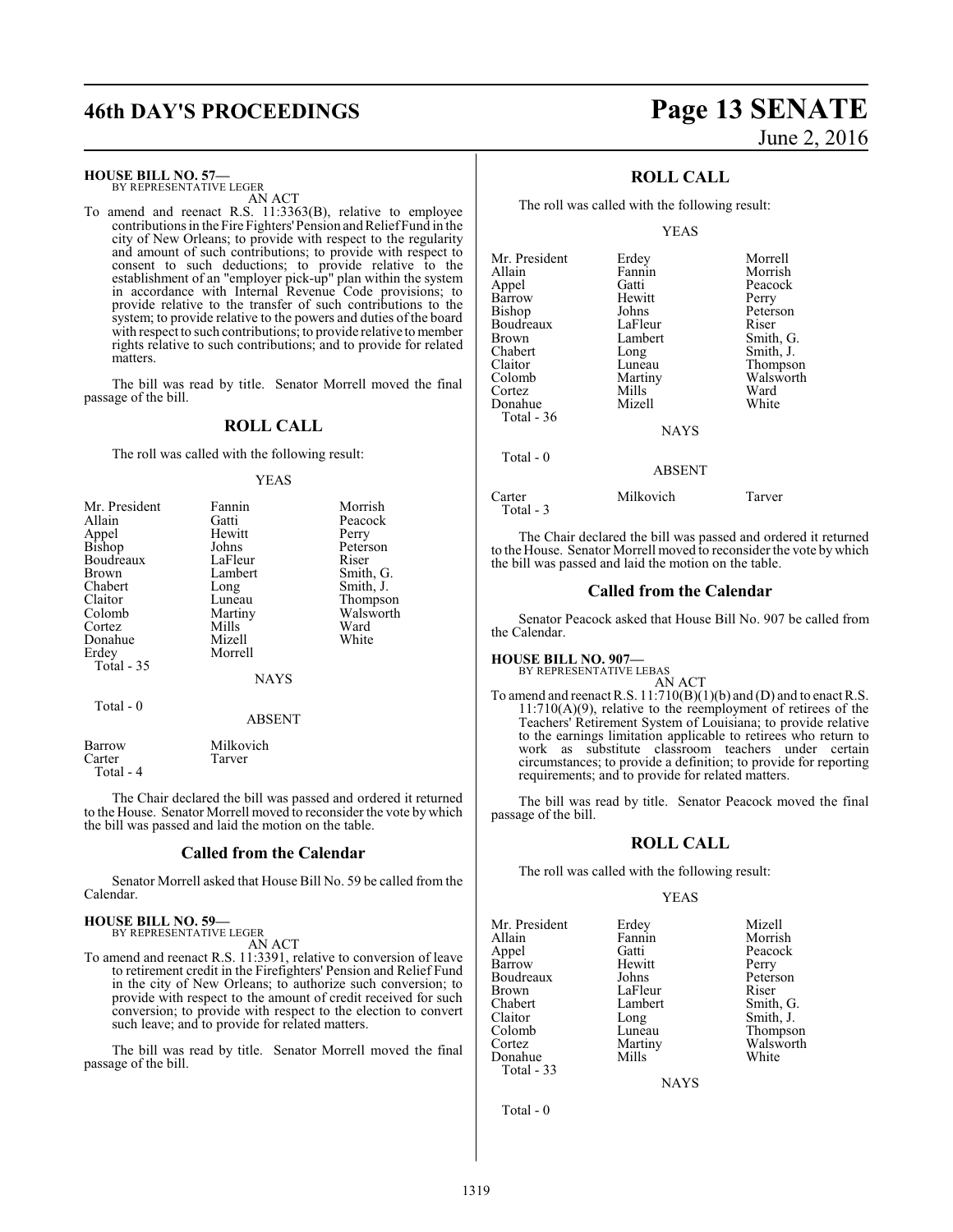#### ABSENT

| Bishop    |  |
|-----------|--|
| Carter    |  |
| Total - 6 |  |

Milkovich Tarver<br>Morrell Ward Morrell

The Chair declared the bill was passed and ordered it returned to the House. Senator Peacock moved to reconsider the vote by which the bill was passed and laid the motion on the table.

#### **Called from the Calendar**

Senator Barrow asked that House Bill No. 1019 be called from the Calendar.

#### **HOUSE BILL NO. 1019—**

- BY REPRESENTATIVES EDMONDS, ABRAHAM, AMEDEE, BAGLEY,<br>BARRAS, BISHOP, TERRY BROWN, CARMODY, CHANEY, COUSSAN,<br>COX, DEVILLIER, EMERSON, FALCONER, LANCE HARRIS,<br>HENSGENS, HILFERTY, HILL, HOFFMANN, HOLLIS, HORTON, HUVAL,<br>IVEY, AN ACT
- To enact R.S. 40:1061.1.1, relative to regulation of abortion; to provide a definition of genetic abnormality; to prohibit the performance of an abortion and any attempt to perform an abortion when a pregnant woman seeks the abortion because of a genetic abnormality of the unborn child; to provide penalties for violations of the prohibition; and to provide for related matters.

#### **Floor Amendments**

Senator Mizell proposed the following amendments.

#### **SENATE FLOOR AMENDMENTS**

Amendments proposed by Senator Mizell to Reengrossed House Bill No. 1019 by Representative Edmonds

AMENDMENT NO. 1

On page 2, line 8, after "abortion" insert "of an unborn child of twenty or more weeks post-fertilization age, as provided for in R.S. 40:1061.1,"

Senator Mizell moved the adoption of the amendments.

Senator Morrell objected.

## **ROLL CALL**

The roll was called with the following result:

#### YEAS

| Allain<br>Appel<br>Barrow<br>Chabert<br>Claitor<br>Colomb<br>Cortez<br>Donahue<br>Erdey<br>Total - 28 | Gatti<br>Hewitt<br>Johns<br>Lambert<br>Long<br>Martiny<br>Mills<br>Mizell<br>Morrish<br><b>NAYS</b> | Perry<br>Riser<br>Smith, J.<br>Thompson<br>Walsworth<br>Ward<br>White |
|-------------------------------------------------------------------------------------------------------|-----------------------------------------------------------------------------------------------------|-----------------------------------------------------------------------|
|                                                                                                       |                                                                                                     |                                                                       |

**Boudreaux** Total - 6

Bishop Brown Morrell

# **Page 14 SENATE 46th DAY'S PROCEEDINGS**

#### ABSENT

Carter Milkovich Tarver<br>LaFleur Smith G Total - 5

The Chair declared the amendments were adopted.

Smith, G.

#### **Floor Amendments**

Senator Claitor proposed the following amendments.

#### **SENATE FLOOR AMENDMENTS**

Amendments proposed by Senator Claitor to Reengrossed House Bill No. 1019 by Representative Edmonds

## AMENDMENT NO. 1

On page 1, line 3, after "abnormality;" delete the remainder of the line and delete lines 4 through 6 and insert: "to provide a definition of diagnosed; to require information on resources prior to an abortion when a pregnant woman is aware of a genetic abnormality of the fetus; to provide for creation of a resource document; to provide penalties for violations of the mandate; and to provide for related matters."

#### AMENDMENT NO. 2

On page 1, line 9, after "§1061.1.1." delete the remainder of the line and insert: "Abortion; information on genetic abnormality resources"

## AMENDMENT NO. 3

On page 1, line 12, after " $(1)$ " delete " $(a)$ "

#### AMENDMENT NO. 4

On page 1, delete lines 13 through 18 and on page 2, delete lines 1 and 2

#### AMENDMENT NO. 5

On page 2, line 9, after "that the" delete the remainder of the line and insert "fetus has"

#### AMENDMENT NO. 6

On page 2, line 11, after "abnormality" delete the "." and insert: "without first providing the pregnant woman with an informational document including resources, programs, and services for pregnant women who have a diagnosis of fetal genetic abnormality and resources, programs, and services for infants and children born with disabilities. The informational document provided for in this Subsection shall be given to the pregnant woman at the same time as the requirements in  $R.S.$  40:1061.17 $(B)$ .

C. The Department of Health and Hospitals shall develop an informational document to comply with the mandate established in this Section to include resources, programs, and services for pregnant women who have a diagnosis of fetal genetic abnormality and resources, programs, and services for infants and children born with disabilities and shall make such information available to any requesting provider of women's health care services and shall maintain the information on a link on the department's website."

## AMENDMENT NO. 7

On page 2, line 12, change "C." to "D."

Senator Claitor moved the adoption of the amendments.

Senator Barrow objected.

## **ROLL CALL**

The roll was called with the following result:

#### YEAS

Allain Colomb Mills<br>
Appel Cortez Morre

Morrell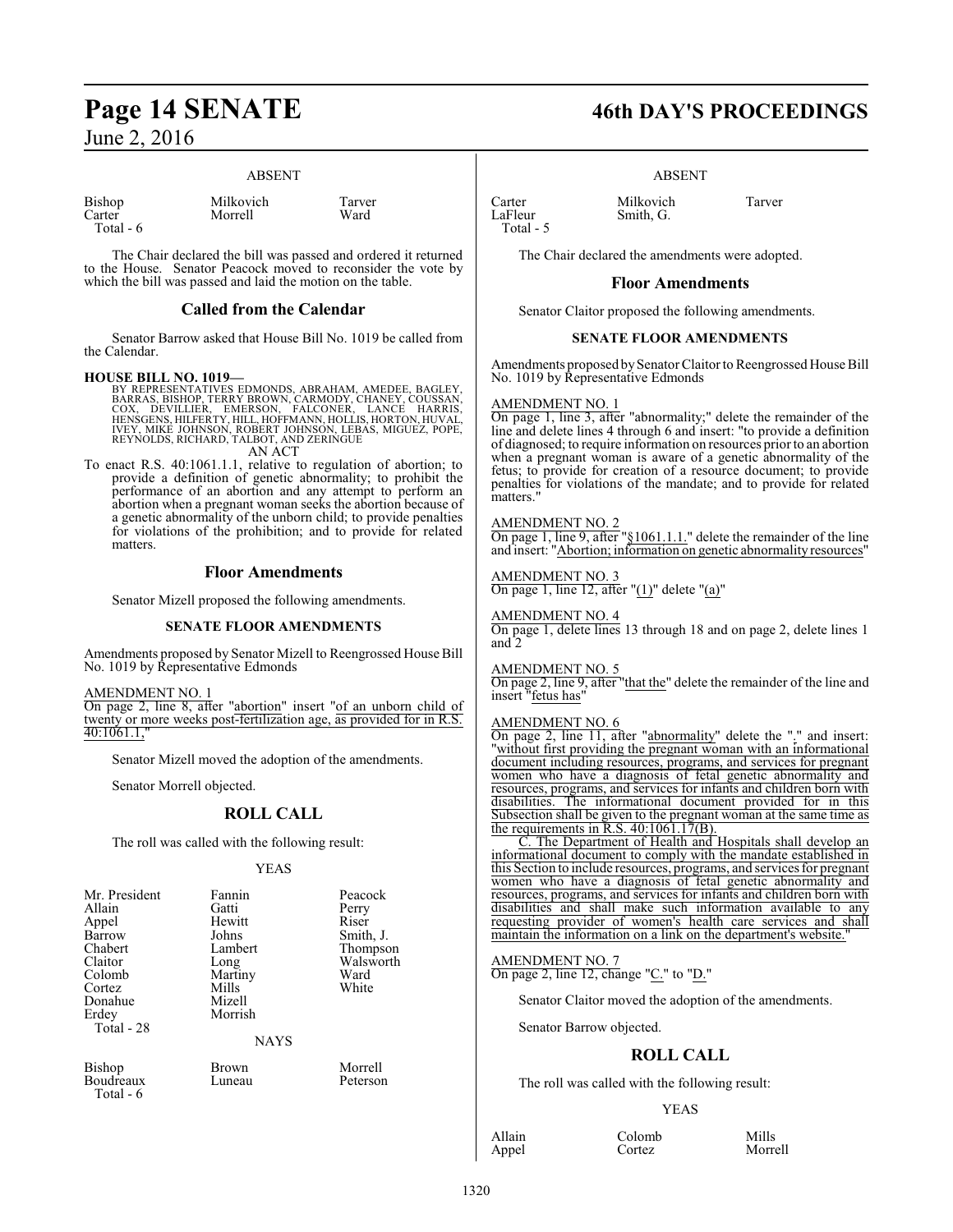# **46th DAY'S PROCEEDINGS Page 15 SENATE**

| Bishop<br>Boudreaux<br><b>Brown</b><br>Claitor<br>Total - 18                   | Johns<br>LaFleur<br>Luneau<br>Martiny<br><b>NAYS</b>                          | Morrish<br>Peterson<br>Smith, G.<br>Smith, J.            |
|--------------------------------------------------------------------------------|-------------------------------------------------------------------------------|----------------------------------------------------------|
| Mr. President<br>Barrow<br>Chabert<br>Donahue<br>Erdey<br>Fannin<br>Total - 18 | Gatti<br>Hewitt<br>Lambert<br>Milkovich<br>Mizell<br>Peacock<br><b>ABSENT</b> | Perry<br>Riser<br>Thompson<br>Walsworth<br>Ward<br>White |
| Carter                                                                         | Long                                                                          | Tarver                                                   |

Total - 3

The Chair declared the amendments were rejected.

#### **Floor Amendments**

Senator Appel proposed the following amendments.

#### **SENATE FLOOR AMENDMENTS**

Amendments proposed by Senator Appel to Reengrossed House Bill No. 1019 by Representative Edmonds

#### AMENDMENT NO. 1

On page 1, line 5 after "child;" insert "to provide for an exception regarding the life of the mother;"

#### AMENDMENT NO. 2

On page 2, between lines 13 and 14 insert the following: "E. The provisions of this Section shall not apply whenever the abortion is nescssary to save the life of the mother."

Senator Appel moved the adoption of the amendments.

Senator Milkovich objected.

#### **ROLL CALL**

The roll was called with the following result:

#### YEAS

| Mr. President<br>Allain<br>Appel<br>Barrow<br>Bishop<br>Boudreaux<br>Brown<br>Chabert<br>Colomb<br>Donahue | Erdey<br>Fannin<br>Hewitt<br>Johns<br>LaFleur<br>Lambert<br>Luneau<br>Martiny<br>Mills<br>Mizell | Morrell<br>Morrish<br>Peacock<br>Peterson<br>Riser<br>Smith, G.<br>Smith, J.<br>Ward |
|------------------------------------------------------------------------------------------------------------|--------------------------------------------------------------------------------------------------|--------------------------------------------------------------------------------------|
| Total - 28                                                                                                 | NAYS                                                                                             |                                                                                      |
| Claitor<br>Cortez<br>Gatti<br>Total - 7                                                                    | Milkovich<br>Perry<br>Thompson<br><b>ABSENT</b>                                                  | Walsworth                                                                            |
| Carter<br>Long<br>$Total - 4$                                                                              | Tarver<br>White                                                                                  |                                                                                      |

The Chair declared the amendments were adopted.

# June 2, 2016

#### **Floor Amendments**

Senator Ward proposed the following amendments.

#### **SENATE FLOOR AMENDMENTS**

Amendments proposed by Senator Ward to Reengrossed House Bill No. 1019 by Representative Edmonds

#### AMENDMENT NO. 1

On page On page 1, line 5, after "child;" insert the following: "to require information on resources prior to an abortion when a pregnant woman is aware of a genetic abnormality of the fetus; to provide for creation of a resource document;"

#### AMENDMENT NO. 2

On page 2, line 8, after "abortion" insert "of an unborn child of twenty or more weeks post-fertilization age, as provided for in R.S. 40:1061.1,"

#### AMENDMENT NO. 3

On page 2, between lines 11 and 12, insert the following:

 $\mathcal{C}(1)$  It shall be unlawful for a person to intentionally perform or attempt to perform an abortion of an unborn child of less than twenty weeks post-fertilization age without first providing the pregnant woman with an informational document including resources, programs, and services for pregnant women who have a diagnosis of fetal genetic abnormality and resources, programs, and<br>services for infants and children born with disabilities. The services for infants and children born with disabilities. informational document provided for in this Subsection shall be given to the pregnant woman at the same time as the requirements in  $R.S. 40:1061.17(B)$ .  $40:1061.17(B)$ .

(2) The Department of Health and Hospitals shall develop an informational document to comply with the mandate established in this Section to include resources, programs, and services for pregnant women who have a diagnosis of fetal genetic abnormality and resources, programs, and services for infants and children born with disabilities and shall make such information available to any requesting provider of women's health care services and shall maintain the information on a link on the department's website.

AMENDMENT NO. 4 On page 2, line 12, change "C." to "D."

Senator Ward moved the adoption of the amendments.

Senator Milkovich objected.

#### **ROLL CALL**

The roll was called with the following result:

#### YEAS

Mr. President Erdey Peacock<br>Allain Fannin Perry Allain Fannin<br>Appel Gatti Barrow Hewitt<br>Bishop Johns Boudreaux LaFleur<br>Brown Lambert Brown Lambert Thompson<br>
Chabert Luneau Walsworth Chabert Luneau Walsworth Colomb Mills<br>Cortez Mizell Cortez Mizell Donahue Total - 34

Milkovich Total - 1

Martiny Ward<br>
Mills White

Gatti Peterson<br>
Hewitt Riser Johns Smith, G.<br>LaFleur Smith, J.

**NAYS**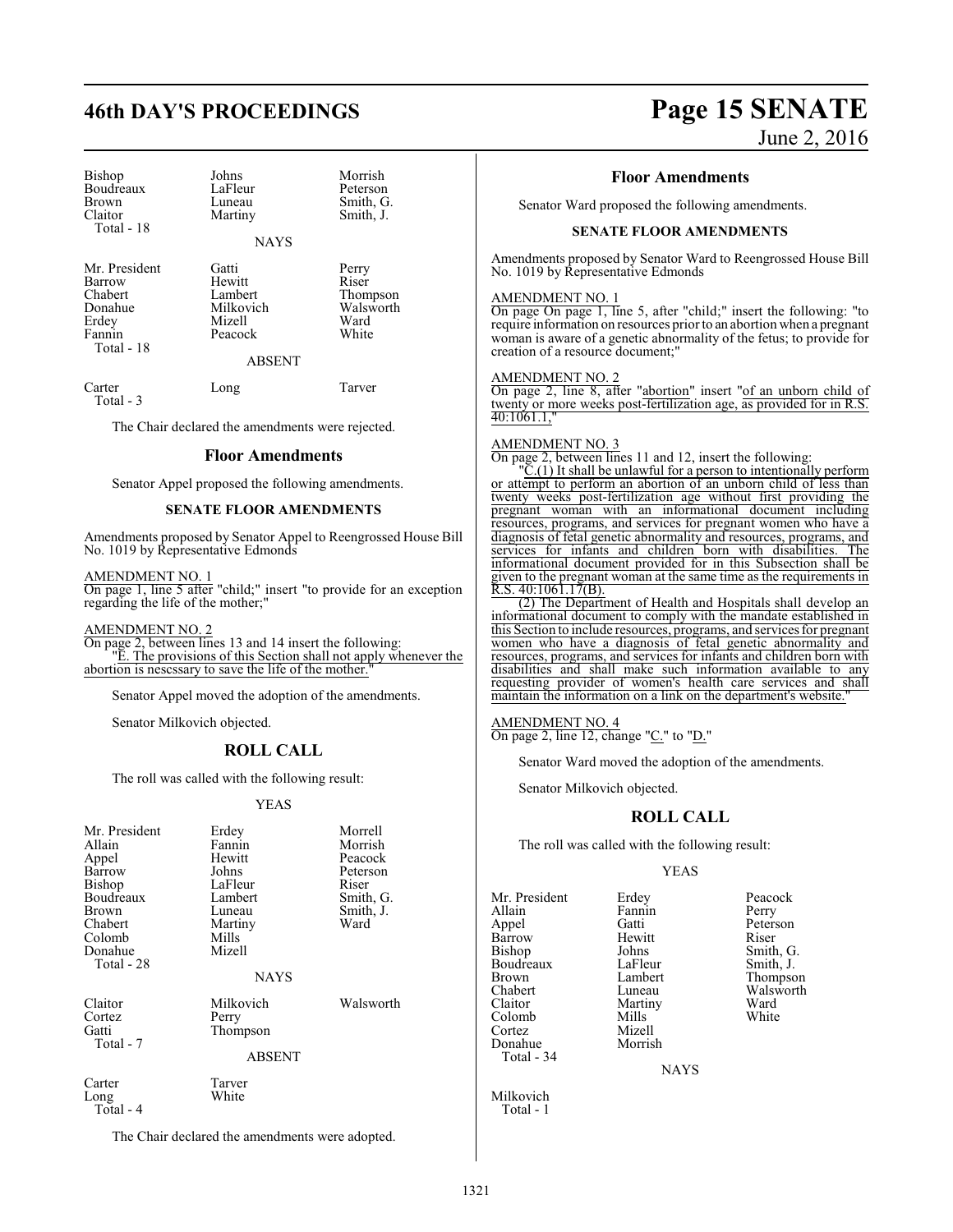#### ABSENT

Carter Morrell<br>Long Tarver Long

Total - 4

The Chair declared the amendments were adopted.

The bill was read by title. Senator Barrow moved the final passage of the amended bill.

#### **ROLL CALL**

The roll was called with the following result:

#### YEAS

| Mr. President<br>Allain<br>Appel<br>Barrow<br>Boudreaux<br>Chabert<br>Cortez<br>Donahue<br>Erdey<br>Fannin<br>Total - 29 | Gatti<br>Hewitt<br>Johns<br>LaFleur<br>Lambert<br>Martiny<br>Milkovich<br>Mills<br>Mizell<br>Morrish<br><b>NAYS</b> | Peacock<br>Perry<br>Riser<br>Smith, G.<br>Smith, J.<br>Thompson<br>Walsworth<br>Ward<br>White |
|--------------------------------------------------------------------------------------------------------------------------|---------------------------------------------------------------------------------------------------------------------|-----------------------------------------------------------------------------------------------|
| <b>Bishop</b><br>Brown<br>Total - 6                                                                                      | Claitor<br>Colomb<br><b>ABSENT</b>                                                                                  | Morrell<br>Peterson                                                                           |
| Carter<br>Long<br>Total - 4                                                                                              | Luneau<br>Tarver                                                                                                    |                                                                                               |

The Chair declared the amended bill was passed and ordered it returned to the House. Senator Barrow moved to reconsider the vote by which the bill was passed and laid the motion on the table.

#### **Called from the Calendar**

Senator LaFleur asked that House Bill No. 409 be called from the Calendar.

#### **HOUSE BILL NO. 409—** BY REPRESENTATIVE HENRY

AN ACT

To amend and reenact Code of Criminal Procedure Article  $895.1(F)(3)(e)$  and to enact R.S. 17:1519.6(E), relative to state funds; to provide for the deposit of certain funds into the state treasury; to provide for outstanding fund transfers; to provide for the deposit of hospital lease payments; to provide for distributions out of the Sex Offender Registry Technology Fund; and to provide for related matters.

#### **Floor Amendments**

Senator LaFleur proposed the following amendments.

#### **SENATE FLOOR AMENDMENTS**

Amendments proposed by Senator LaFleur to Reengrossed House Bill No. 409 by Representative Henry

#### AMENDMENT NO. 1

In Senate Committee No. 3 proposed by the Senate Committee on Finance and adopted by the Senate on May 31, 2016, on page 1, lines 7 and 8, delete "and to repeal R.S.  $49:259(C)(3)$ ,"

# **Page 16 SENATE 46th DAY'S PROCEEDINGS**

#### AMENDMENT NO. 2

In Senate Committee No. 4 proposed by the Senate Committee on Finance and adopted by the Senate on May 31, 2016, on page 1, line 20, delete "to repeal R.S. 49:259(C)(3);"

#### AMENDMENT NO. 3

In Senate Committee No. 6 proposed by the Senate Committee on Finance and adopted by the Senate on May 31, 2016, on page 3, line 36, change "attorneys'" to "attorney"

#### AMENDMENT NO. 4

In Senate Committee No. 9 proposed by the Senate Committee on Finance and adopted by the Senate on May 31, 2016, on page 4, delete line 13 in its entirety and insert """

#### AMENDMENT NO. 5

In Senate Committee No. 10 proposed by the Senate Committee on Finance and adopted by the Senate on May 31, 2016, on page 4, line 15, delete ""Section 11."" and insert ""Section 10.""

On motion of Senator LaFleur, the amendments were adopted.

#### **Floor Amendments**

Senator LaFleur proposed the following amendments.

#### **SENATE FLOOR AMENDMENTS**

Amendments proposed by Senator LaFleur to Reengrossed House Bill No. 409 by Representative Henry

#### AMENDMENT NO. 1

In Senate Committee Amendment No. 1 proposed by the Senate Committee on Finance and adopted by the Senate on May 31, 2016, on page 1, delete line 3, and insert the following: "47:302.2( $C(1)(b)$ , and R.S. 49:259, and"

#### AMENDMENT NO. 2

Delete Senate Committee Amendment Nos. 2 and 3 proposed by the Senate Committee on Finance and adopted by the Senate on May 31, 2016

#### AMENDMENT NO. 3

In Senate Committee Amendment No. 4 proposed by the Senate Committee on Finance and adopted by the Senate on May 31, 2016, on page 1, delete line 15, on page 1, line 16, delete "legal counsel;", and insert the following: "provide relative to the transfer by the Department of Revenue of monies in escrow; to direct the treasurer to transfer certain funds in the state treasury; to direct the attorney general to remit certain funds;"

#### AMENDMENT NO. 4

In Senate Committee Amendment No. 4 proposed by the Senate Committee on Finance and adopted by the Senate on May 31, 2016, on page 1, line 17, change "incident" to "litigation"

#### AMENDMENT NO. 5

In Senate Committee Amendment No. 4 proposed by the Senate Committee on Finance and adopted by the Senate on May 31, 2016, on page 1, line 20, delete "to repeal R.S.  $49:259(C)(3)$ ;

## AMENDMENT NO. 6

In Senate Committee Amendment No. 6 proposed by the Senate Committee on Finance and adopted by the Senate on May 31, 2016, on page 2, on line 22, after "Section 4." delete the remainder of the line and insert the following: "R.S. 49:259 is hereby amended and reenacted to read"

#### AMENDMENT NO. 7

In Senate Committee Amendment No. 6 proposed by the Senate Committee on Finance and adopted by the Senate on May 31, 2016, on page 2, delete lines 25 through 39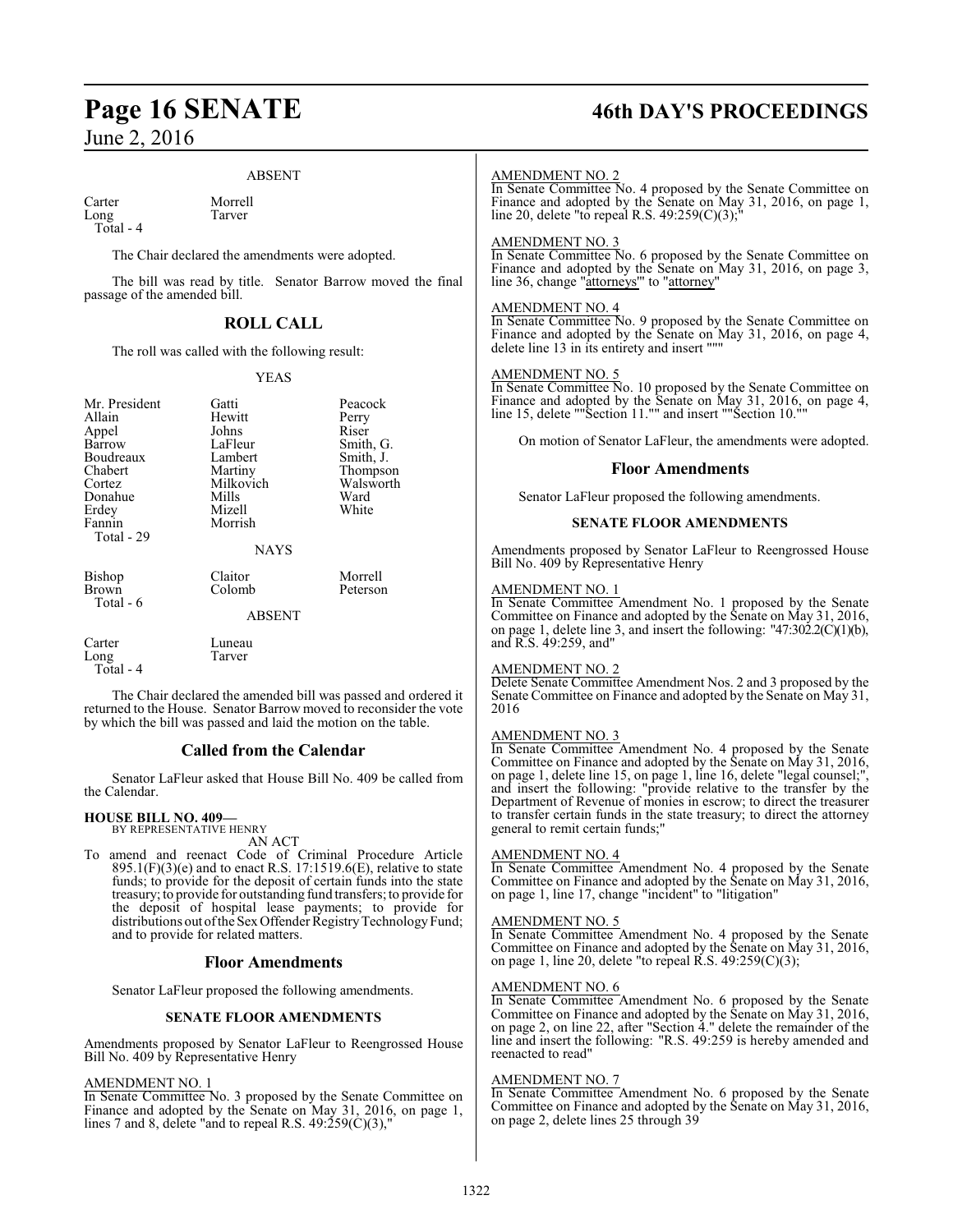# **46th DAY'S PROCEEDINGS Page 17 SENATE**

# June 2, 2016

#### AMENDMENT NO. 8

In Senate Committee Amendment No. 6 proposed by the Senate Committee on Finance and adopted by the Senate on May 31, 2016, on page 2, line 47, change "recommended" to "received"

#### AMENDMENT NO. 9

In Senate Committee Amendment No. 6 proposed by the Senate Committee on Finance and adopted by the Senate on May 31, 2016, on page 2, delete lines 49 through 51, and insert the following: "to any office of risk management litigation, or litigation involving the Department of Natural Resources and or the Department of Environmental Quality, or to the settlement funds, judgments, or final disposition of the claims asserted in State of Louisiana v. BP Exploration & Production, et al., consolidated with In Re: Oil Spill by the Oil Rig "Deepwater Horizon" in the Gulf of Mexico, on April 20, 2010, M.L. No. 2179 (E.D. La.) (hereinafter "D.H. litigation"), as provided in Subsection D of this Section.

#### AMENDMENT NO. 10

In Senate Committee Amendment No. 6 proposed by the Senate Committee on Finance and adopted by the Senate on May 31, 2016, on page 2, delete lines 56 and 57, on page 3, delete lines 1 through 3, and insert the following: "together with the balance in the fund as of each July first is sufficient to bring the balance in the fund to ten million dollars annually. Annual deposits into the fund shall not exceed a total of ten million dollars The and the balance of the fund shall not exceed ten million dollars. Any proceeds remaining received as provided in Subsection A of this Section, after making the total annual deposit into the fund of ten million dollars shall be deposited into the state general fund."

#### AMENDMENT NO. 11

In Senate Committee Amendment No. 6 proposed by the Senate Committee on Finance and adopted by the Senate on May 31, 2016, on page 3, line 19, after "fees" delete the remainder of the line, delete line 20, and insert the following: "resulting from the Court Order [Regarding Payment of the Gulf States' Attorneys' Fees and Costs] (Rec. Doc. 15441) issued in the D.H. litigation on October 5, 2015, shall be paid by the Department of Justice, until funding is"

#### AMENDMENT NO. 12

In Senate Committee Amendment No. 6 proposed by the Senate Committee on Finance and adopted by the Senate on May 31, 2016, on page 3, delete lines 22 and  $\overline{23}$ , and insert the following:

"(3) Each fiscal year, monies shall be deposited into the fund in an amount sufficient to bring the unencumbered balance in the fund to ten million dollars."

#### AMENDMENT NO. 13

In Senate Committee Amendment No. 6 proposed by the Senate Committee on Finance and adopted by the Senate on May 31, 2016, on page 3, delete lines 35 and 36, and insert the following: "arising from the D.H. litigation, including but not limited to litigation expenses, assessment costs, court costs or attorney fees.

#### AMENDMENT NO. 14

In Senate Committee Amendment No. 9 proposed by the Senate Committee on Finance and adopted by the Senate on May 31, 2016, on page 3, delete lines 48 through 54, on page 4, delete lines 1 through 8, and insert the following:

"Section 8. Notwithstanding any law to the contrary, upon receipt of any monies received on behalf of the state as a result of the settlement, judgment, or final disposition ofthe state's claims asserted in State of Louisiana v. BP Exploration & Production, et al. (E.D.La.), consolidated with In Re: Oil Spill by the Oil Rig "Deepwater Horizon" in the Gulf of Mexico, on April 20, 2010, M.L.  $2179$ <sup>'</sup>(E.D. La.), including (1) Twenty Million Dollars paid pursuant to the Court Order [Regarding Payment of the Gulf States' Attorneys' Fees and Costs (Rec. Doc. 15441) issued on October 5, 2015 (hereinafter "attorneys' fees and costs"), (2) the recovery of the unreimbursed Natural Resource Damage assessment (NRDA) costs incurred by the Trustees and the natural resource damage (NRD) payments due pursuant to the Consent Decree Among Defendant BP Exploration & Production Inc. (BPXP), the United States of America,

and the States of Alabama, Florida, Louisiana, Mississippi, and Texas (Consent Decree), and (3) the economic damages owed under the Settlement Agreement Between the Gulf State and the BP Entities With Respect to Economic and Other Claims Arising From the Deepwater Horizon Incident (Economic Damages Settlement Agreement), the attorney general shall notify the state treasurer, the Joint Legislative Committee on the Budget, and the commissioner of administration. The state treasurer shall immediately transfer the Twenty Million Dollar payment for attorneys' fees and costs pursuant to the Court Order to the Oil Spill Contingency Fund. The state treasurer is further authorized and directed to transfer, immediately upon receipt of the first installment of the NRDA costs paid in accordance with the Consent Decree, Nineteen Million One Hundred Twenty-five Thousand Dollars to the Natural Resources Restoration Trust Fund. The second installment of Nineteen Million One Hundred Twenty-five Thousand Dollars for NRDA costs and all future NRD payments made pursuant to the Consent Decree shall also be transferred to the Natural Resources Restoration Trust Fund, in accordance with La. R.S. 30:2480.2. The state treasurer shall immediately upon receipt of the initial payment of economic damages in the amount of Two Hundred Million Dollars, transfer these funds in accordance with R.S. 39:91. All future payments of economic damages, as set forth in the Economic Damages Settlement Agreement, shall also be transferred in accordance with R.S. 39:91. In order to comply with this section, immediately upon signature of the governor of this Act, the attorney general is hereby directed to remit from the Attorney General's Consumer Support Escrow Account the amount of seven million dollars which was transferred to the Attorney General's Consumer Support Escrow Account on May 17, 2016, to the state treasurer and costs made pursuant to the October 5, 2015 Court Order or the NRDA payments made pursuant to the Consent Decree."

#### AMENDMENT NO. 15

In Senate Committee Amendment No. 9 proposed by the Senate Committee on Finance and adopted by the Senate on May 31, 2016, on page 4, delete line 9, change "any suit" to "the suit"

In Senate Committee Amendment No. 9 proposed by the Senate Committee on Finance and adopted by the Senate on May 31, 2016, on page 4, delete line 10, and insert the following: "petition associated with the legislative instrument which originated as House Concurrent Resolution No. 8 of the 2015 Regular Session of the Louisiana Legislature, the amount paid under protest and held in escrow in"

#### AMENDMENT NO. 16

In Senate Committee Amendment No. 9 proposed by the Senate Committee on Finance and adopted by the Senate on May 31, 2016, on page 4, delete line 13, and insert the following:

"Section 10. The attorney general is hereby directed to remit from the Attorney General's Consumer Support Escrow Account the amount of \$7,028,196 to the state treasurer. Notwithstanding any law to the contrary, the treasurer shall transfer the \$7,028,196 to the state general fund.

On motion of Senator LaFleur, the amendments were adopted.

The bill was read by title. Senator LaFleur moved the final passage of the amended bill.

#### **ROLL CALL**

The roll was called with the following result:

#### YEAS

| Mr. President | Erdey   | Morrell   |
|---------------|---------|-----------|
| Allain        | Fannin  | Morrish   |
| Appel         | Gatti   | Peacock   |
| Barrow        | Hewitt  | Perry     |
| Bishop        | Johns   | Peterson  |
| Boudreaux     | LaFleur | Riser     |
| <b>Brown</b>  | Lambert | Smith, G. |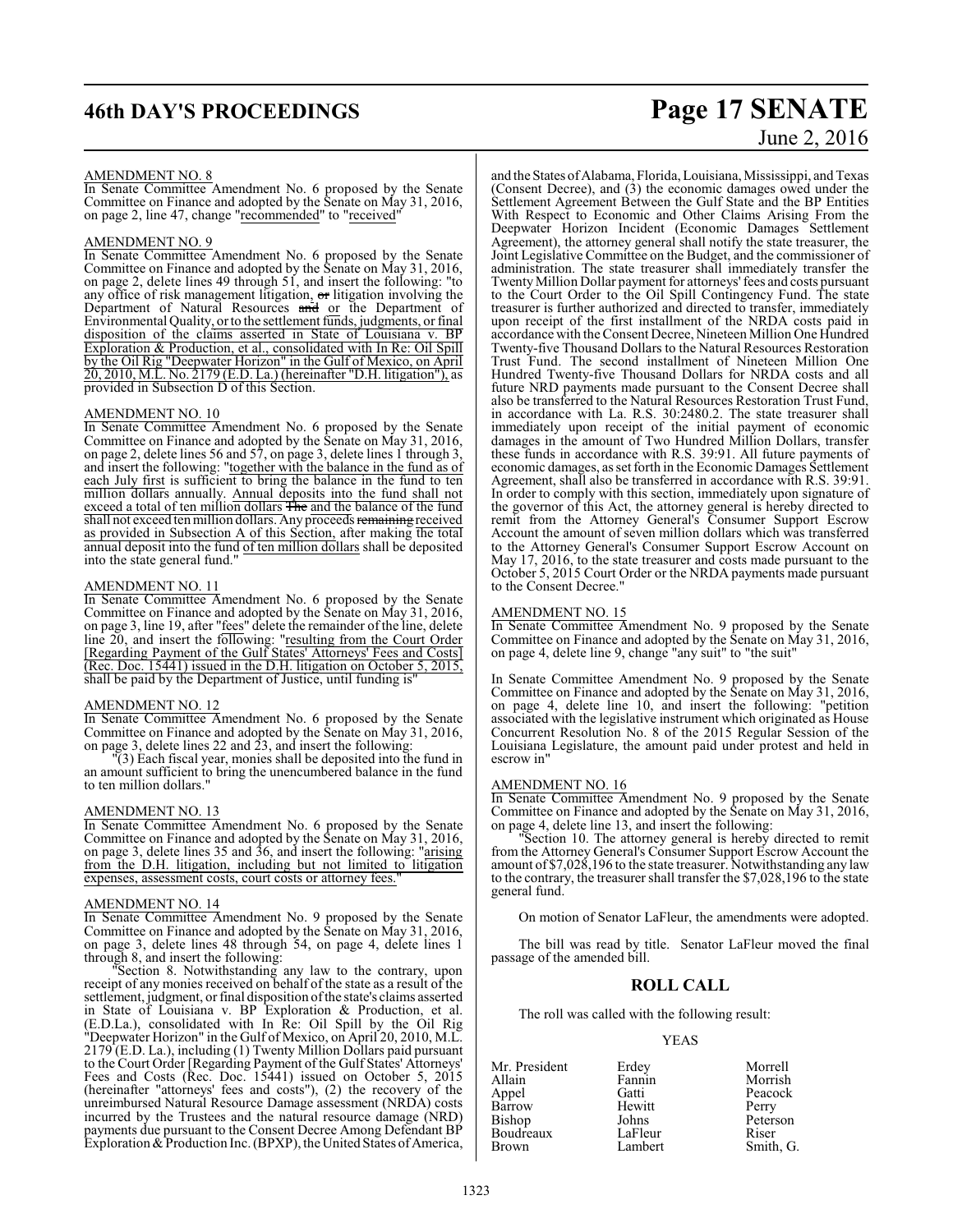| Chabert                     | Luneau                        | Smith, J.                     | a pi                          |
|-----------------------------|-------------------------------|-------------------------------|-------------------------------|
| Claitor<br>Colomb<br>Cortez | Martiny<br>Milkovich<br>Mills | Thompson<br>Walsworth<br>Ward | $\frac{\text{AN}}{\text{On}}$ |
| Donahue<br>Total - 36       | Mizell<br><b>NAYS</b>         | White                         | "Pa<br>to t<br>for            |
| Total - 0                   | <b>ABSENT</b>                 |                               | $rac{\text{AN}}{\text{On}}$   |
| Carter<br>Total - 3         | Long                          | Tarver                        | "Pa                           |

The Chair declared the amended bill was passed and ordered it returned to the House. Senator LaFleur moved to reconsider the vote by which the bill was passed and laid the motion on the table.

## **Called from the Calendar**

Senator LaFleur asked that House Bill No. 1047 be called from the Calendar.

# **HOUSE BILL NO. 1047—** BY REPRESENTATIVE HENRY

AN ACT

To appropriate funds and tomake certain reductions in appropriations from certain sources to be allocated to designated agencies and purposes in specific amounts for the making of supplemental appropriations for Fiscal Year 2015-2016; to provide for an effective date; and to provide for related matters.

#### **Floor Amendments**

Senator LaFleur proposed the following amendments.

#### **SENATE FLOOR AMENDMENTS**

Amendments proposed by Senator LaFleur to Reengrossed House Bill No. 1047 by Representative Henry

AMENDMENT NO. 1 On page 10, line 18, delete "to read"

AMENDMENT NO. 2 On page 10, line 22, delete "to read"

AMENDMENT NO. 3 On page 10, line 37, delete "to read"

On motion of Senator LaFleur, the amendments were adopted.

#### **Floor Amendments**

Senator LaFleur proposed the following amendments.

#### **SENATE FLOOR AMENDMENTS**

Amendments proposed by Senator LaFleur to Reengrossed House Bill No. 1047 by Representative Henry

AMENDMENT NO. 1

In Senate Committee Amendment No. 1 proposed by the Senate Committee on Finance and adopted by the Senate on May 31, 2016, on page 1, delete lines 10 through 12.

AMENDMENT NO. 2

On page 1, between lines 10 and 11, insert the following:

## "**01-100 EXECUTIVE OFFICE**

Payable out of the State General Fund by Interagency Transfers to the Administrative Program for operating expenses to cover

# **Page 18 SENATE 46th DAY'S PROCEEDINGS**

rojected shortfall  $\qquad \qquad$  \$ 200,000"

## **IENDMENT NO. 3**

page 7, between lines 19 and 20, insert the following:

yable out of the State General Fund (Direct) to the Community and Family Services Program for outstanding legal fees and obligations  $$652,122"$ 

#### IENDMENT NO. 4

.

page 9, between lines 8 and 9, insert the following:

"Payable out of the State General Fund (Direct) to the Minimum Foundation Program to increase funding for city, parish, special schools, lab schools and charter schools, and the Recovery School District, which shall be allocated in the same manner as provided in the Fiscal Year 2014-2015 MFP Formula, for a certificated classroom teacher pay raise, related employer retirement contributions and other expenditures in order to sustain the certificated classroom teacher pay raise provided for by appropriation in Fiscal Year 2013-2014 \$7,028,196"

On motion of Senator LaFleur, the amendments were adopted.

The bill was read by title. Senator LaFleur moved the final passage of the amended bill

## **ROLL CALL**

The roll was called with the following result:

#### YEAS

| Mr. President<br>Allain<br>Appel<br>Barrow<br>Bishop<br>Boudreaux<br><b>Brown</b><br>Chabert<br>Claitor<br>Colomb<br>Cortez<br>Donahue | Fannin<br>Gatti<br>Hewitt<br>Johns<br>LaFleur<br>Lambert<br>Long<br>Luneau<br>Martiny<br>Milkovich<br>Mills<br>Mizell | Morrish<br>Peacock<br>Perry<br>Peterson<br>Riser<br>Smith, G.<br>Smith, J.<br>Thompson<br>Walsworth<br>Ward<br>White |
|----------------------------------------------------------------------------------------------------------------------------------------|-----------------------------------------------------------------------------------------------------------------------|----------------------------------------------------------------------------------------------------------------------|
| Erdey                                                                                                                                  | Morrell                                                                                                               |                                                                                                                      |
| Total - 37                                                                                                                             | <b>NAYS</b>                                                                                                           |                                                                                                                      |
| Total - 0                                                                                                                              |                                                                                                                       |                                                                                                                      |

ABSENT

Carter Tarver Total - 2

The Chair declared the amended bill was passed and ordered it returned to the House. Senator LaFleur moved to reconsider the vote by which the bill was passed and laid the motion on the table.

#### **Rules Suspended**

Senator Hewitt asked for and obtained a suspension of the rules to revert to the Morning Hour.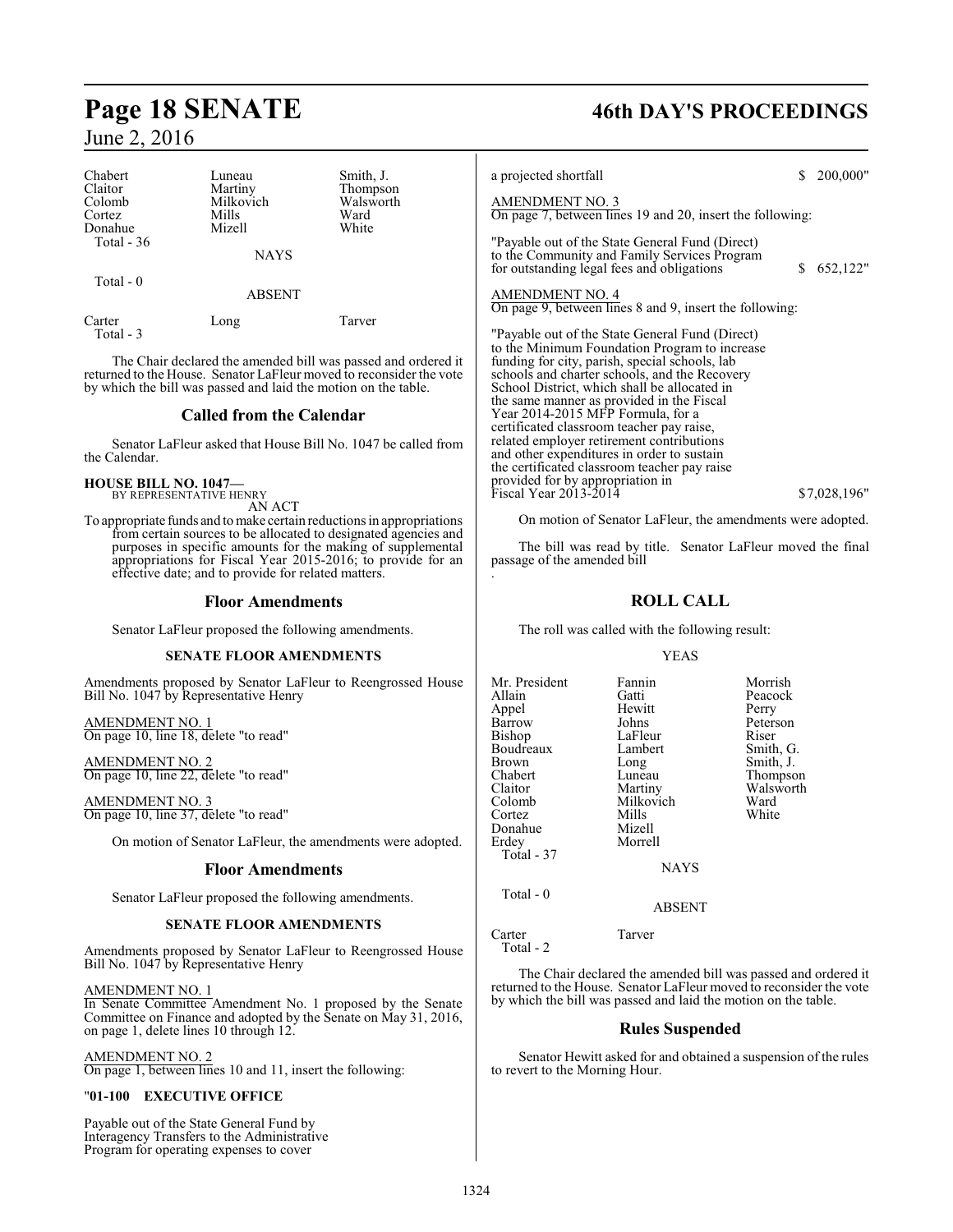# **46th DAY'S PROCEEDINGS Page 19 SENATE** June 2, 2016

### **Petitions, Memorials and Communications**

The following petitions, memorials and communications were received and read:

#### **OFFICE OF THE GOVERNOR STATE OF LOUISIANA**

June 2, 2016

The Honorable President and Members of the Senate

Ladies and Gentlemen:

I have appointed the individuals on the attached list to the offices indicated. In accordance with Article IV, Section 5(H)(3) of the Louisiana Constitution of I974, I hereby submit their names for confirmation by the Senate.

> Sincerely, JOHN BEL EDWARDS Governor

#### **2016 Regular Session Submission List for Senate Confirmation**

**Acadiana Area Human Services District (904)**  David J. Merrill Elizabeth F. West

**Addictive Disorder Regulatory Authority (842)**  Roy F. Baas Catherine M. Lemieux Paul M. Schoen Martin Thibodeaux III Deborah L. Thomas

#### **Adjutant General of Louisiana (2)**  Brig. Gen. Glenn H. Curtis

**Administration, Division of (3)**  John L. "Jay" Dardenne Jr. Barbara E. Goodson Richard "Dickie" Howze

**Aging, Louisiana Executive Board on (374)**  Joseph A. Donchess

**Amite River Basin Drainage and Water Conservation District (361)**  Ben B. Babin Sr. Lionel L. Bailey Sr.

David G. Hoover James A. Little Terry Steven Louque Jerry Ray Thibeau Larry N. Thomas

**Architectural Examiners, State Board of (14)**  Allen J. Bacque Justin David Brinson

**Arts Council, Louisiana State (703)**  Marjorie L. "Margie" Camardelle

**Associated Branch Pilots of the Port of New Orleans (826)** Jerrold B. Peterson Jr.

#### **Atchafalaya Basin Levee District (89)**

Gerald P. Alexander Sr. Glenn Jude Angelle Pamela A. Burleigh William T. "Bill" Flynn Kenneth R. Gordon John Adam Grezaffi Daniel R. Hebert Karen B. "Kay" Jewell Moise J. LeBlanc Jr. Harry William Marionneaux Earl J. Matherne Jody P. Meche Nickie W. Rockforte

**Auctioneers Licensing Board, Louisiana (280)** 

Jacob Brown Jeffrey A. Henderson Darleen Jacobs Levy Terrence D. Lockett James M. Sims Jacob R. Warren

**Bar Pilots for the Port of New Orleans, Board of Examiners of (137)**  Robert E. "Bobby" Bean Christopher J. Blache

**Barber Examiners, Board of (18)**  Kedrian D. Landrew

**Bayou Lafourche Fresh Water District (586)**  Chris J. Domangue Ray C. Mayet

**Board of Elementary and Secondary Education, State (BESE) (40)**  Thomas E. Roque Lurie Thomason Jr. Doris J. Voitier

**Body Camera ImplementationTask, LouisianaLaw Enforcement (987)**  Carl R. Dabadie Jr.

#### **Boxing and Wrestling Commission, State (16)**

James J. Brennan Bobby Paul Dupre A.L. "Buddy" Embanato Jr. Thomas G. Ferguson John Green Jr. James A. Stevenson Jr. Harold Lee Williams Jr.

#### **Caddo Levee District (91)**

Patrick W. Harrison Kandi R. Moore Carolyn C. Prator Gary L. Procell James T. Sims Helen Godfrey Smith Willie L. Walker Sr.

**Cane River Waterway Commission (204)**  John C. "Chad" Methvin

Larry M. Paige James M. "Jim" Rhodes Sr. Margaret W. Vienne Van C. Wiggins

**Capital Area Groundwater Conservation District (63)**  Ivy Dale Aucoin Johan Forsman Barry L. Hugghins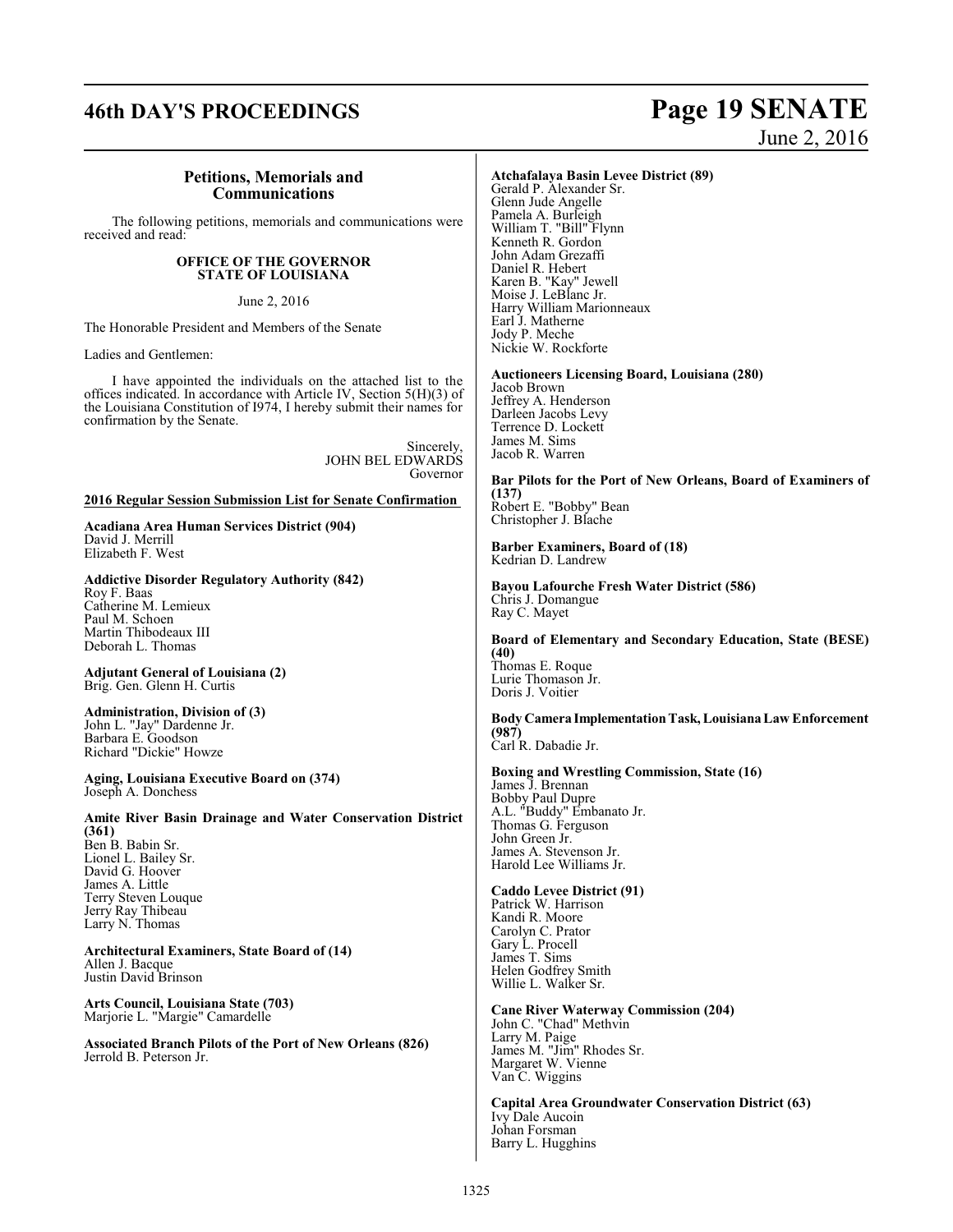#### **Capital Area Human Services District (514)**

Christy M. Burnett Kathy M. D'Albor Gerri J. Hobdy Rebekah T. "Becky" Katz Stacey B. Morales Gary M. Spillman

**Cemetery Board, Louisiana (26)**  Richard C. Briede

**Central Louisiana Human Services District (905)**  Renata Pilatova Charles C. Ugokwe

**Certified Public Accountants of Louisiana, State Board of (1)** Suemarie S. Alizadeh Michael D. Bergeron Grady R. Hazel Lynn V. Hutchinson Nicholas J. Langley Letitia A. "Letti" Lowe-Ardoin Desireé Honoré Thomas

**Certified Shorthand Reporters, Board of Examiners of (164)**  Vincent P. Borrello Jr. Elizabeth C. Methvin

**Chenier PlainCoastal RestorationandProtectionAuthority (915)** 

Kay C. Barnett Ryan J. Bourriaque Michael S. Dever Skie Segrera Ebanks Earnestine C. Horn Earl A. Landry Jr.<br>David W. Minton<br>Phillip L. "Scooter" Trosclair III<br>Aldes K. "Al" Vidrine III

**Child Death Review Panel, Louisiana State (421)**  Pamela Q. Cart Ashlyn L. Melton

**Children and Family Services, Department of** Marketa Garner Walters Eric Horent

**Children's Cabinet (351)**  James A. Gilmore Jr.

**Children's Cabinet Advisory Board (750)** 

Davondra I. Brown M. Amanda Brunson Lynette W. Celestin Lynn V. Clark Charles C. Coleman Gerrelda Davis Gina E. Eubanks Eric D. Griggs Sherry S. Guarisco Sarah S. Hinshaw-Fuselier Rhenda H. Hodnett Dana R. Hunter Jennifer J. Karle Bryan T. Moore George C. Murray Jr. Kathleen S. Richey Marsha E. Shuler Ernise Singleton Jill Slack James A. Sprinkle Ivy B. Starns Stephanie K. Sterling Michael W. Victorian Kahree A. Wahid Carmen D. Weisner Gina L. Womack

**Children's Trust Fund Board, Louisiana (301)**  Ivy B. Starns

# **Page 20 SENATE 46th DAY'S PROCEEDINGS**

**Coastal Protection and Restoration Authority Board (860)**  James B. "Jimmy" Cantrelle Laurie T. Cormier Windell A. Curole Michael R. Ellis William H. "Bill" Hidalgo Sr. Calvin Mackie Guy S. McInnis Steven C. Wilson **Coastal Protection, Restoration and Conservation, Governor's Advisory Commission on (725)**  Chett C. Chiasson Gerald E. Galloway H. Dale Hall Jeffrey P. Hebert Stacy P. Methvin Roswell King Milling James T.B. Tripp **CODOFIL – Council for the Development of French inLouisiana (919)**  Stephen J. Ortego Warren A. Perrin **Commerce and Industry, State Board of (29)**  Jeffery J. "Jeff" Arnold Millie W. Atkins Glenn L. Brasseaux Yvette R. Cola Major Coleman Rickey Lee Fabra Manuel A. Fajardo Jerald N. "Jerry" Jones Heather L. Malone Charles R. "Robby" Miller Jr. Jan K. Moller Scott M. Richard Daniel J. Schexnaydre Jr. Ronnie L. Slone Bobby E. Williams Jr. Woodrow Wilson Jr. Steven L. Windham **Community and Technical Colleges, Board of Supervisors of (597)**  Helen Bridges Carter Erika M. McConduit-Diggs Willie L. Mount Norwood J. Oge Jr. Paul P. Price Jr. Stephen C. Smith Charles T. Strong **Cosmetology, Louisiana State Board of (34)**  Mella B. Brown William M. Grayson Frances K. Hand Eliza Jill Hebert Edwin H. Neill III Melinda L. Tilley James R. Williams **Crime Victims Reparations Board (119)**  Gary G. "Stitch" Guillory Rena M. Hebert Bobby D. Igo Jr. Carolyn Renee Stapleton

**Deaf, Louisiana Commission for the (224)** Jimmy C. Gore Jason N. "Jay" Isch Rana I. Ottallah Jeri A. Pilk Melodie A. Sparks

Catalene B. Theriot Audrey D. Thibodeaux Amanda E. Tonkovich Tameka T. White

**Dentistry, Louisiana State Board of (37)**  Patricia H. "Patty" Cassidy Robert J. Foret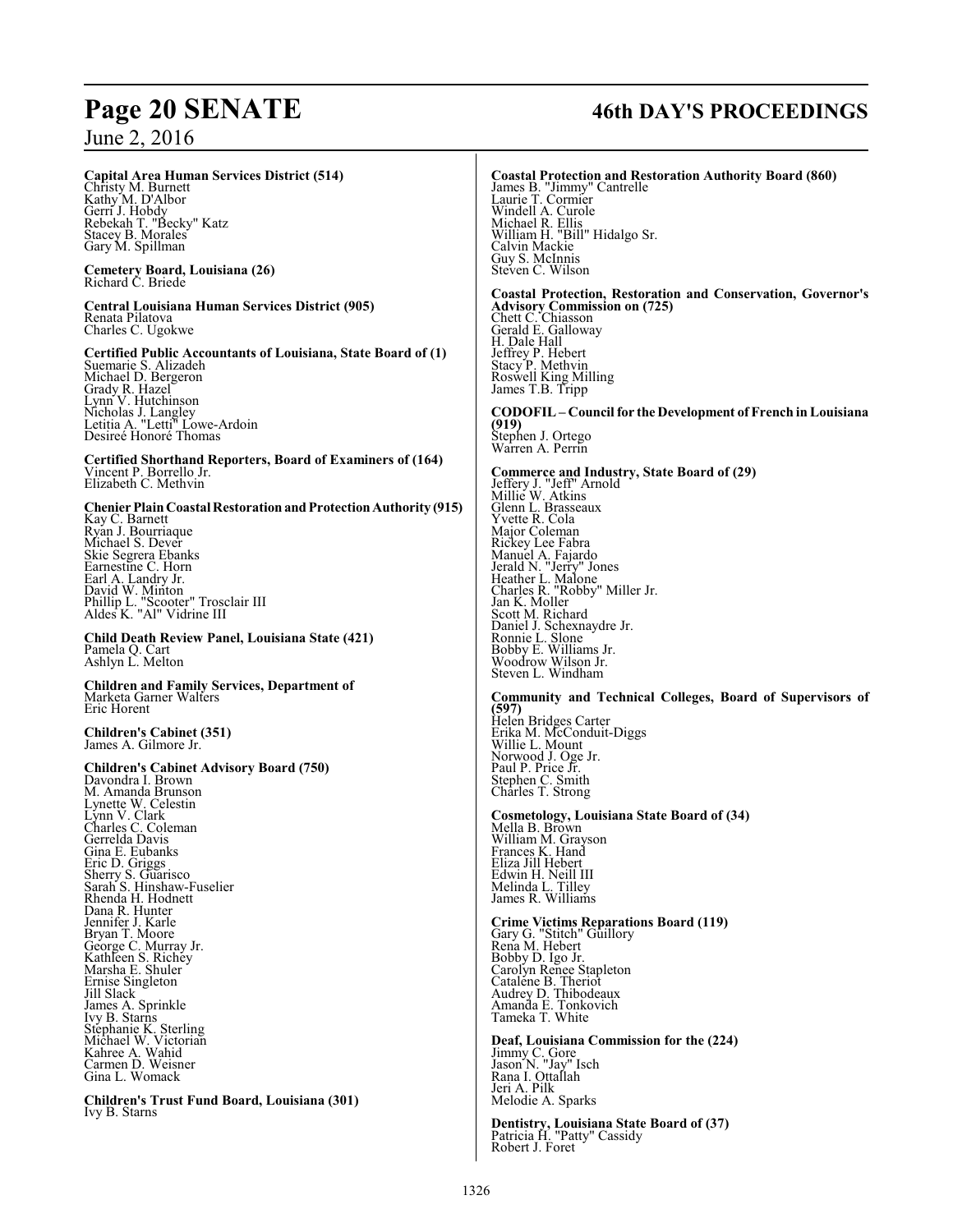# **46th DAY'S PROCEEDINGS Page 21 SENATE**

# June 2, 2016

**Developmental Disabilities Council, Louisiana (207)**  Randall W. Brown Jr. Carmen B. Cetnar

Tara A. LeBlanc Mark S. Martin Robert W. Paddy Stephanie M. Patrick Bambi D. Polotzola Tara N. Smith Mary V. Tarver Philip G. "Phil" Wilson Jamie B. Wong

**Dietetics and Nutrition, Louisiana State Board of Examiners in (268)**  Meghan T. Kavanaugh

Lori B. Roy

**Disability Affairs, Governor's Advisory Council on (526)** 

Harry J. Brady Donna S. Breaux Katie S. Corkern Pammara B. "Pam" Darby Maria Lynette Fontenot Sharon M. Hennessey Linda B. Kocher Laureen F. Mayfield Paula C. Rodriguez

#### **Drug and Device Distributors, Louisiana Board of (124)**  Robert V. Broadus Michael K. Davis James G. Delatte<br><u>K</u>enneth R. Dugas Trion P. Horgan

**Economic Development, (187)**  Mandi D. Mitchell Donald M. "Don" Pierson Jr. Anne Villa

**Embalmers and Funeral Directors, Louisiana State Board of (44)**  Maurice Southall

**Emergency Medical Services Certification Commission, Louisiana (559)**  Tammy L. Gray Jeffrey S. Kuo Marcus R. Majors Jr. Christopher L. Mixon Travis R. Schulze Barbara B. Sellers Jeffrey W. Watson

**Emergency Response Network Board, Louisiana (LERN) (796)**  Billy G. Conerly Jeanette M. Ray Tracy B. Wold Robert K. Wolterman

**Environmental Education Commission, Louisiana (6)**  Jada Lewis

**Environmental Quality, Department of (303)**  Karyn M. Andrews Chuck Carr Brown Lourdes M. Iturralde Elliot B. Vega

**Ernest N. Morial-New Orleans Exhibition Authority (52)**  Robert C. Bray Ronald C. Guidry Sr. Robert F. "Tiger" Hammond Edward L. "Eddie" Jacobs Jr. Steven L. Pettus Bonita A. Robertson Melvin Joseph Rodrigue Jr. Michael O. Smith

**Ethics, Board of (517)**  . Wade Shaddock Jr. Liddell Smith

#### **Fifth Louisiana Levee District (94)**  Clark H. Hill

**Forestry Commission, Louisiana (58)**  D. Gradon Clemons Wayne L. Hagan William A. "Bill" Jenkins

**Gaming Control Board, Louisiana (512)**<br>Robert W. "Bobby" Gaston III<br>Wanda L. Theriot

**Governor, Office of the (311)** Matthew F. Block Johnny B. Bradberry Chaunda Allen Mitchell Ben W. Nevers Bambi D. Polotzola Shanta H. Proctor

**Grand Isle Independent Levee District (377)**  Arthur A. Bellanger Kelly J. Besson Sr. David J. Camardelle

**Grand Isle Port Commission (531)**  Juanita B. Cheramie

**Greater Baton Rouge Port Commission (144)**  Rebecca A. Cunard Hall L. Davis IV Brenda R. Hurst Eric T. Johnson Jerald J. Juneau Travis M. Medine Marilyn B. "Lynn" Robertson Clint Seneca Blaine Joseph Sheets Kevin J. Stevens Robert W. "Bobby" Watts

**Group Benefits Estimating Conference (1007)**  Erin Monroe Wesley

**Group Benefits Policy and Planning Board (363)**  Agnes S. Andrews Jeremy R. Jackson Valencia A. Tanner

**Gulf States Marine Fisheries Commission (64)**  John E. Roussel

**Health and Hospitals, Department of (189)**  Rebekah E. Gee James E. Hussey Tara A. LeBlanc William Jeffrey Reynolds Mary Beth Scalco Mark A. Thomas

**Homeland Security and Emergency Preparedness, Governor's Office of (890)**  Col. James B. "Jim" Waskom

**Housing Corporation, Louisiana (933)**<br>Tammy P. Earles<br>Larry Ferdinand Willie Rack Lloyd S. "Buddy" Spillers Gillis R. Windham

**Iberia Parish Levee, Hurricane, and Conservation District (921)**  Lauren R. Brown Alfred T. "Todd" Landry James W. "Jimmy" Landry Eugene A. Patout III Roy A. Pontiff

**Imperial Calcasieu Human Services Authority (906)**  Corlissa N. Hoffoss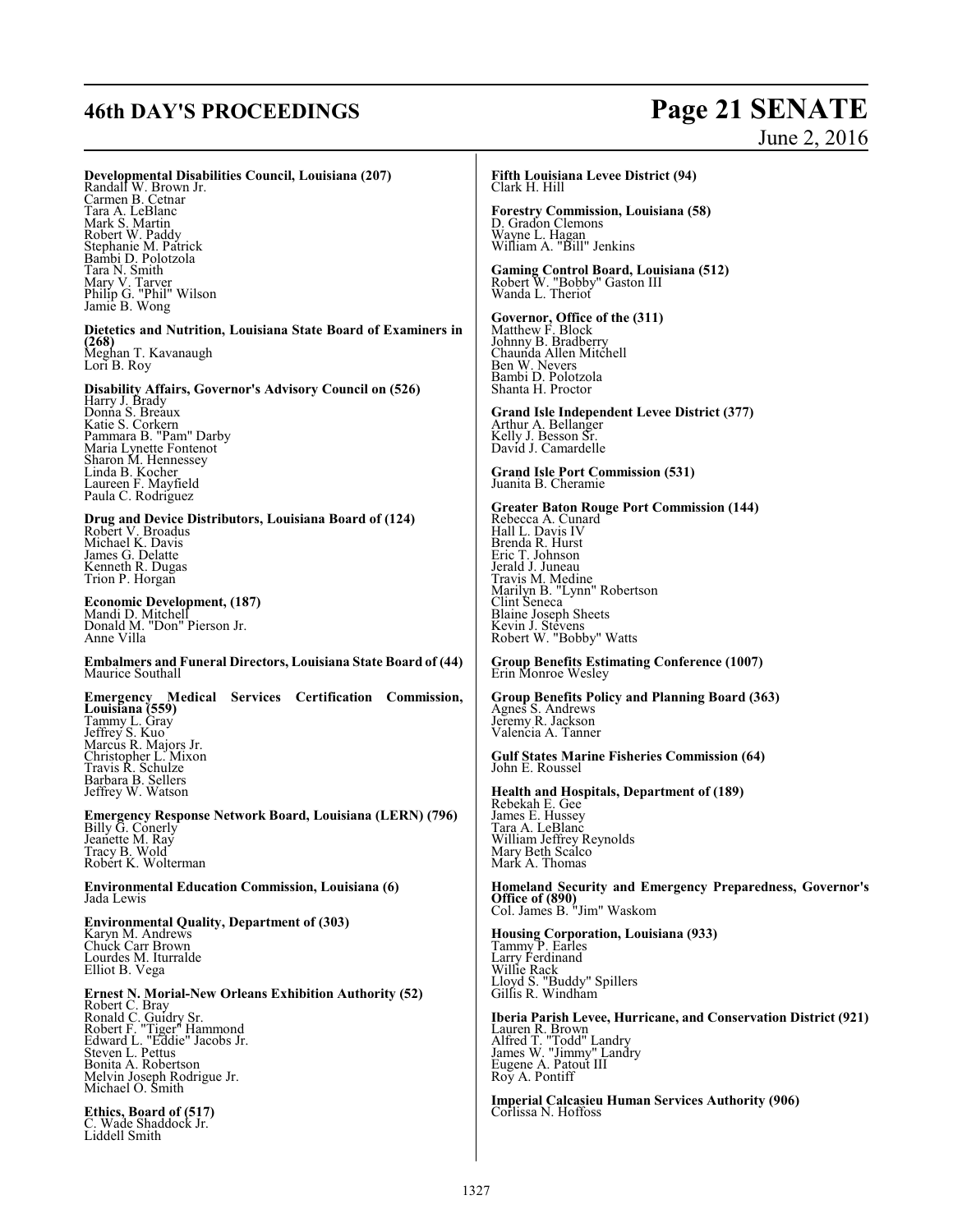# **Page 22 SENATE 46th DAY'S PROCEEDINGS**

June 2, 2016

| <b>International Commerce, Louisiana Board of (949)</b>                                                                                                                                                                                                                                                                                                                                                                                               | Louisiana State University and Agricultural and Mechanical                                                                                                                                                                                                                                                                                                                                                                                                                   |
|-------------------------------------------------------------------------------------------------------------------------------------------------------------------------------------------------------------------------------------------------------------------------------------------------------------------------------------------------------------------------------------------------------------------------------------------------------|------------------------------------------------------------------------------------------------------------------------------------------------------------------------------------------------------------------------------------------------------------------------------------------------------------------------------------------------------------------------------------------------------------------------------------------------------------------------------|
| John G. "Jay" Hardman Jr.                                                                                                                                                                                                                                                                                                                                                                                                                             | College, Board of Supervisors of (88)                                                                                                                                                                                                                                                                                                                                                                                                                                        |
| Dominik Knoll                                                                                                                                                                                                                                                                                                                                                                                                                                         | Glenn J. Armentor                                                                                                                                                                                                                                                                                                                                                                                                                                                            |
| Richard L. Ranson Jr.                                                                                                                                                                                                                                                                                                                                                                                                                                 | J. Stephen Perry                                                                                                                                                                                                                                                                                                                                                                                                                                                             |
| Randolph R. "Randy" Robb                                                                                                                                                                                                                                                                                                                                                                                                                              | James M. Williams                                                                                                                                                                                                                                                                                                                                                                                                                                                            |
| Gregory R. Rusovich                                                                                                                                                                                                                                                                                                                                                                                                                                   | Marriage and Family, Louisiana Commission on (687)                                                                                                                                                                                                                                                                                                                                                                                                                           |
| Don P. Sanders                                                                                                                                                                                                                                                                                                                                                                                                                                        | Bernell J. Cook                                                                                                                                                                                                                                                                                                                                                                                                                                                              |
| Interstate Compact on Educational Opportunity for Military                                                                                                                                                                                                                                                                                                                                                                                            | Math, Science, and the Arts, Louisiana School of (369)                                                                                                                                                                                                                                                                                                                                                                                                                       |
| Children (902)                                                                                                                                                                                                                                                                                                                                                                                                                                        | Joseph E. "Jed" Cain                                                                                                                                                                                                                                                                                                                                                                                                                                                         |
| Clay J. Corley                                                                                                                                                                                                                                                                                                                                                                                                                                        | Sharon T. Gahagan                                                                                                                                                                                                                                                                                                                                                                                                                                                            |
| Lafitte Area Independent Levee District (869)                                                                                                                                                                                                                                                                                                                                                                                                         | Ryan M. Jannise                                                                                                                                                                                                                                                                                                                                                                                                                                                              |
| Robert F. "Robby" Briscoe III                                                                                                                                                                                                                                                                                                                                                                                                                         | Jimmy D. Long Jr.                                                                                                                                                                                                                                                                                                                                                                                                                                                            |
| Randy Reynon                                                                                                                                                                                                                                                                                                                                                                                                                                          | Martha T. Smiley                                                                                                                                                                                                                                                                                                                                                                                                                                                             |
| Lafourche Basin Levee District (96)<br>Craig E. Carter<br>Stanley C. Folse<br>Kevin P. Hebert<br>Jeffery L. "Jeff" Henry Sr.<br>James P. Jasmin<br>Whitney P. Jasmin Jr.<br>Russell A. Loupe<br>Eric J. Matherne<br>Michael K. McKinney Sr.<br>Marlin J. Rogers<br>Gary M. Watson                                                                                                                                                                     | <b>Medicaid Pharmaceutical and Therapeutics Committee (672)</b><br>Juzar Ali<br>Harold D. Brandt<br>James E. Hussey<br>Catherine A. McDonald<br>Military Advisory Council, Louisiana (943)<br>Clarence E. Beebe<br>Brian P. Jakes Sr.<br>Mineral and Energy Board, State (113)<br>Thomas L. "Tom" Arnold Jr.<br>Gregory C. Carter                                                                                                                                            |
| Lake Charles Harbor and Terminal District, Board of                                                                                                                                                                                                                                                                                                                                                                                                   | Emile B. Cordaro                                                                                                                                                                                                                                                                                                                                                                                                                                                             |
| Commissioners of the (65)                                                                                                                                                                                                                                                                                                                                                                                                                             | Theodore M. "Ted" Haik Jr.                                                                                                                                                                                                                                                                                                                                                                                                                                                   |
| Dudley R. Dixon                                                                                                                                                                                                                                                                                                                                                                                                                                       | J. Todd Hollenshead                                                                                                                                                                                                                                                                                                                                                                                                                                                          |
| John L. LeBlanc                                                                                                                                                                                                                                                                                                                                                                                                                                       | Carol R. LeBlanc                                                                                                                                                                                                                                                                                                                                                                                                                                                             |
| Law Enforcement and Administration of Criminal Justice,                                                                                                                                                                                                                                                                                                                                                                                               | W. Paul Segura Jr.                                                                                                                                                                                                                                                                                                                                                                                                                                                           |
| Louisiana Commission on (331)                                                                                                                                                                                                                                                                                                                                                                                                                         | Darryl D. Smith                                                                                                                                                                                                                                                                                                                                                                                                                                                              |
| Darrell B. Basco                                                                                                                                                                                                                                                                                                                                                                                                                                      | Robert D. Watkins                                                                                                                                                                                                                                                                                                                                                                                                                                                            |
| John F.K. Belton<br>Barry G. Bonner<br>Michael B. "Mike" Cazes<br>Tommy Clark Jr.<br>Paul D. Connick Jr.<br>James P. "Jim" Craft<br>J. Austin Daniel<br>John F. DeRosier<br>Blair D. Edwards<br>William E. Hilton<br>Jerry L. Jones<br>David R. Kent<br>William P. "Bill" Landry<br>Louis B. "Bry" Layrisson<br>James P. "Jay" Lemoine<br>Anthony S. "Tony" Mancuso Jr.<br>John "Schuyler" Marvin<br>Stephen W. Prator<br>Percy S. "Rick" Richard III | <b>Morgan City Harbor and Terminal District (66)</b><br>Deborah Ann B. Garber<br><b>Motor Vehicle Commission, Louisiana (114)</b><br>Raymond J. "Ray" Brandt<br>Donna Shetler Corley<br>Terryl J. Fontenot<br>Maurice C. Guidry<br>Stephen L. Guidry Jr.<br>Keith P. Hightower<br>Allen O. Krake<br>Gregory A. Lala<br>Eric R. Lane<br>Keith M. Marcotte<br>Harold H. Perrilloux<br>Kenneth "Mike" Smith<br><b>Natural Resources, Department of (191)</b><br>David W. Boulet |
| Carlos James Stout                                                                                                                                                                                                                                                                                                                                                                                                                                    | Thomas Harris                                                                                                                                                                                                                                                                                                                                                                                                                                                                |
| John Dale "J.D." Thornton                                                                                                                                                                                                                                                                                                                                                                                                                             | Beverly P. Hodges                                                                                                                                                                                                                                                                                                                                                                                                                                                            |
| Beauregard "Bud" Torres III                                                                                                                                                                                                                                                                                                                                                                                                                           | Richard P. Ieyoub Sr.                                                                                                                                                                                                                                                                                                                                                                                                                                                        |
| Zane M. "Mike" Tubbs                                                                                                                                                                                                                                                                                                                                                                                                                                  | Keith O. Lovell                                                                                                                                                                                                                                                                                                                                                                                                                                                              |
| John Reed Walters                                                                                                                                                                                                                                                                                                                                                                                                                                     | New Orleans and Baton Rouge Steamship Pilots for the                                                                                                                                                                                                                                                                                                                                                                                                                         |
| Laurie A. White                                                                                                                                                                                                                                                                                                                                                                                                                                       | <b>Mississippi River, Board of Examiners for (33)</b>                                                                                                                                                                                                                                                                                                                                                                                                                        |
| Liquefied Petroleum Gas Commission, Louisiana (85)<br>Dominique J. Monlezun<br>Lottery Corporation, Louisiana (316)<br>Dudley A. "Butch" Gautreaux<br>Sean E. Wells                                                                                                                                                                                                                                                                                   | William V. Lashley<br><b>New Orleans Center for Creative Arts (647)</b><br>Gary P. "Buddy" Boe Jr.<br>Keith A. Morris<br><b>New Orleans City Park Improvement Association (240)</b><br>George "Ray" Seamon Jr.                                                                                                                                                                                                                                                               |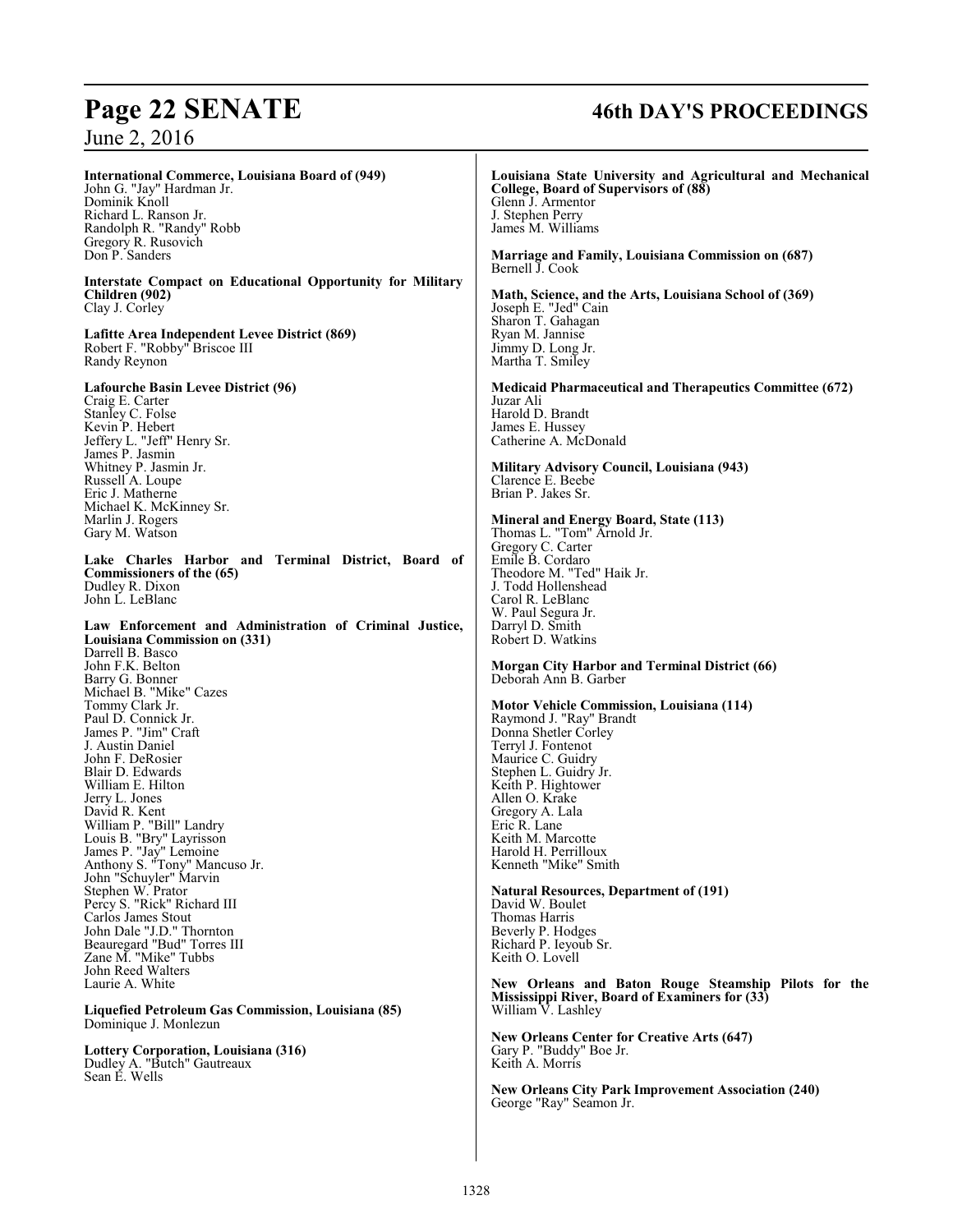# **46th DAY'S PROCEEDINGS Page 23 SENATE**

# June 2, 2016

#### **North Lafourche Conservation, Levee, and Drainage District (439)**

Timothy J. Allen Louis M. "Andy" Andolsek Jr. Rodney P. Foret Cory H. Kief Darcy A. Kiffe Adley J. Peltier Elmo J. "Jay" Pitre III Robert J. "Bob" Pitre Shawn D. Preston Sr.

**Optometry Examiners, Louisiana State Board of (125)**  Mark J. Roy III

**Orleans Parish Public Administrator (5)**  Marlene M. Babin

#### **Pardons, Board of (127)**

James E. "Jimmy" Kuhn Kenneth A. Loftin Sheryl M. Ranatza Alvin A. Roché Jr. Jimmy Wise

**Parish Boards of Election Supervisors (348)**  Artis Ray Cash Dawn C. Collins Gail U. Ledet Chris J. Lemoine

#### **Parole, Committee on (941)**

Brennan C. Kelsey James E. "Jimmy" Kuhn Kenneth A. Loftin Sheryl M. Ranatza Alvin A. Roché Jr. Jimmy Wise Pearl C. Wise

**Peace Officer Standards and Training, Council on (244)** Rodney G. Arbuckle Barry G. Bonner Tommy Clark Jr. James P. "Jay" Lemoine Hillar C. Moore III Dwayne J. "Poncho" Munch Stephen W. Prator Beauregard "Bud" Torres III

**Physical Therapy Board, Louisiana (216)**  Patrick K. Cook Kristina A. Lounsberry

#### **Pilotage Fee Commission (811)**  Amanda H. Aucoin Lenora A. Cousin Daniel W. Kingston Bruce G. Mohon

**Poet Laureate, Louisiana State (142)**  Peter John Cooley

#### **Pontchartrain Levee District (103)**

Patrick W. Bell Sr. Ricky P. Bosco Percy Hebert Jr. Leonard C. "LC" Irvin Sr. Jerry Paul Savoy Allen J. St. Pierre Sr. Steven C. Wilson

## **Port of South Louisiana Commission (248)**

Stanley C. Bazile Paul J. "Joey" Murray III D. Paul Robichaux Robert L. "Poncho" Roussel Patrick C. Sellars

**Private Security Examiners, Louisiana State Board of (384)**  Marian H. Pierre Ritchie Rivers Edward J. Robinson Sr. Wilbert Sanders Jr. Mark A. Williams

**Professional Engineering and Land Surveying Board, Louisiana (49)**  Thomas R. Carroll III

**Psychologists, Louisiana State Board of Examiners of (152)**  Koren M. Boggs Jesse D. Lambert

**Public Safety and Corrections, Department of (304)**  Thomas Carrol Bickham III Hillary R. "Butch" Browning Jr. James K. Bueche Jr. Rhett S. Covington James M. "Jimmy" LeBlanc Karen G. St.Germain Gearry T. Williams

#### **Racing Commission, Louisiana State (153)**

Thomas B. "Tom" Calvert Donald R. Cravins Jr. Roy Hamilton "Hammy" Davis K.R. "Ron" Finkelstein Benjamin J. Guilbeau Jr. Eric G. Johnson Michael R. McHalffey Louis S. Reine Kenneth P. "Kenu" Romero Deano B. Thornton Daniel R. Trahan Judy W. Wagner Bob F. Wright

**Real Estate Appraisers Board, Louisiana (317)**  Cheryl B. Bella Janis M. Bonura Timothy W. Hammett Clayton F. "Clay" Lipscomb James R. Purgerson Jr.

**Real Estate Commission, Louisiana (154)** 

Liacia M. Baaheth-Sylvain Eloise A. Gauthier Deanna J. Norman Patrick A. "Rick" Roberts Jr. Evelyn C. Wolford

**Red River Compact Commission (156)**  John Michael Moore

**Red River Waterway Commission (185)**  David L. Crutchfield II James Franklin Maxey William Alvin Owens Rogers M. Prestridge

**Regents, Board of (157)**  Thomas G. Henning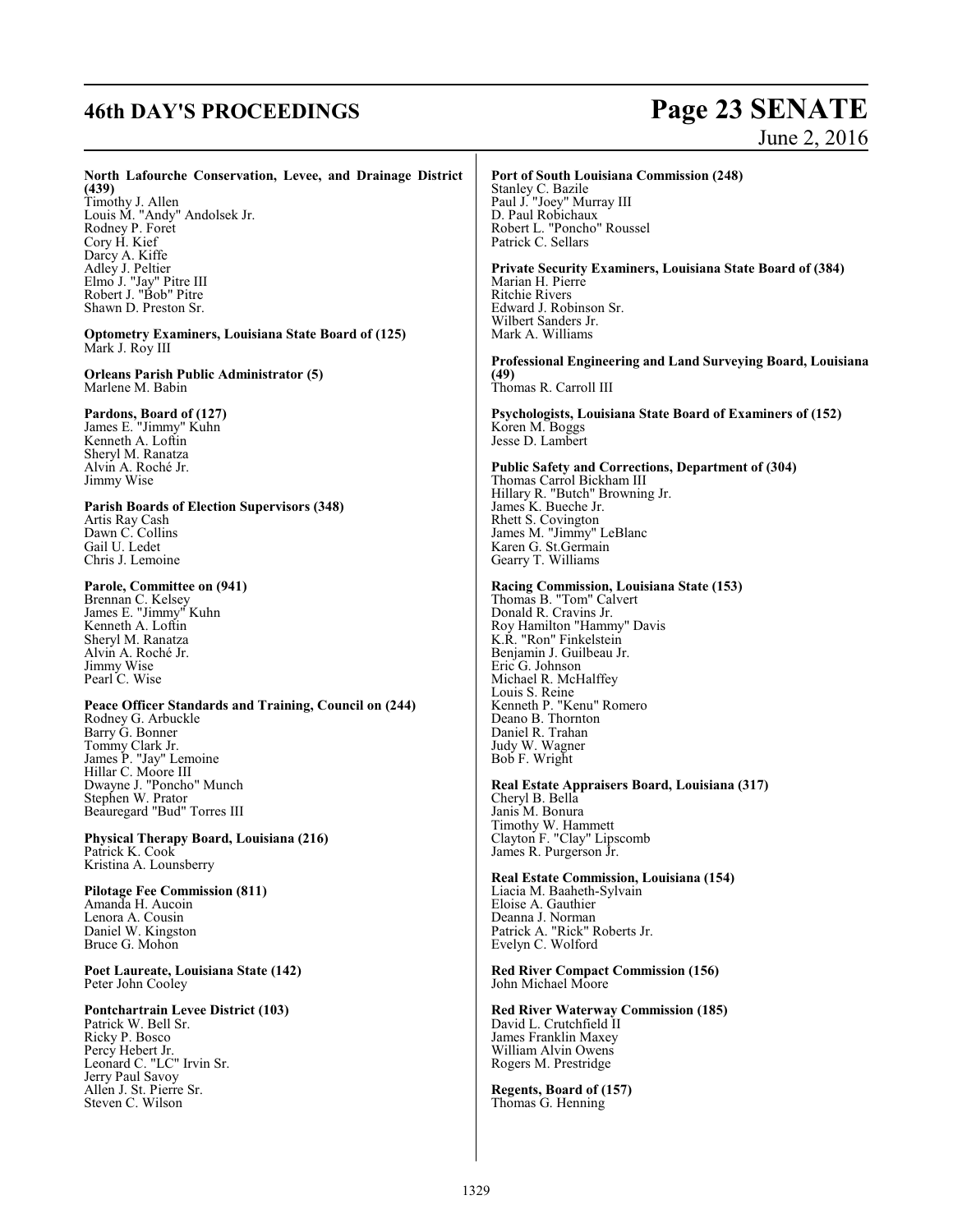#### **Rehabilitation Council, Louisiana (484)**

Warren J. Chauvin Rebecca L. Hanberry Cathy J. Lazarus John C. "Cliff" Owens Jonathan C. Trunnell

#### **Revenue, Department of (193)**  Jarrod J. Coniglio Raymond J. Frost

Danell R. Gerchow Juana Marine-Lombard Andrew A. Perilloux Kimberly L. Robinson Velecial S. Rodman

**River Port Pilot Commissioners for the Port of New Orleans, Board of (39)**  Jack H. Anderson

**Sanitarians, Louisiana State Board of Examiners for (162)**  Don D. Riser

**Social Work Examiners, Louisiana State Board of (165)**  Judith O. Haspel John S. Shalett

#### **South Lafourche Levee District (106)**

Ronald L. Callais Roland T. Curole Mitch David Danos Robert J. "Bobby" Eymard Sr. Bob A. Faulk Keith A. Guidry Clarence J. "C.J." Marts Jr. Joseph McNeely Rome Jr. Monty J. Vegas

#### **Southeast Louisiana Flood Protection Authority-East (844)**  Jack M. Capella Clay A. Cossé George Paul Kemp Richard A. Luettich Jr. Mark L. Morgan

**Southeast Louisiana Flood Protection Authority-West (847)**  Robert L. Thomas Wesley J. "Jim" Wilkinson

**Southern Rail Commission (298)**  Walter J. "Walt" Leger III Dewitt J. Wall III

**Southern Regional Education, Board of Control for (256)**  John C. White

**Southern University and Agricultural and Mechanical College, Board of Supervisors of (166)**  Darren G. Mire

## **Sparta Groundwater Conservation District (607)**

Anne Marie Anderson Lindsay B. Keith-Vincent Samuel P. Little Tammy H. Singleton Woodrow R. Treadway Dwayne R. Woodard

# **Page 24 SENATE 46th DAY'S PROCEEDINGS**

#### **St. Tammany Levee, Drainage, and Conservation District (979)**  Henry I. DiFranco Jr. John Faust Jr. Kort T. Hutchinson Sr.

Shelby P. LaSalle Jr. Daniel A. McGovern IV Stephen W. Phillipi

#### **Stadium and Exposition District (LSED), Louisiana (170)**  Henry N. Baptiste Kathleen B. Blanco Kyle M. France

Hilary H. Landry Renee A. Lapeyrolerie Gregory A. Morrison Casey J. Robin

#### **Statewide Independent Living Council (522)**

Rashad D. Bristo Danny K. Cottonham Jamie N. Duplechine Rocky J. Fuselier Anita C. Gray Steven Nguyen Bambi D. Polotzola Erick W. Taylor

## **Tax Appeals, Board of (174)**

Francis J. "Jay" Lobrano

#### **Tax Commission, Louisiana (175)**

Lawrence E. Chehardy Jimmie Thorns Jr. Harold J. Vercher Jr. Michael J. "Mike" Waguespack Regina Lynch Wood

#### **Tensas Basin Levee District (107)**  Jonathan P. "Jon" Johnson Ben D. "Dick" Zeagler

#### **Terrebonne Levee and Conservation District (640)**  Anthony J. "Tony" Alford Tenner P. Cenac Carl J. Chauvin Sr. Walton J. "Buddy" Daisy Jr. Leward P. "Sou" Henry D. Troy Johnson Jack W. Moore Milnado "Lee" Shaffer III Daniel J. Walker

#### **Transportation and Development, Department of (194)**  Robert R. Adley R. Kirk Gallien Barry D. Keeling Shawn D. Wilson

**Transportation Authority, Louisiana (733)**  Christopher Matthew Johns Chalin O. Perez

**University of Louisiana System, Board of Supervisors for the (179)**  James J. Carter

**Used Motor Vehicle Commission (325)** Rickey L. Donnell Ronald Duplessis Stephen M. Olave Steven D. "Dino" Taylor Richard A. Watts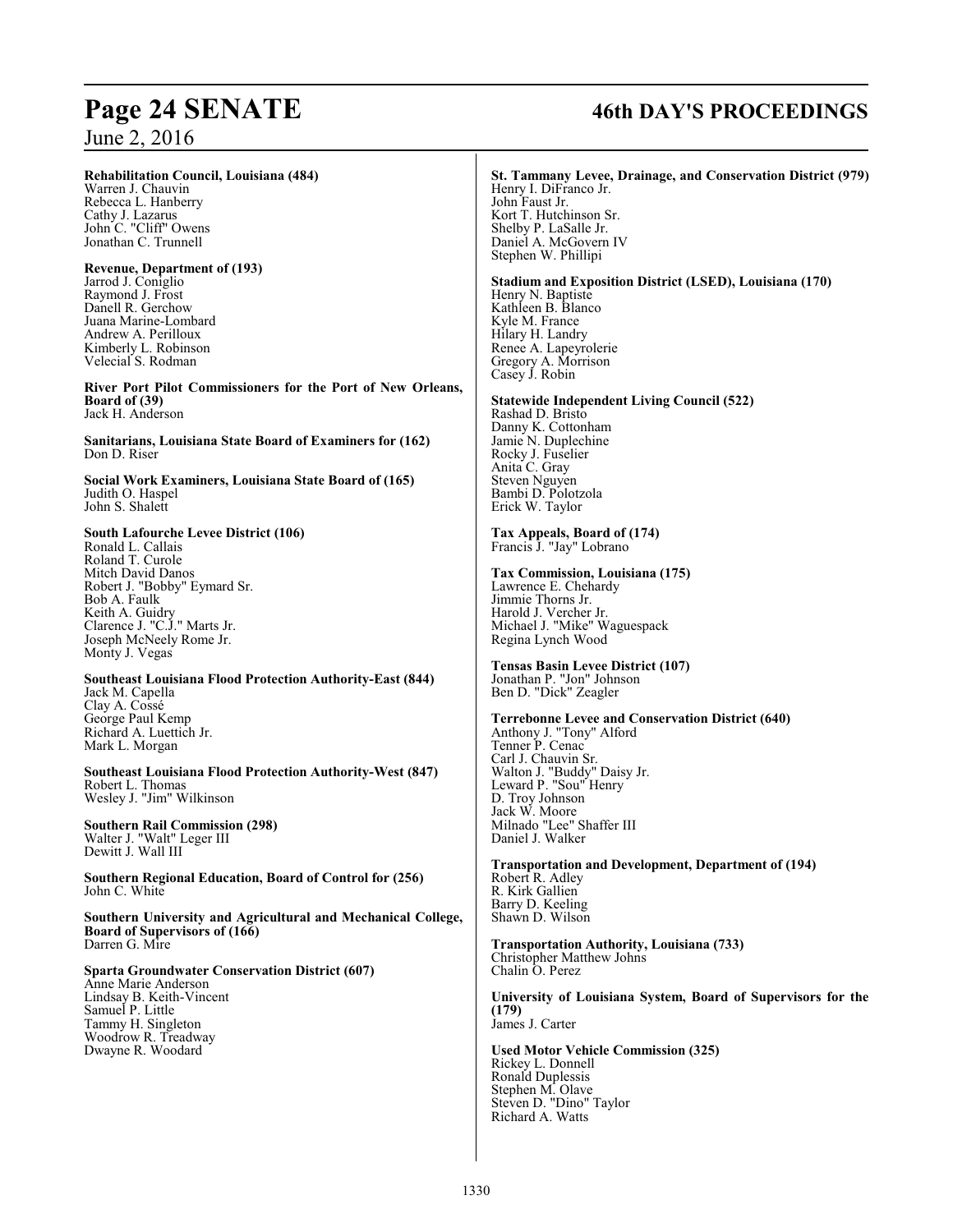#### **Veterans Affairs, Department of (347)**  Homer F. Rodgers Lt. Col. Joey Strickland

**Veterinary Medicine, Louisiana Board of (182)**  William H. Green

**Volunteer Louisiana Commission (267)**  Kristan A. Gordon Ryan K. Haynie Julie T. LaFleur Ashley D. Mudd Grant P. Shreiner

**Water Resources Commission (740)** David B. Culpepper Anthony J. Duplechin Jr.

**Wildlife and Fisheries Commission, Louisiana (186)**  William D. "Bill" Hogan Telley S. Madina Sr.

**Wildlife and Fisheries, Department of (196)**  Patrick D. Banks Bryan McClinton Charles J. "Charlie" Melancon Randell S. "Randy" Myers

**Workforce Commission, Louisiana (190)**  Ava M. Dejoie Sheral C. Kellar Bryan T. Moore Bennett J. Soulier Renita W. Williams

**Workforce Investment Council, Louisiana (885)** Joseph M. Ardoin Jr. James Ray Barker Kathy Jean Bobbs Jennifer D. Boggs Joseph C. Bonita Michael Shane Boudreaux Keith W. Brand Jason M. Dedon Art E. Favre III Thelma H. French Brent W. Golleher John L. Hopkins John F. Jones Robert J. "Bob" Lobos Todd O. McDonald Gerry W. Mims Charles Henry Moniotte John "Patrick" Mulhearn Susan E. Nelson Leo J. "Jim" Odom Jr. Thomas Mitchiner O'Neal Michael P. "Mike" Palamone Peggy A. Parker Sonia A. Perez Louis S. Reine Natalie Robottom Melissa B. "Missy" Rogers Jorge Luis Tarajano Charles A. "Buck" Vandersteen Thomas A. Yura

#### **Rules Suspended**

Senator Peterson asked for and obtained a suspension of the rules to allow the Senate Committee on Senate and Governmental Affairs to meet without the required 24-hour notice.

# **46th DAY'S PROCEEDINGS Page 25 SENATE**

June 2, 2016

## **Reports of Committees**

The following reports of committees were received and read:

#### **REPORT OF COMMITTEE ON**

## **FINANCE**

Senator Eric LaFleur, Chairman on behalf of the Committee on Finance, submitted the following report:

June 2, 2016

To the President and Members of the Senate:

I am directed by your Committee on Finance to submit the following report:

**HOUSE BILL NO. 529—** BY REPRESENTATIVE DANAHAY AN ACT

To amend and reenact R.S. 18:1354(C), relative to the compensation of certain employees of parish custodians of voting machines; to increase the compensation amount paid to deputies of such custodians; and to provide for related matters.

Reported favorably.

Respectfully submitted, ERIC LAFLEUR Chairman

#### **REPORT OF COMMITTEE ON**

#### **FINANCE**

Senator Eric LaFleur, Chairman on behalf of the Committee on Finance, submitted the following report:

June 1, 2016

To the President and Members of the Senate:

I am directed by your Committee on Finance to submit the following report:

#### **HOUSE BILL NO. 257—**

BY REPRESENTATIVE IVEY AN ACT

To amend and reenact R.S. 39:94(C)(4)(b), relative to the Budget Stabilization Fund; to except deposits in excess of the expenditure limit from the suspension of required deposits into the Budget Stabilization Fund; to provide for an effective date; and to provide for related matters.

Reported favorably.

**HOUSE BILL NO. 283—** BY REPRESENTATIVES EMERSON AND DUSTIN MILLER AN ACT

To amend and reenact R.S. 40:1081.2(A)(1) and to enact R.S. 40:1081.11, relative to newborn screening; to require all newborns to be screened for Krabbe disease; to make technical changes; to require information on Krabbe disease to be posted on the Department of Health and Hospitals' website; and to provide for related matters.

Reported with amendments.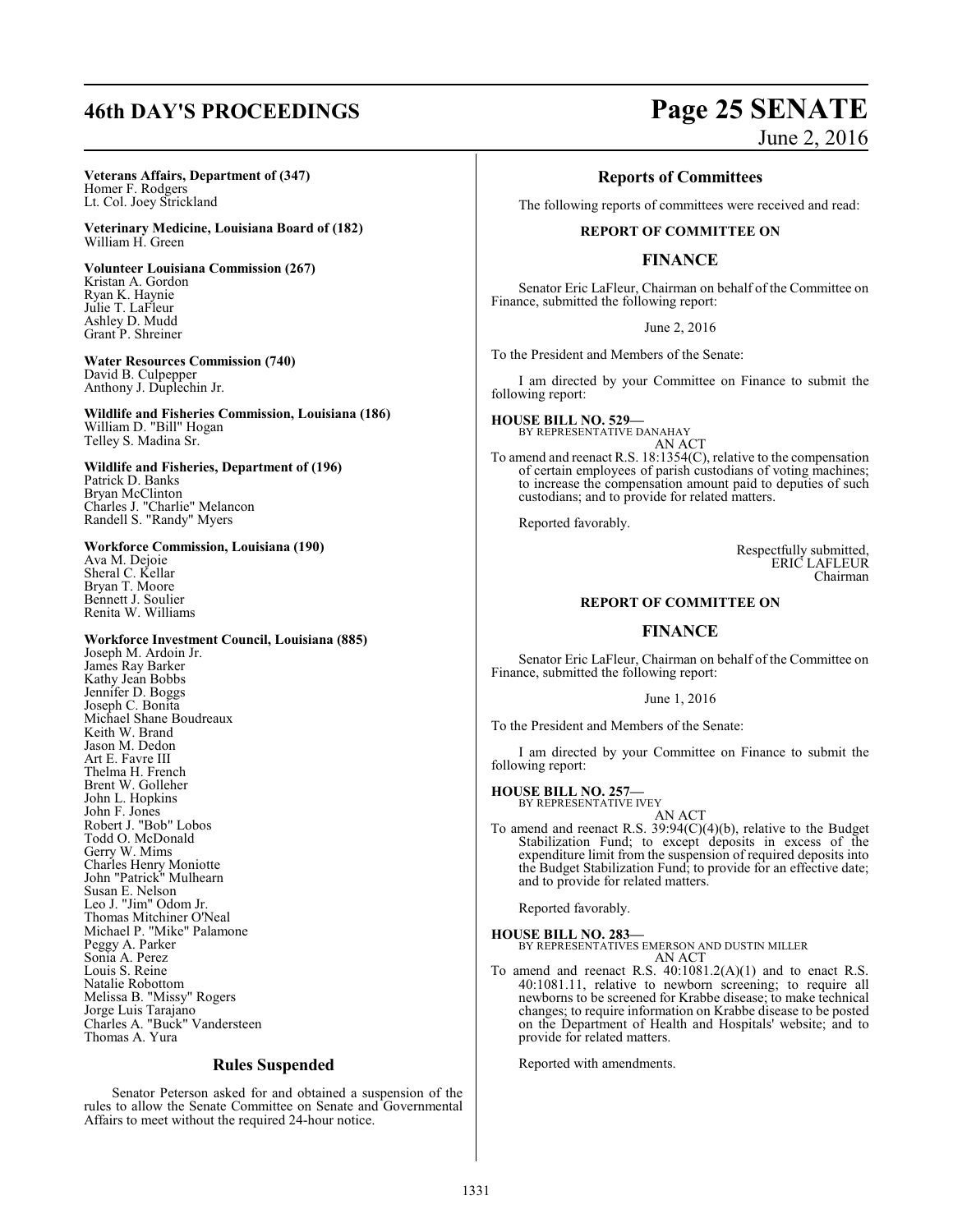# **Page 26 SENATE 46th DAY'S PROCEEDINGS**

June 2, 2016

#### **HOUSE BILL NO. 603—**

BY REPRESENTATIVES LEGER, GREGORY MILLER, BAGNERIS,<br>BOUIE, CHAD BROWN, HALL, LANCE HARRIS, HUNTER, IVEY,<br>JACKSON,JAYMORRIS,PEARSON,SCHRODER,SMITH,STOKES,AND THIBAUT

#### A JOINT RESOLUTION

Proposing to add Article VII, Section 10(F)(4)(h), 10.15, and 10.16 of the Constitution of Louisiana, relative to dedications of revenues; to provide for the dedication of certain revenues; to create the Revenue Stabilization Trust Fund; to provide for deposits into the funds; to provide for investments of the fund; to provide for uses of the fund; to provide for an exception to budget deficit procedures; to provide for submission of the proposed amendment to the electors; and to provide for related matters.

Reported with amendments.

#### **HOUSE BILL NO. 631—**

BY REPRESENTATIVE MIGUEZ AN ACT

To amend and reenact R.S. 30:2412(5), (6.1), and (19) and to enact R.S. 30:2418(O)(5), relative to waste tires; to provide for definitions; to provide for fees levied on certain tires; to provide for delinquent fees for failing to timely remit fees and to report; to dedicate revenue collected; to provide for an effective date; and to provide for related matters.

Reported favorably.

### **HOUSE BILL NO. 696—**

BY REPRESENTATIVES LEGER, BAGNERIS, BOUIE, CHAD BROWN,<br>GUINN, LANCE HARRIS, HUNTER, IVEY, JACKSON, MARCELLE,<br>GREGORY MILLER, JAY MORRIS, AND STOKES

AN ACT

To enact Subpart P-4 of Part II-A of Chapter 1 of Subtitle I of Title 39 of the Louisiana Revised Statues of 1950, to be comprised of R.S. 39:100.111 and 100.112, and Subpart P-5 of Part II-A of Chapter I of Subtitle I of Title 39 of the Louisiana Revised Statues of 1950, to be comprised of R.S. 39:100.115, relative to dedications of revenues; to provide for the dedication of certain revenues; to create the Revenue Stabilization Trust Fund; to provide for deposits into the funds; to provide for investments of the fund; to provide for uses of the fund; to provide for an effective date; and to provide for related matters.

Reported with amendments.

**HOUSE BILL NO. 887—** BY REPRESENTATIVES STEVE CARTER, CARMODY, DAVIS, EDMONDS, FALCONER, FOIL, GISCLAIR, GLOVER, GUINN, HILFERTY, JAMES, LOPINTO, MACK, MARCELLE, PRICE, RICHARD, SCHRODER, SMITH, STOKES, TALBOT, THIBAUT, AND ZERINGUE AN ACT

To enact Part II-D of Chapter 8 of Title 17 of the Louisiana Revised Statutes of 1950, to be comprised ofR.S. 17:1971 through 1976, and R.S. 36:651(D)(9), to create a residential school for certain at-risk students; to provide for a board of directors and a school director; to provide for the powers, duties, and responsibilities of such board and director; to provide for board membership, terms, and compensation; to provide for funding; to provide for definitions; to provide for legislative intent; to provide for effectiveness; and to provide for related matters.

Reported with amendments.

#### **HOUSE BILL NO. 995—** BY REPRESENTATIVE JONES

AN ACT

To amend and reenact R.S.  $40:31.33(A)(1)$  and to enact R.S. 40:31.33(C) and (D), relative to the safe drinking water administration fee; to increase the fee on community water systems; to increase the portion retained by community water systems for administrative costs; to establish the method of collection of the fee; to provide for the use of the collected fees; to provide for an official designation of the fee; and to provide for related matters.

Reported with amendments.

Respectfully submitted, ERIC LAFLEUR Chairman

#### **House Bills and Joint Resolutions on Second Reading Just Reported by Committees**

Senator LaFleur asked for and obtained a suspension of the rules to take up House Bills and Joint Resolutions just reported by Committees.

**HOUSE BILL NO. 257—** BY REPRESENTATIVE IVEY

AN ACT

To amend and reenact R.S. 39:94(C)(4)(b), relative to the Budget Stabilization Fund; to except deposits in excess of the expenditure limit from the suspension of required deposits into the Budget Stabilization Fund; to provide for an effective date; and to provide for related matters.

Reported favorably by the Committee on Finance. The bill was read by title and referred to the Legislative Bureau.

**HOUSE BILL NO. 283—** BY REPRESENTATIVES EMERSON AND DUSTIN MILLER AN ACT

To amend and reenact R.S.  $40:1081.2(A)(1)$  and to enact R.S. 40:1081.11, relative to newborn screening; to require all newborns to be screened for Krabbe disease; to make technical changes; to require information on Krabbe disease to be posted on the Department of Health and Hospitals' website; and to provide for related matters.

Reported with amendments by the Committee on Finance.

#### **SENATE COMMITTEE AMENDMENTS**

Amendments proposed by Senate Committee on Finance to Engrossed House Bill No. 283 by Representative Emerson

#### AMENDMENT NO. 1

On page 2, at the beginning of line 18, change "appropriation" to "specific appropriation"

On motion of Senator LaFleur, the committee amendment was adopted. The amended bill was read by title and referred to the Legislative Bureau.

# **HOUSE BILL NO. 529—** BY REPRESENTATIVE DANAHAY

- AN ACT
- To amend and reenact R.S. 18:1354(C), relative to the compensation of certain employees of parish custodians of voting machines; to increase the compensation amount paid to deputies of such custodians; and to provide for related matters.

Reported favorably by the Committee on Finance. The bill was read by title and referred to the Legislative Bureau.

#### **HOUSE BILL NO. 603—**

BY REPRESENTATIVES LEGER, GREGORY MILLER, BAGNERIS,<br>BOUIE, CHAD BROWN, HALL, LANCE HARRIS, HUNTER, IVEY,<br>JACKSON,JAYMORRIS,PEARSON,SCHRODER,SMITH,STOKES,AND THIBAUT

#### A JOINT RESOLUTION

Proposing to add Article VII, Section 10(F)(4)(h), 10.15, and 10.16 of the Constitution of Louisiana, relative to dedications of revenues; to provide for the dedication of certain revenues; to create the Revenue Stabilization Trust Fund; to provide for deposits into the funds; to provide for investments of the fund; to provide for uses of the fund; to provide for an exception to budget deficit procedures; to provide for submission of the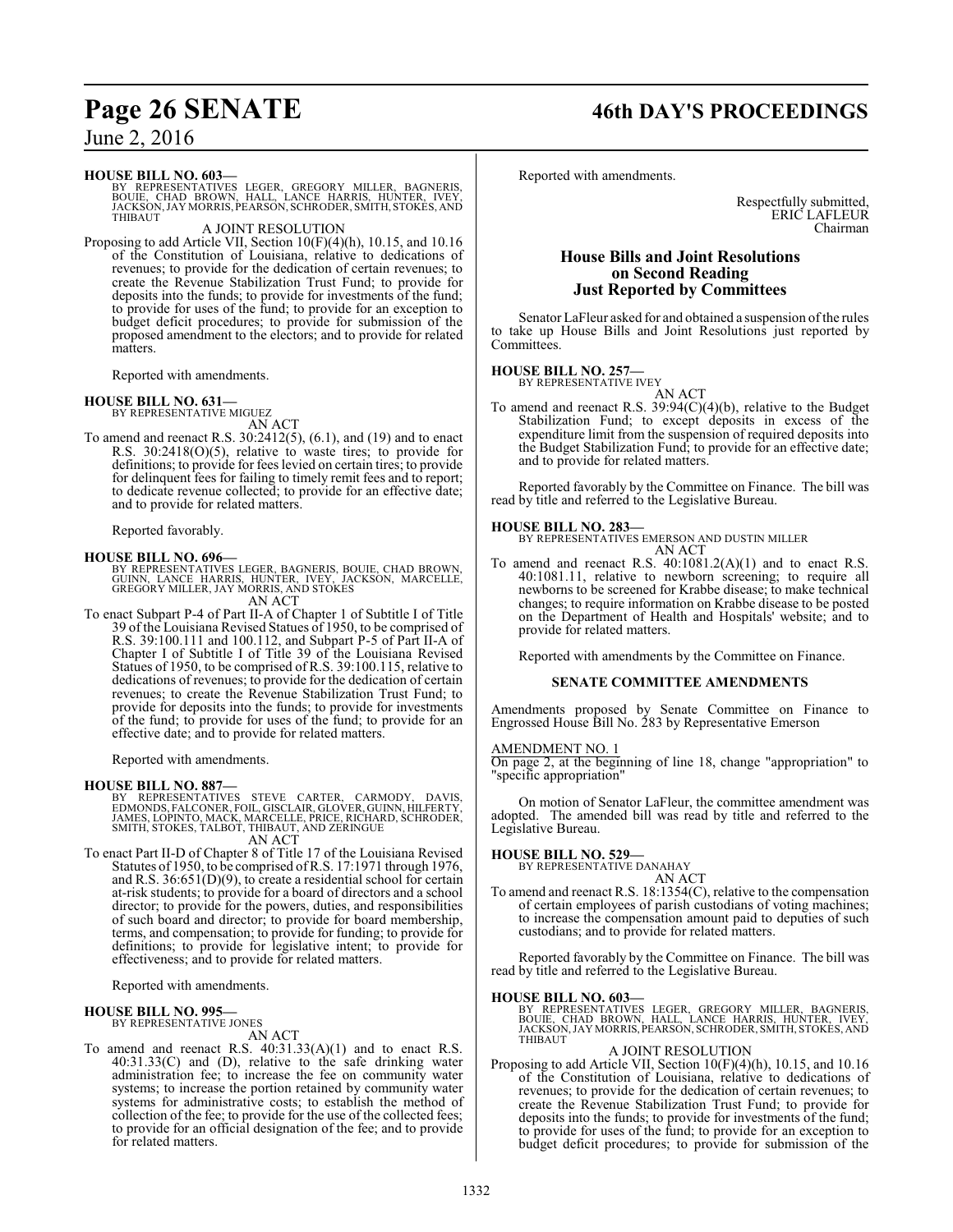# **46th DAY'S PROCEEDINGS Page 27 SENATE**

# June 2, 2016

proposed amendment to the electors; and to provide for related matters.

Reported with amendments by the Committee on Finance.

#### **SENATE COMMITTEE AMENDMENTS**

Amendments proposed by Senate Committee on Finance to Reengrossed House Bill No. 603 by Representative Leger

#### AMENDMENT NO. 1

On page 3, line 27, change "Trust and Protection" to "and Game Preserve<sup>'</sup>

On motion of Senator LaFleur, the committee amendment was adopted. The amended bill was read by title and referred to the Legislative Bureau.

#### **HOUSE BILL NO. 631—**

BY REPRESENTATIVE MIGUEZ

AN ACT To amend and reenact R.S. 30:2412(5), (6.1), and (19) and to enact R.S. 30:2418(O)(5), relative to waste tires; to provide for definitions; to provide for fees levied on certain tires; to provide for delinquent fees for failing to timely remit fees and to report; to dedicate revenue collected; to provide for an effective date; and to provide for related matters.

Reported favorably by the Committee on Finance. The bill was read by title and referred to the Legislative Bureau.

#### **HOUSE BILL NO. 696—**

BY REPRESENTATIVES LEGER, BAGNERIS, BOUIE, CHAD BROWN,<br>GUINN, LANCE HARRIS, HUNTER, IVEY, JACKSON, MARCELLE,<br>GREGORY MILLER, JAY MORRIS, AND STOKES AN ACT

To enact Subpart P-4 of Part II-A of Chapter 1 of Subtitle I of Title 39 of the Louisiana Revised Statues of 1950, to be comprised of R.S. 39:100.111 and 100.112, and Subpart P-5 of Part II-A of Chapter I of Subtitle I of Title 39 of the Louisiana Revised Statues of 1950, to be comprised of R.S. 39:100.115, relative to dedications of revenues; to provide for the dedication of certain revenues; to create the Revenue Stabilization Trust Fund; to provide for deposits into the funds; to provide for investments of the fund; to provide for uses of the fund; to provide for an effective date; and to provide for related matters.

Reported with amendments by the Committee on Finance.

#### **SENATE COMMITTEE AMENDMENTS**

Amendments proposed by Senate Committee on Finance to Reengrossed House Bill No. 696 by Representative Leger

#### AMENDMENT NO. 1

On page 3, at the end of line 21, delete "Trust and" and at the beginning of line 22, delete "Protection"

On motion of Senator LaFleur, the committee amendment was adopted. The amended bill was read by title and referred to the Legislative Bureau.

#### **HOUSE BILL NO. 887—**

BY REPRESENTATIVES STEVE CARTER, CARMODY, DAVIS,<br>EDMONDS, FALCONER, FOIL, GISCLAIR, GLOVER, GUINN, HILFERTY,<br>JAMES, LOPINTO, MACK, MARCELLE, PRICE, RICHARD, SCHRODER,<br>SMITH, STOKES, TALBOT, THIBAUT, AND ZERINGUE<br>AN ACT

To enact Part II-D of Chapter 8 of Title 17 of the Louisiana Revised Statutes of 1950, to be comprised ofR.S. 17:1971 through 1976, and R.S.  $36:651(D)(9)$ , to create a residential school for certain at-risk students; to provide for a board of directors and a school director; to provide for the powers, duties, and responsibilities of such board and director; to provide for board membership, terms, and compensation; to provide for funding; to provide for

definitions; to provide for legislative intent; to provide for effectiveness; and to provide for related matters.

Reported with amendments by the Committee on Finance.

#### **SENATE COMMITTEE AMENDMENTS**

Amendments proposed by Senate Committee on Finance to Reengrossed House Bill No. 887 by Representative Steve Carter

#### AMENDMENT NO. 1

On page 7, delete lines 16 through 19, and insert the following:

"B. THRIVE Academy shall be considered a public school for purposes of receiving funding through the minimum foundation program of education, in the same manner as for other public schools as contained in the minimum foundation program budget letter approved by the State Board of Elementary and Secondary Education. The school shall also be eligible to receive such other funding as may be specifically appropriated by the legislature.

On motion of Senator LaFleur, the committee amendment was adopted. The amended bill was read by title and referred to the Legislative Bureau.

#### **HOUSE BILL NO. 995—** BY REPRESENTATIVE JONES

AN ACT

To amend and reenact R.S.  $40:31.33(A)(1)$  and to enact R.S. 40:31.33(C) and (D), relative to the safe drinking water administration fee; to increase the fee on community water systems; to increase the portion retained by community water systems for administrative costs; to establish the method of collection of the fee; to provide for the use of the collected fees; to provide for an official designation of the fee; and to provide for related matters.

Reported with amendments by the Committee on Finance.

#### **SENATE COMMITTEE AMENDMENTS**

Amendments proposed by Senate Committee on Finance to Reengrossed House Bill No. 995 by Representative Jones

#### AMENDMENT NO. 1

On page 1, line 16, change "in monthly installments" to "in not less than quarterly installments"

#### AMENDMENT NO. 2

On page 1, line 17, change "sixty cents" to "cents five percent  $(5%)$ "

On motion of Senator LaFleur, the committee amendment was adopted. The amended bill was read by title and referred to the Legislative Bureau.

### **Privileged Report of the Legislative Bureau**

#### June 2, 2016

To the President and Members of the Senate:

I am directed by your Legislative Bureau to submit the following report:

The following instruments are approved as to construction and duplication

**HOUSE BILL NO. 257—** BY REPRESENTATIVE IVEY

AN ACT

To amend and reenact R.S. 39:94(C)(4)(b), relative to the Budget Stabilization Fund; to except deposits in excess of the expenditure limit from the suspension of required deposits into the Budget Stabilization Fund; to provide for an effective date; and to provide for related matters.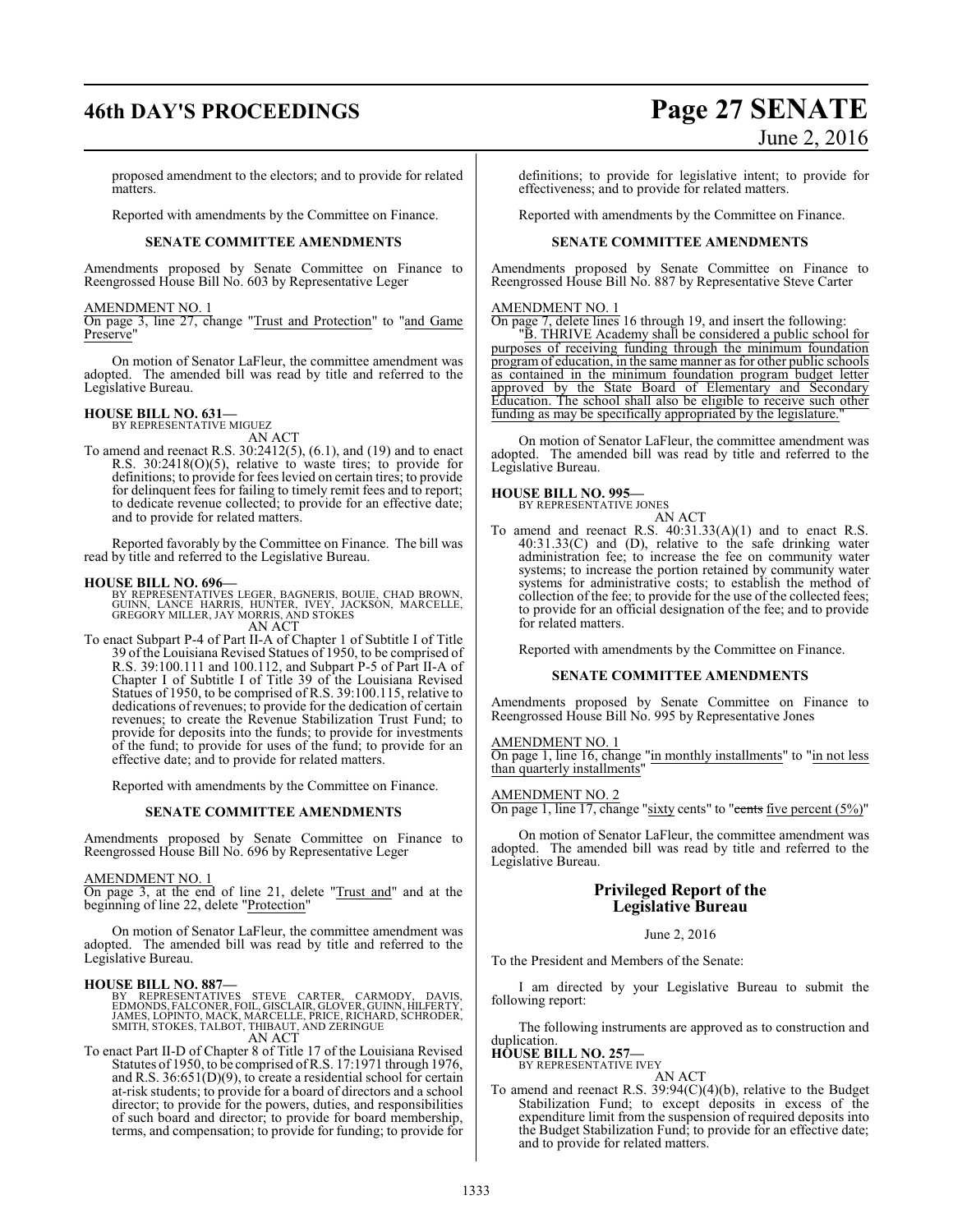Reported without amendments.

#### **HOUSE BILL NO. 283—** BY REPRESENTATIVES EMERSON AND DUSTIN MILLER AN ACT

To amend and reenact R.S.  $40:1081.2(A)(1)$  and to enact R.S. 40:1081.11, relative to newborn screening; to require all newborns to be screened for Krabbe disease; to make technical changes; to require information on Krabbe disease to be posted on the Department of Health and Hospitals' website; and to provide for related matters.

Reported without amendments.

#### **HOUSE BILL NO. 529—**

BY REPRESENTATIVE DANAHAY AN ACT

To amend and reenact R.S. 18:1354(C), relative to the compensation of certain employees of parish custodians of voting machines; to increase the compensation amount paid to deputies of such custodians; and to provide for related matters.

Reported without amendments.

#### **HOUSE BILL NO. 603—**

BY REPRESENTATIVES LEGER, GREGORY MILLER, BAGNERIS,<br>BOUIE, CHAD BROWN, HALL, LANCE HARRIS, HUNTER, IVEY,<br>JACKSON,JAYMORRIS,PEARSON,SCHRODER,SMITH,STOKES,AND THIBAUT

A JOINT RESOLUTION

Proposing to add Article VII, Section 10(F)(4)(h), 10.15, and 10.16 of the Constitution of Louisiana, relative to dedications of revenues; to provide for the dedication of certain revenues; to create the Revenue Stabilization Trust Fund; to provide for deposits into the funds; to provide for investments of the fund; to provide for uses of the fund; to provide for an exception to budget deficit procedures; to provide for submission of the proposed amendment to the electors; and to provide for related matters.

Reported without amendments.

# **HOUSE BILL NO. 631—** BY REPRESENTATIVE MIGUEZ

AN ACT

To amend and reenact R.S. 30:2412(5), (6.1), and (19) and to enact R.S. 30:2418(O)(5), relative to waste tires; to provide for definitions; to provide for fees levied on certain tires; to provide for delinquent fees for failing to timely remit fees and to report; to dedicate revenue collected; to provide for an effective date; and to provide for related matters.

Reported without amendments.

#### **HOUSE BILL NO. 696—**

- BY REPRESENTATIVES LEGER, BAGNERIS, BOUIE, CHAD BROWN,<br>GUINN, LANCE HARRIS, HUNTER, IVEY, JACKSON, MARCELLE,<br>GREGORY MILLER, JAY MORRIS, AND STOKES AN ACT
- To enact Subpart P-4 of Part II-A of Chapter 1 of Subtitle I of Title 39 of the Louisiana Revised Statues of 1950, to be comprised of R.S. 39:100.111 and 100.112, and Subpart P-5 of Part II-A of Chapter I of Subtitle I of Title 39 of the Louisiana Revised Statues of 1950, to be comprised of R.S. 39:100.115, relative to dedications of revenues; to provide for the dedication of certain revenues; to create the Revenue Stabilization Trust Fund; to provide for deposits into the funds; to provide for investments of the fund; to provide for uses of the fund; to provide for an effective date; and to provide for related matters.

Reported without amendments.

# **Page 28 SENATE 46th DAY'S PROCEEDINGS**

#### **HOUSE BILL NO. 887—**

BY REPRESENTATIVES STEVE CARTER, CARMODY, DAVIS,<br>EDMONDS,FALCONER,FOIL,GISCLAIR,GLOVER,GUINN,HILFERTY,<br>JAMES,LOPINTO,MACK,MARCELLE,PRICE,RICHARD,SCHRODER,<br>SMITH,STOKES,TALBOT,THIBAUT,ANDZERINGUE AN ACT

To enact Part II-D of Chapter 8 of Title 17 of the Louisiana Revised Statutes of 1950, to be comprised ofR.S. 17:1971 through 1976, and R.S. 36:651(D)(9), to create a residential school for certain at-risk students; to provide for a board of directors and a school director; to provide for the powers, duties, and responsibilities of such board and director; to provide for board membership, terms, and compensation; to provide for funding; to provide for definitions; to provide for legislative intent; to provide for effectiveness; and to provide for related matters.

Reported without amendments.

#### **HOUSE BILL NO. 995—**

BY REPRESENTATIVE JONES

- AN ACT
- To amend and reenact R.S.  $40:31.33(A)(1)$  and to enact R.S. 40:31.33(C) and (D), relative to the safe drinking water administration fee; to increase the fee on community water systems; to increase the portion retained by community water systems for administrative costs; to establish the method of collection of the fee; to provide for the use of the collected fees; to provide for an official designation of the fee; and to provide for related matters.

Reported without amendments.

Respectfully submitted, DANIEL R. MARTINY Chairman

## **Adoption of Legislative Bureau Report**

On motion of Senator Martiny, the Bills and Joint Resolutions were read by title and passed to a third reading.

#### **Introduction of Senate Concurrent Resolutions**

#### **SENATE CONCURRENT RESOLUTION NO. 143—** BY SENATOR PEACOCK

A CONCURRENT RESOLUTION

To direct the commissioner of administration to prioritize payment of legacy costs borne by the LSU Health Sciences Center at Shreveport, the LSU Health Sciences Center at New Orleans, and the LSU Health Care Services Division associated with the privatization of state hospitals; and to develop and report to the legislature concerning a plan for permanent funding of such costs.

The resolution was read by title and placed on the Calendar for a second reading.

## **Privileged Report of the Committee on Senate and Governmental Affairs**

## **ENROLLMENTS**

Senator Peterson, Chairman on behalf of the Committee on Senate and Governmental Affairs, submitted the following report:

#### June 2, 2016

To the President and Members of the Senate:

I am directed by your Committee on Senate and Governmental Affairs to submit the following report:

The following Senate Bills have been properly enrolled: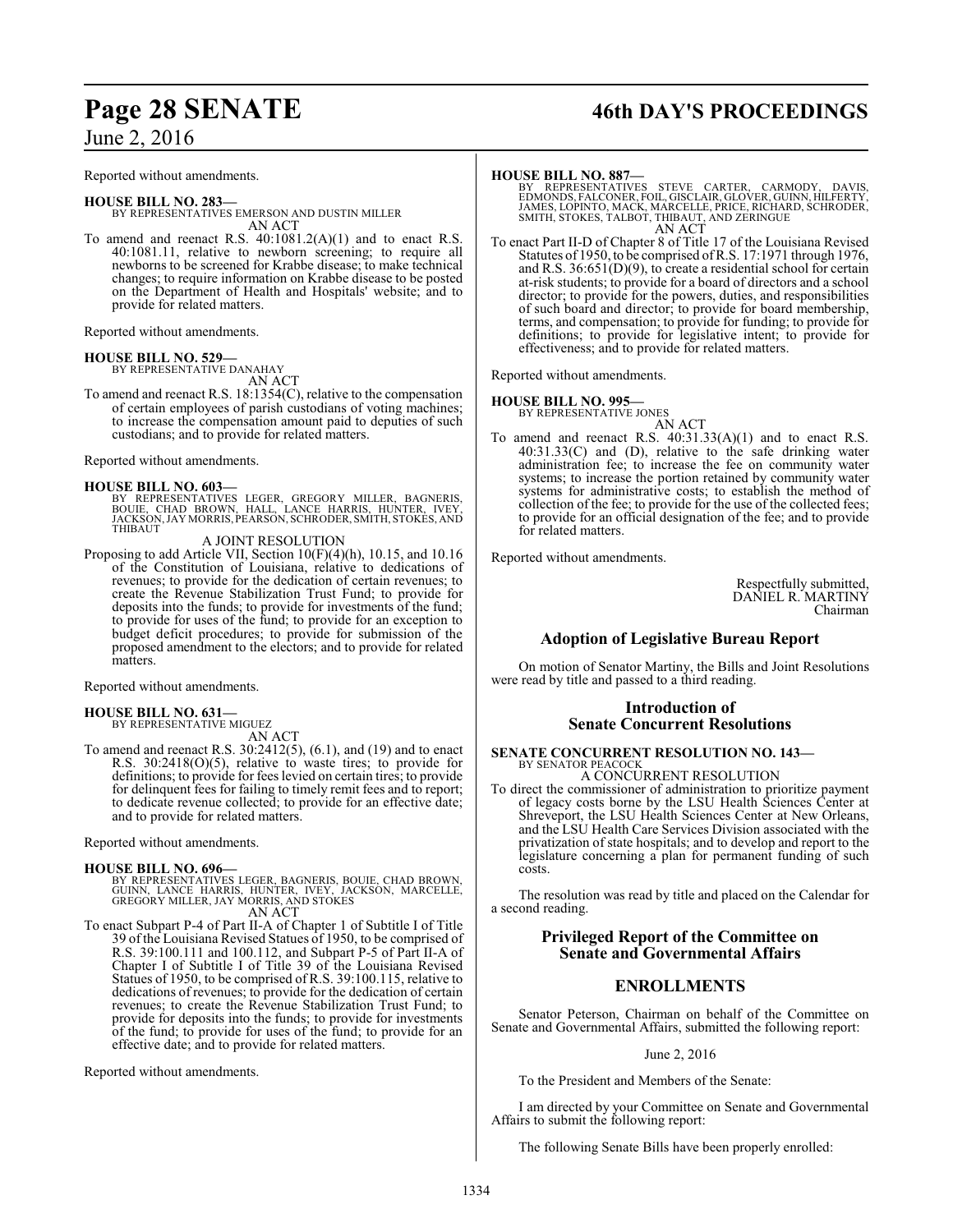# **46th DAY'S PROCEEDINGS Page 29 SENATE**

#### **SENATE BILL NO. 64—** BY SENATOR LUNEAU

AN ACT

To enact R.S. 42:1112.1, relative to ethics; to provide for an exception to the Code of Governmental Ethics; to permit an attorney who is a member of a civil service commission to represent certain clients; and to provide for related matters.

#### **SENATE BILL NO. 195—** BY SENATOR CORTEZ

AN ACT

To amend and reenact R.S. 38:2318.1(B) and to enact R.S. 48:250.4, relative to the Department of Transportation and Development; to authorize the use of public-private partnership contracts by the department for certain transportation projects; to provide for procedure; and to provide for related matters.

#### **SENATE BILL NO. 207—** BY SENATOR COLOMB

AN ACT

To amend and reenact R.S. 39:1303(C), 1309(A) and (C), and to enact R.S. 39:1302(4) and (5), 1305(F), and 1310(C), relative to the Louisiana Local Government Budget Act; to provide definitions; to provide for retroactivity; and to provide for related matters.

# **SENATE BILL NO. 257—** BY SENATOR WALSWORTH

AN ACT

To amend and reenact R.S. 30:2194(B)(1), (3) and (6), 2194.1,  $2195(C)$ ,  $(E)$ ,  $(F)(1)$ , and the introductory paragraph of  $(3)$  and  $(3)(e)$ ,  $2195.2(A)(1)(c)(ii)$ ,  $(2)$ ,  $(3)$ , and  $(5)$ ,  $2195.3(A)(1)(b)$ , (6), and (10), 2195.4(A)(2) and (3) and (B)(1), 2195.8(A) and (C), 2195.9(B), 2195.10(C), 2195.12(A), and to enact R.S. 30:2194(B)(8)(c) and 2195.12(E), relative to underground storage tanks; to provide certain prohibitions; to provide for monies deposited in the Tank Trust Fund; to provide certain reporting requirements; to provide for monies received from certain payments; to provide for certain third-party claims; to require the maintaining of certain documents and records; to provide for the membership of the Motor Fuels Underground Storage Tank Trust Fund Advisory Board; to provide for certain reimbursement eligibility requirements; to provide for the issuance of loans relative to the delivery of motor fuels; to provide terms, conditions, and requirements; and to provide for related matters.

#### **SENATE BILL NO. 317—** BY SENATOR DONAHUE

AN ACT

To amend and reenact R.S. 17:252(A)(2)(h) and 416.21(A)(3)(b),  $(K)$ ,  $(M)$  and  $(N)$ , to enact R.S. 17:253, and to repeal R.S. 17:416.21(L), relative to student behavior and discipline; to provide with respect to school master plans for student behavior and discipline; to create and provide with respect to the Advisory Council on Student Behavior and Discipline and its membership, duties, and responsibilities; to provide with respect to the appropriate use of seclusion and physical restraint to address the behavior of students with exceptionalities; to provide forthe collection and reporting of certain data regarding incidents of seclusion and physical restraint; and to provide for related matters.

#### **SENATE BILL NO. 353—**

BY SENATOR BISHOP AND REPRESENTATIVES ARMES, BAGNERIS,<br>BOUIE, GARY CARTER, ROBBY CARTER, HILFERTY, TERRY LANDRY,<br>MARCELLE, MORENO, PIERRE, RICHARD AND SMITH AN ACT

To enact R.S.  $17:221.7$  and  $3996(B)(42)$ , relative to dropout prevention programs for high school students; to provide for the Louisiana Expectant and Parenting Students Act; to provide for a purpose for the Act; to require public high school governing authorities to adopt policies that support expectant and parenting students; to provide for reporting requirements and criteria; to provide for an effective date; and to provide for related matters.

#### **SENATE BILL NO. 388—**

BY SENATOR CORTEZ

AN ACT To amend and reenact R.S.  $30:10(A)(2)(a)(i)$ ,  $(b)(i)$ ,  $(c)$  and  $(d)(i)$ , and to enact R.S.  $30:10(A)(2)(i)$ , relative to the office of conservation; to provide for agreements for drilling units; to provide for pooling interests; to provide for notice requirements; to provide for the timely payment of drilling costs; to provide terms and conditions; and to provide for related matters.

# **SENATE BILL NO. 398—** BY SENATOR JOHNS

AN ACT

To amend and reenact R.S.  $44:32(C)(1)(a)$  and to enact R.S.  $44:3(A)(8)$  and (I), relative to public records; to provide for records of law enforcement agencies; to provide for recordings of body-worn cameras; to provide for exceptions; to provide for disclosure; to provide for costs; to provide for the contents of requests; and to provide for related matters.

#### **SENATE BILL NO. 412—**

BY SENATOR BROWN

#### AN ACT

To amend and reenact R.S. 33:9038.31(2) and (3) and to enact R.S. 33:9038.70, relative to special districts; to authorize the creation of special districts; to provide for the governance and the powers and duties of the district, including tax, bond, and tax increment finance authority; and to provide for related matters.

# **SENATE BILL NO. 427—** BY SENATOR ALLAIN

AN ACT

To amend and reenact R.S.  $30:4(C)(1)(a)$  and to enact R.S.  $30:4(R)$ , relative to the office of conservation; to provide for jurisdiction, duties, and powers of the commissioner; to provide for drilling, casing, and plugging of wells; to allow for transferrable plugging credits in lieu of bond with security; to require reasonable bond with security for plugging certain wells; to require the plugging of certain wells; to provide for rulemaking authority; to provide for terms, conditions, and requirements; and to provide for related matters.

> Respectfully submitted, KAREN CARTER PETERSON Chairman

The foregoing Senate Bills were signed by the President of the Senate.

#### **Message to the Governor**

## **SIGNED SENATE BILLS**

June 2, 2016

To the Honorable Governor of the State of Louisiana:

The President of the Senate and the Speaker of the House of Representatives have signed the following Senate Bills:

#### **SENATE BILL NO. 24—** BY SENATOR MARTINY

AN ACT

To amend and reenact R.S. 15:574.4(B)(1) and to enact R.S. 15:574.4(A)(5), relative to parole; to provide for parole consideration for certain persons; to provide for certain ameliorative penalty provisions; to provide for certain terms and conditions; and to provide for related matters.

#### **SENATE BILL NO. 44—** BY SENATOR GATTI

AN ACT To amend and reenact R.S. 23:1103(D), relative to workers' compensation; to provide for workers' compensation premiums; to provide for the recoupment of certain workers' compensation

# June 2, 2016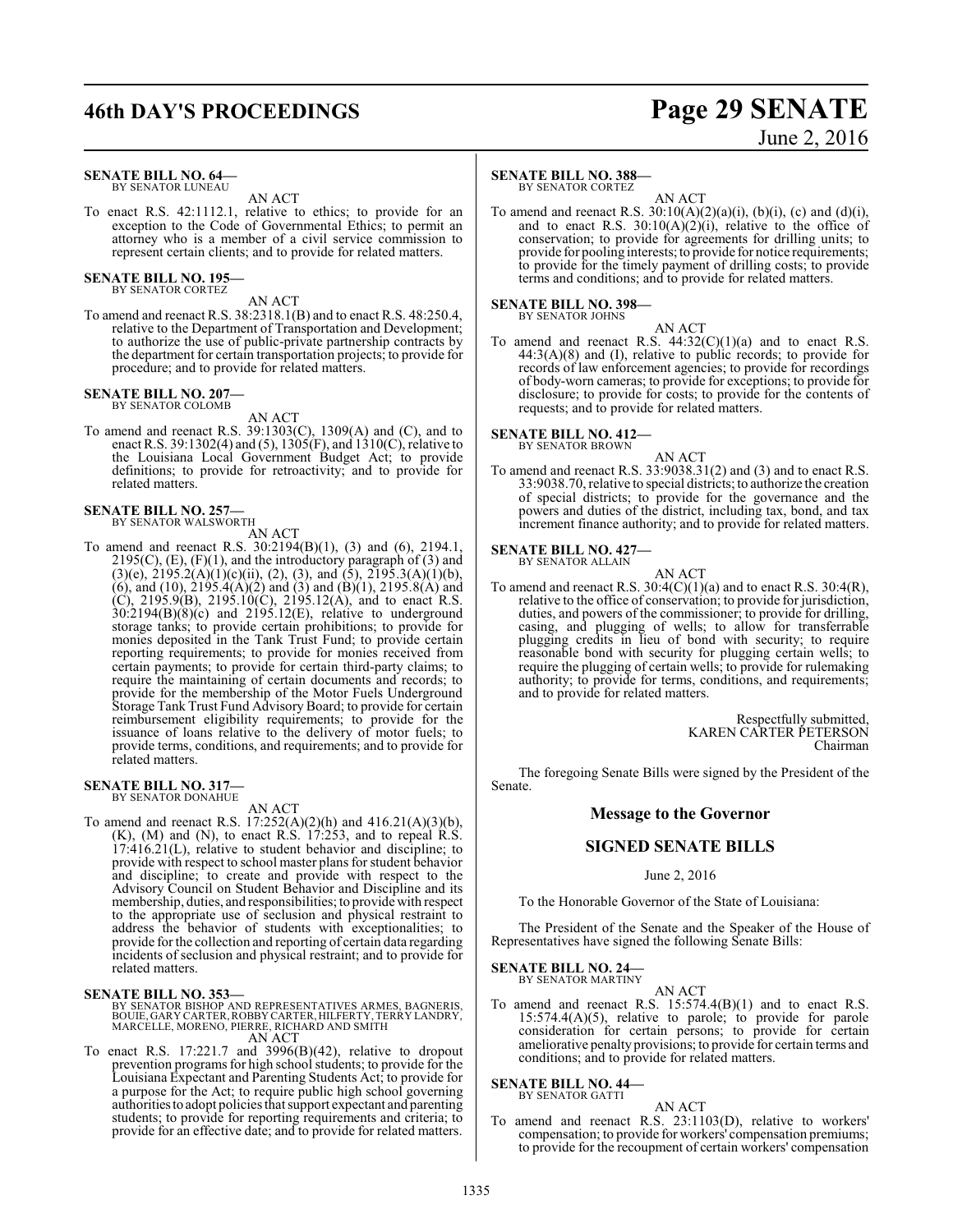# **Page 30 SENATE 46th DAY'S PROCEEDINGS**

## June 2, 2016

benefits from certain third persons; to provide for a dollar-fordollar credit for certain amounts paid on behalf of the employer; and to provide for related matters.

## **SENATE BILL NO. 150—**

BY SENATORS PERRY AND RISER AN ACT

To enact Code of Criminal Procedure Article 330.4, relative to bail and bail hearings; to require the detention of a noncitizen defendant pending a bail hearing on a charge involving a fatality; to provide relative to bail hearing procedures; to provide relative to conditions of bail; to provide relative to revocation of bail and issuance of arrest warrants; and to provide for related matters.

# **SENATE BILL NO. 270—** BY SENATOR BOUDREAUX

AN ACT

To enact R.S. 17:3914(L), relative to student information; to provide for certain school governing authorities to enter into a memorandum of understanding for the provision of certain student information; to provide for the confidentiality of such information; to provide for penalties; and to provide for related matters.

**SENATE BILL NO. 275—**<br>BY SENATORS MIZELL, ALARIO, BISHOP, BOUDREAUX, BROWN,<br>CARTER, COLOMB, ERDEY, FANNIN, GATTI, HEWITT, JOHNS,<br>LAFLEUR, LONG, MILKOVICH, MILLS, MORRELL, PEACOCK,<br>PETERSON,JOHN SMITH,TARVER,THOMPSON,WALSW AND WHITE AND REPRESENTATIVE HUNTER

AN ACT

To enact R.S. 17:266 and 3996(B)(42), relative to required courses of instruction; to require that cursive writing be taught in public schools; to provide for effectiveness; and to provide for related matters.

#### **SENATE BILL NO. 296—**

BY SENATOR PETERSON

- AN ACT
- To authorize and provide for the transfer of certain state rights and property in Orleans Parish; to provide for the applicable property descriptions; to provide for reservation of mineral rights; to provide terms and conditions; to provide an effective date; and to provide for related matters.

## **SENATE BILL NO. 310—**

BY SENATOR CLAITOR

AN ACT

To amend and reenact R.S.  $17:7(2)(f)(iii)$  and  $3911(B)(1)(k)$ , and to enact R.S. 17:3911(B)(1)(l) and (B)(4), relative to the collection and reporting of certain student data; and to provide for related matters.

# **SENATE BILL NO. 474— (Substitute of Senate Bill No. 456 by**

SPINS CORTEZ, ALARIO, ALAIN, APPEL, BARROW, BISHOP, BOUDREAUX, BROWN, CARTO, ALLAIN, APPEL, BARROW, EOLOMB, DONAHUE, ERDEY, FANNIN, GATTI, HEWITT, JOHNS, LAELEUR, LAMBERT, LONG, LUNEAU, MARTINY, MILICS, MIZELL, MORRELL, MO

MORRIS, NORTON, PEARSON, PIERRE, POPE, PRICE, PUGH, PYLANT, REYNOLDS, RICHARD, SCHEXNAYDER, SCHRODER, SEABAUGH, SHADOIN, SIMON, SMITH, STOKES, TALBOT, THIBAUT, WHITE, WILLMOTT AND ZERINGUE

AN ACT

To enact R.S. 49:149.32, relative to the names of state buildings; to name a certain complex of state buildings and area in the city of Lafayette the Edgar G. "Sonny" Mouton, Jr. Sports and Entertainment Plaza; and to provide for related matters.

#### **SENATE BILL NO. 475— (Substitute of Senate Bill No. 455 by Senator White)**

BY SENATOR WHITE AND REPRESENTATIVES BAGNERIS, BILLIOT, BOUIE, CARMODY, CHANEY, HENRY, HOFFMANN, IVEY, TALBOT AND WILLMOTT

AN ACT

To enact R.S. 40:1135.13, relative to emergency medical transportation; to provide for the Ambulance Transportation Alternatives Task Force; to provide for membership; to provide for duties; to provide for a pilot program; to provide for reporting; to provide for rule making; and to provide for related matters.

#### **SENATE BILL NO. 291—**

BY SENATORS MILLS, BARROW, BOUDREAUX, BROWN, COLOMB,<br>DONAHUE, - GATTI, - LAFLEUR, - LONG, - MILKOVICH, - MORRELL,<br>PEACOCK, PETERSON AND TARVER AN ACT

To amend and reenact R.S. 37:2418(B) and the introductory paragraph of  $2418(C)$  and  $2420(B)$  and  $(C)$ , relative to the practice of physical therapy; to authorize implementation of physical therapy services in certain circumstances; to provide for disciplinary action; to provide for an effective date; and to provide for related matters.

#### **SENATE BILL NO. 227—**

BY SENATORS COLOMB AND CARTER AN ACT

To enact R.S.  $32:409.1(A)(2)(d)(ix)$  and  $410(E)$  and  $(F)$  and R.S. 40:1321(O) and (P) and to repeal Act No. 807 of the 2008 Regular Session of the Legislature and Act No. 151 of the 2010 Regular Session of the Legislature, relative to the issuance of drivers' licenses and special identification cards; to require applicants for either a driver's license or special identification card to provide proof of Louisiana residency; to provide for implementation of the REAL ID Act of 2005; to require certain documents or photographs obtained in the process of applying for a driver's license or special identification card be disposed of in certain circumstances; to provide for exceptions; to provide for an effective date; and to provide for related matters.

#### **SENATE BILL NO. 301—**

BY SENATOR MORRELL AND REPRESENTATIVES BAGNERIS AND MARCELLE

AN ACT

To amend and reenact R.S. 15:1087 and Children's Code Arts. 815, 898, 900(A), and 1509.1(A) and (C) and to enact Part V-A of Chapter 7 of Title 15 of the Louisiana Revised Statutes of 1950, to be comprised of R.S. 15:931 through 945, relative to juvenile justice; to provide for data compilation and reporting; to provide for accountability and cost effectiveness; to provide for program evaluation and funding; to provide for certain periods of detention in juvenile facilities under certain circumstances; and to provide for related matters.

#### **SENATE BILL NO. 390—**

BY SENATOR LONG

AN ACT To amend and reenact Subsection A of Section 4 of Act No. 105 of the 1976 Regular Session of the Legislature, as amended by Act No. 222 of the 1977 Regular Session of the Legislature, relative to the Saline Lake Game and Fish Preserve Commission; and to amend and reenact Section 4 of Act No. 191 of the 1926 Regular Session of the Legislature, as amended by Act No. 294 of the 1938 Regular Session of the Legislature, Act No. 120 of the 1946 Regular Session of the Legislature, Act No. 307 of the 1948 Regular Session ofthe Legislature, Act No. 17 ofthe 1956 First Extraordinary Session of the Legislature, Act No. 455 of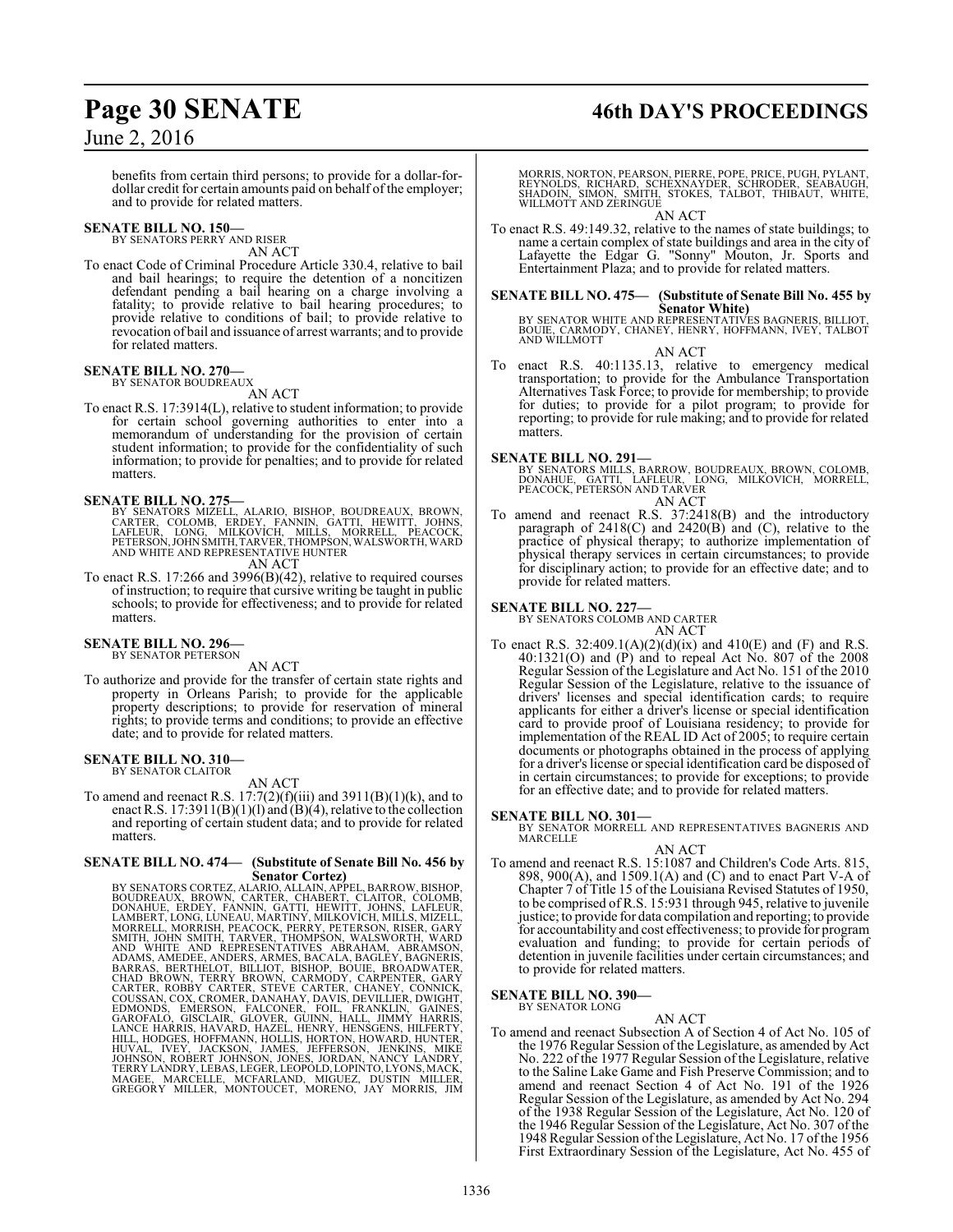# **46th DAY'S PROCEEDINGS Page 31 SENATE**

# June 2, 2016

the 1966 Regular Session of the Legislature, Act No. 105 of the 1976 Regular Session of the Legislature, and Act No. 303 of the 1977 Regular Session of the Legislature, relative to the Northwest Louisiana Game and Fish Preserve Commission; to provide for additional members to the commissions; to provide terms, conditions, and requirements; and to provide for related matters.

# **SENATE BILL NO. 470— (Substitute of Senate Bill No. 89 by**

**Senator Morrish)** BY SENATORS MORRISH AND WALSWORTH AND REPRESENTATIVE PRICE

AN ACT

To amend and reenact R.S. 17:5065(D), relative to the Taylor Opportunity Program for Students; to provide relative to reducing award amounts in the event of insufficient funding; to authorize public postsecondary institutions to bill students for certain tuition amounts; to provide for tuition waivers; and to provide for related matters.

#### **SENATE BILL NO. 295—**

- BY SENATORS PETERSON, BISHOP, CARTER, APPEL, CHABERT,<br>JOHNS, MARTINY AND TARVER AND REPRESENTATIVES ADAMS,<br>BAGNERIS, BOUIE, GARY CARTER, JIMMY HARRIS, HAZEL, TERRY<br>LANDRY, LEGER, LOPINTO, MARCELLE, MORENO AND TALBOT AN ACT
- To enact R.S. 27:248, relative to the land-based casino; to promote non-gaming economic development; to provide for personnel and total operating force; to provide for third-party tenants; to provide for compensation; to provide for reporting; to provide for definitions; to provide for credits; to provide for methods of calculation; and to provide for related matters.

**SENATE BILL NO. 303—** BY SENATOR MORRELL AND REPRESENTATIVES BAGNERIS AND MARCELLE

AN ACT To amend and reenact Children's Code Art. 908(A), R.S. 15:905(A), (B), and (C), and the introductory paragraph of R.S.  $17:3911(B)(1)$  and (3) and (C)(2), and  $3912(A)$ , and to enact R.S. 17:10.9 and 100.1(D), relative to educational programs in juvenile justice facilities; to require oversight, accountability and control of the educational services delivered in juvenile justice facilities; to create a mutual accountability team; to provide for a specialized school performance score calculation system; to require the maintenance of certain data; and to provide for related matters.

#### **SENATE BILL NO. 360—** BY SENATOR MILLS

AN ACT

To amend and reenact R.S. 40:1155.2(5), to enact R.S. 40:1155.2.1, and to repeal R.S. 40:1155.2(8), relative to the Louisiana Physician Order for Scope of Treatment; to provide for definitions; to provide for the form; to provide for an effective date; and to provide for related matters.

#### **SENATE BILL NO. 373—**

BY SENATOR MIZELL

AN ACT

To amend and reenact R.S. 38:3087.194(A) and 3087.201 and to enact R.S. 38:3087.197(D) and 3087.206, relative to the Washington Parish Reservoir District; to provide for the board of commissioners; to provide for restrictions on the acquisition of land; to require public bid; to provide for open meetings; and to provide for related matters.

#### **SENATE BILL NO. 394—**

BY SENATOR CARTER AND REPRESENTATIVE MARCELLE AN ACT

To amend and reenact R.S. 14:90.5(B), relative to the crime of unlawful playing of gaming devices by persons under the age of twenty-one; to provide relative to the elements of the crime; and to provide for related matters.

#### **SENATE BILL NO. 397—**

BY SENATOR JOHNS AND REPRESENTATIVES BAGLEY, COX, HOLLIS, HORTON, JACKSON, LEBAS, POPE, STOKES AND WILLMOTT AN ACT

To amend and reenact R.S. 46:1402, 1403(7), 1403.1, 1407(B)(1)(a), (f), and (g), (E), (H), and (I), 1414.1(D), 1417, 1423, and  $1428(A)$  and  $(B)(1)$ , relative to residential facilities; to provide for residents of residential homes; to provide for completion of educational courses by such residents; to provide for the jurisdiction, powers, duties, and regulations of the Department of Children and Family Services regarding youth under care by specialized providers; to provide definitions; and to provide for related matters.

# **SENATE BILL NO. 419-**<br>BY SENATOR THOMPSON

AN ACT To amend and reenact R.S. 38:2313(F), and to enact R.S. 38:2313(B)(7), relative to professional services; to provide for the factors in the selection of professional services; to provide for an effective date; and to provide for related matters.

# **SENATE BILL NO. 420—**<br>BY SENATOR THOMPSON

AN ACT

To enact R.S. 17:195.1, relative to school nutrition programs; to require the State Board of Elementary and SecondaryEducation to develop and implement a farm to school program to promote the use of locally grown and raised agricultural products in school nutrition programs; to provide for the duties and responsibilities of the state Department of Education and the Department of Agriculture and Forestry with respect to the program; and to provide for related matters.

#### **SENATE BILL NO. 464—** BY SENATOR MILLS

AN ACT

To amend and reenact R.S.  $47:338.1(D)(1)$  and to enact R.S. 47:338.1(E), relative to sales tax of political subdivisions; to provide for the use of the tax proceeds of a sales tax district in certain municipalities; and to provide for related matters.

#### **SENATE BILL NO. 471— (Substitute of Senate Bill No. 211 by Senator Martiny)** BY SENATOR MARTINY

AN ACT

To amend and reenact Section 2 of Act No. 866 of the 2014 Regular Session of the Legislature of Louisiana, relative to the Louisiana State Board of Dentistry; to provide relative to the domicile of the board and certain proceedings; to provide for an extension of the effective date of such Section 2 from 2017 to 2018; and to provide for related matters.

**SENATE BILL NO. 477— (Substitute of Senate Bill No. 342 by**

**Senator Boudreaux)**<br>BY SENATORS BOUDREAUX, APPEL, BISHOP, MILKOVICH,<br>MORRISH,WALSWORTH AND WHITE AND REPRESENTATIVES HALL<br>AND PRICE

#### AN ACT

To amend and reenact R.S. 17:3902(B)(5) and 3997(D)(2), relative to the evaluation of public school teachers and administrators; to provide relative to the use of value-added data in such evaluations; and to provide for related matters.

# **SENATE BILL NO. 47—**<br>BY SENATOR LAMBERT

AN ACT To amend and reenact R.S. 13:2593(A), (B), (C), and (E), and to enact R.S. 13:2593(F) and (G), relative to legal representation by the attorney general; to provide for representation of deputy constables; to provide for restrictions and limitations; to provide relative to reimbursement in certain cases; and to provide for related matters.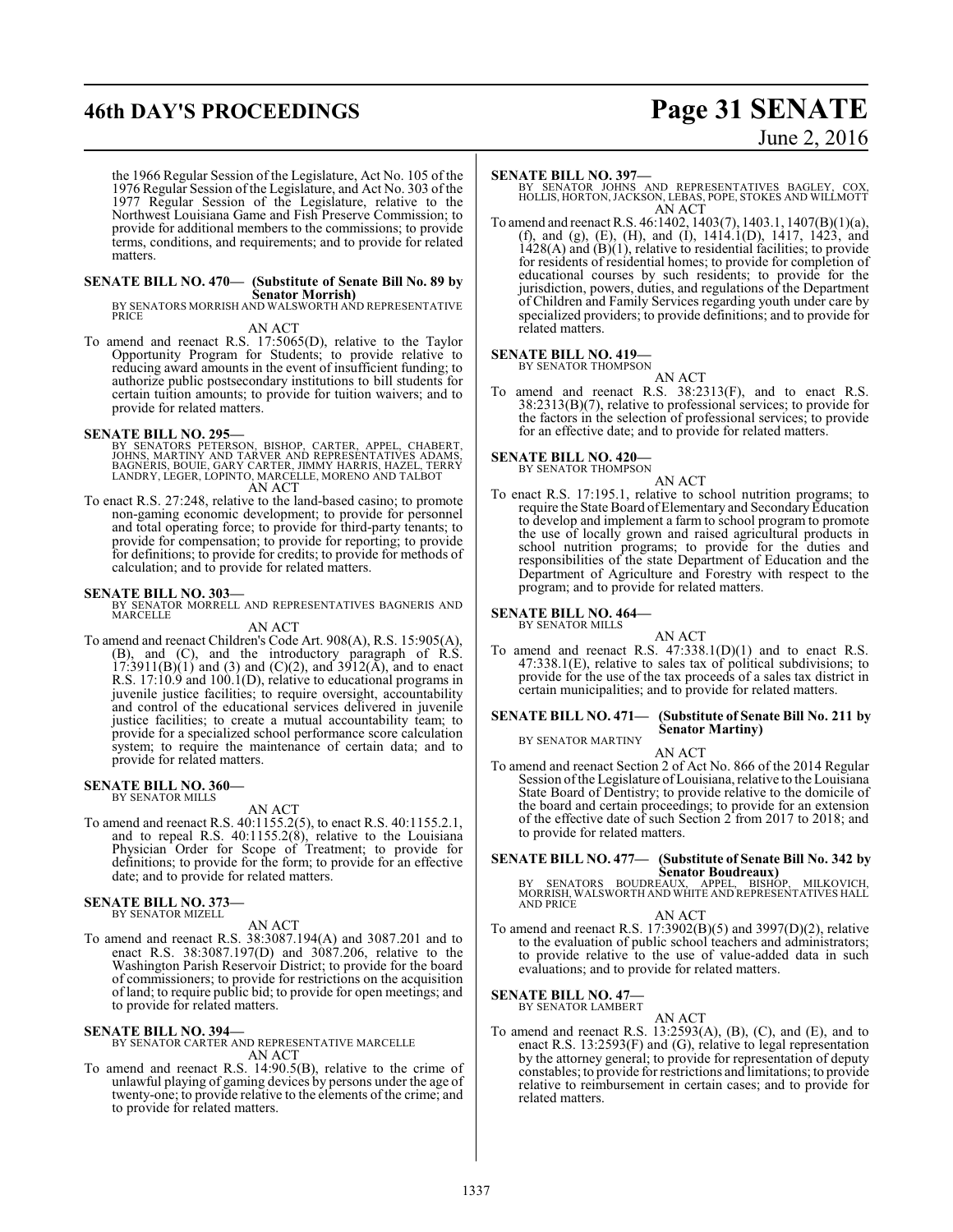# **Page 32 SENATE 46th DAY'S PROCEEDINGS**

June 2, 2016

#### **SENATE BILL NO. 49—** BY SENATOR LONG

AN ACT

To amend and reenact R.S. 39:84(D) and to enact R.S. 39:84(H), relative to budget controls on personnel; to require the approval of the Joint Legislative Committee on the Budget before certain performance adjustments or other salary increases are effective in the executive branch of state government in the last ninety days of the last year of the term of office of a governor; to provide for an effective date; and to provide for related matters.

**SENATE BILL NO. 91—** BY SENATORS COLOMB, BARROW, BISHOP, BOUDREAUX, BROWN, CARTER, GATTI,MORRELL, TARVER, THOMPSON AND WALSWORTH

AN ACT

To amend and reenact R.S. 32:300.5(C)(1) and (2), 300.6(C)(1) and  $(2)$ , 300.7(E)(1)(a) and (b), and 300.8(D)(2)(a) and (b) and to enact R.S.  $15:571.11(A)(4)$ , relative to the prohibition against using wireless communications devices for text messaging and social networking while driving; to increase the penalties for violations of this prohibition by the general public, by holders of certain special licenses, by minors, and in school zones; to provide for the disposition of fines; and to provide for related matters.

# **SENATE BILL NO. 109—** BY SENATOR BARROW

AN ACT

To enact R.S. 17:407.29, relative to early childhood programs; to provide relative to confidentiality of applications and client case records for child care assistance clients; to provide for exceptions; to provide for waiver of confidentiality; to provide for penalties; and to provide for related matters.

# **SENATE BILL NO. 172—** BY SENATOR MORRELL

AN ACT

To amend and reenact R.S. 47:463.4(M), relative to motor vehicles; to provide relative to the definition of a "medical examiner" for issuance of special license plates or hang tags for mobility impaired persons; and to provide for related matters.

- **SENATE BILL NO. 173—** BY SENATOR GARY SMITH AND REPRESENTATIVE GARY CARTER AN ACT
- To enact R.S. 13:2564.3, relative to parish court judges; to provide for legal representation by the attorney general; and to provide for related matters.

# **SENATE BILL NO. 215—** BY SENATOR CARTER

AN ACT

To amend and reenact R.S. 26:920(B) and (C), relative to the office of alcohol and tobacco control; to provide for the procedure for appeal of tobacco dealers; to provide for a fine for frivolous appeals; and to provide for related matters.

# **SENATE BILL NO. 223—** BY SENATOR CLAITOR

AN ACT

To amend and reenact R.S. 37:2659 and to enact R.S. 37:2659.1, relative to the Louisiana Board of Examiners for Speech-Language Pathology and Audiology; to provide for the powers and duties of the board; to provide relative to certain qualifications for licensure by the board; to provide definitions; to require the board to request and obtain certain state and national criminal history record information for eligibility determination; to provide for confidentiality of certain information; to provide for a compliance hearing; to provide terms, conditions, requirements, and procedures; and to provide for related matters.

#### **SENATE BILL NO. 260—**

BY SENATOR MORRISH AND REPRESENTATIVE SMITH AN ACT

To amend and reenact R.S. 17:3973(2)(a) and (3), 3982(B)(1) and  $(2)(a)$ , 3983 $(A)(4)(a)$  and  $(d)$  and  $(B)(2)$ , 399 $1(H)$ , the introductory paragraph of  $3995(A)(1)$  and (c),  $(3)(b)$ , and  $(4)(a)(i)$  and  $(H)$ , 3996 $(G)$ , and 4001 $(A)$  and  $(C)(1)$  and  $(2)$  and to repeal R.S. 17:3973(2)(b)(vi) and (4), 3974(A), 3981.1, 3981.2, and 3983(A)(2)(d), (D)(2), and (E)(3), relative to charter schools; to revise the definition of a chartering authority; to remove the authority of the State Board of Elementary and Secondary Education to certify certain entities as local charter authorizers; to remove the authority of local charter authorizers to approve charter proposals and to enter into charters; to eliminate certain types of charter schools; and to provide for related matters.

#### **SENATE BILL NO. 262—**

BY SENATOR MORRISH AND REPRESENTATIVES PRICE AND SMITH AN ACT

To enact R.S. 17:24.4(F)(1)(g), relative to statewide content standards and assessments for required subjects; to provide for the use of such results and information for specified purposes including for purposes of distributing school and district letter grades, teacher evaluations, and pupil progression; and to provide for related matters.

# **SENATE BILL NO. 268—** BY SENATOR MORRELL

AN ACT To enact R.S. 47:513.2, relative to motor vehicles; to provide a fixed period for registration and inspection of motor vehicles of new residents; and to provide for related matters.

#### **SENATE BILL NO. 273—**

BY SENATOR DONAHUE

AN ACT To enact Paragraph (8) of Section 1 and Sections 4.1 and 12.2 of Act No. 762 of the 1986 Regular Session, as amended by Act No. 875 of the 1988 Regular Session, Act No. 1227 of the 1995 Regular Session, Act No. 855 of the 1997 Regular Session, and Act No. 1469 of the 1997 Regular Session, relative to the Greater New Orleans ExpresswayCommission; to authorize the Greater New Orleans Expressway Commission to issue additional toll bonds to finance the costs of construction of improvements and betterments to the Greater New Orleans Expressway; to provide with respect to surplus funds; and to provide for related matters.

and they are hereby presented for executive approval.

Respectfully submitted, GLENN A. KOEPP Secretary of the Senate

#### **Message from the House**

#### **SIGNED HOUSE CONCURRENT RESOLUTIONS**

June 2, 2016

To the Honorable President and Members of the Senate:

I am directed to inform your honorable body that the Speaker of the House of Representatives has signed the following House Concurrent Resolutions:

# **HOUSE CONCURRENT RESOLUTION NO. 25—** BY REPRESENTATIVE SCHRODER

A CONCURRENT RESOLUTION

To urge and request each department of the executive branch of state government to submit to the commissioner of administration, the legislature, and the Task Force on Structural Changes in Budget and Tax Policy by July 1, 2016, a report that outlines the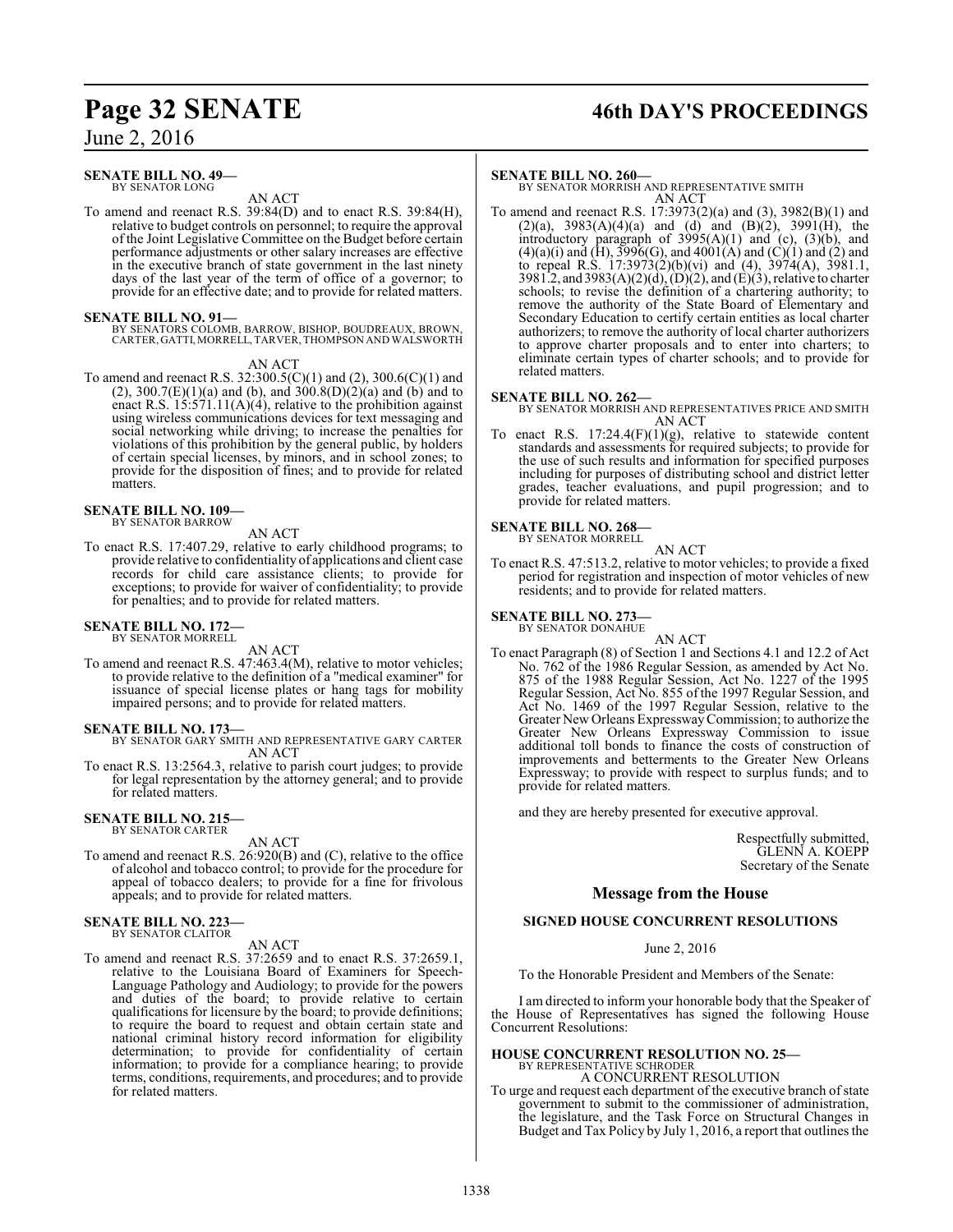# **46th DAY'S PROCEEDINGS Page 33 SENATE**

# June 2, 2016

initiatives the department will take to ensure a more efficient operation for Fiscal Year 2016-2017 and beyond.

# **HOUSE CONCURRENT RESOLUTION NO. 39—** BY REPRESENTATIVE HODGES

A CONCURRENT RESOLUTION

To continue the Comite River Diversion Canal Project Task Force that was created pursuant to House Concurrent Resolution No. 51 of the 2014 Regular Session of the Legislature of Louisiana and continued by House Concurrent Resolution No. 66 of the 2015 Regular Session of the Legislature of Louisiana to study and make recommendations on actions necessary to complete the construction of the Comite River Diversion Canal Project.

# **HOUSE CONCURRENT RESOLUTION NO. 77—** BY REPRESENTATIVE MONTOUCET

A CONCURRENT RESOLUTION

To urge and request the Department of Health and Hospitals to evaluate and report on select healthcare delivery models for improving management of care before releasing its next request for proposals to procure Medicaid managed care services.

- **HOUSE CONCURRENT RESOLUTION NO. 79—**<br>BY REPRESENTATIVES EDMONDS, ADAMS, AMEDEE, BACALA, BAGIEY, BAGNERIS, COUSSAN, EMERSON, FALCONER, LANCE<br>HARRIS, HOFFMANN, HORTON, JACKSON, MIKE JOHNSON, LEBAS, LEGER, LYONS, PEARSON, AN
- To urge and request the Louisiana State Law Institute to study the laws regarding adoptions and adoption incentives in Louisiana and to submit a written report of its findings with recommendations relative to establishing consistent and specific procedures and laws for all types of adoption to address abuse of incentives in the adoption process in Louisiana.

**HOUSE CONCURRENT RESOLUTION NO. 87—** BY REPRESENTATIVES HOFFMANN, BAGLEY, COX, HORTON, JACKSON, AND POPE A CONCURRENT RESOLUTION

To urge and request the Department of Health and Hospitals to study whether the effects of an abortion induced with drugs or chemicals can be reversed, and to report findings and recommendations concerning this matter to the legislative committees on health and welfare.

## **HOUSE CONCURRENT RESOLUTION NO. 110—**

BY REPRESENTATIVE ROBBY CARTER A CONCURRENT RESOLUTION

To urge and request the Department of Wildlife and Fisheries, in cooperation with the Department of Natural Resources, to study the effects of certain withdrawals fromrivers and river segments in the natural and scenic river programand to report the findings to the House Committee on Natural Resources and Environment and the Senate Committee on Natural Resources.

**HOUSE CONCURRENT RESOLUTION NO. 118—** BY REPRESENTATIVE REYNOLDS AND SENATOR WALSWORTH A CONCURRENT RESOLUTION

To urge and request the Department of Environmental Quality to conduct environmental testing on the conditions present when munitions are disposed of by the process of open burning and open detonation, report results, and form a dialogue committee.

**HOUSE CONCURRENT RESOLUTION NO. 144**<br>BY REPRESENTATIVES STEVE CARTER, CARPENTER, DAVIS, EDMONDS, FOIL, HAVARD, HODGES, IVEY, JAMESL, JORDAN, MARCELLE, AND SMITH AND SENATORS ALARIO, APPEL, BARROW, BISHOP, BROWN, CLAITOR,

A CONCURRENT RESOLUTION

To express the sincere condolences of the Legislature of Louisiana upon the death of Mary Frey Eaton of Baton Rouge.

and asked that the President of the Senate affix his signature to the same.

> Respectfully submitted, ALFRED W. SPEER Clerk of the House of Representatives

The House Concurrent Resolutions contained herein were signed by the President of the Senate.

#### **Message from the House**

#### **SIGNED HOUSE BILLS AND JOINT RESOLUTIONS**

June 2, 2016

To the Honorable President and Members of the Senate:

I am directed to inform your honorable body that the Speaker of the House of Representatives has signed the following House Bills and Joint Resolutions:

# **HOUSE BILL NO. 39—** BY REPRESENTATIVE PEARSON

AN ACT

To amend and reenact R.S. 11:2072(A) and (B)(1) and to enact R.S. 11:2072(C), relative to the maximum benefits for certain members of the Registrars of Voters Employees' Retirement System; and to provide for related matters.

#### **HOUSE BILL NO. 53—**

BY REPRESENTATIVE FOIL

AN ACT To amend and reenact R.S. 11:1938(F)(2), relative to Deferred Retirement Option Plan accounts of members of the Parochial Employees' Retirement System; to provide with respect to the investment of funds in such accounts; to provide with respect to the rate of interest credited to such accounts; and to provide for related matters.

# **HOUSE BILL NO. 78—** BY REPRESENTATIVE PEARSON

AN ACT

To enact R.S. 42:1124.2.1(A)(4), relative to financial disclosure; to require certain public employees in specified positions with state and statewide retirement systems to file financial disclosure statements; to provide for penalties; and to provide for related matters.

**HOUSE BILL NO. 135—** BY REPRESENTATIVES TERRY LANDRY AND SMITH AN ACT

To enact R.S. 46:56.1, relative to records of persons prohibited from possessing firearms; to provide relative to determinations which would prohibit persons frompossessing, shipping, transporting, or receiving firearms pursuant to state and federal law; to require the submission of certain records to the Louisiana Supreme Court; to provide that the release of such information does not violate patient confidentiality; and to provide for related matters.

#### **HOUSE BILL NO. 144—**

BY REPRESENTATIVE GREGORY MILLER

AN ACT To amend and reenact R.S. 42:1124(E) and 1124.2(E), relative to personal financial disclosure; to remove provisions requiring an affidavit; to provide for a certification; and to provide for related matters.

#### **HOUSE BILL NO. 198—**

BY REPRESENTATIVES PYLANT AND MACK AN ACT

To enact R.S. 24:202(A)(24) and (25), relative to the council of the Louisiana State Law Institute; to provide for the ex officio membership of the council; and to provide for related matters.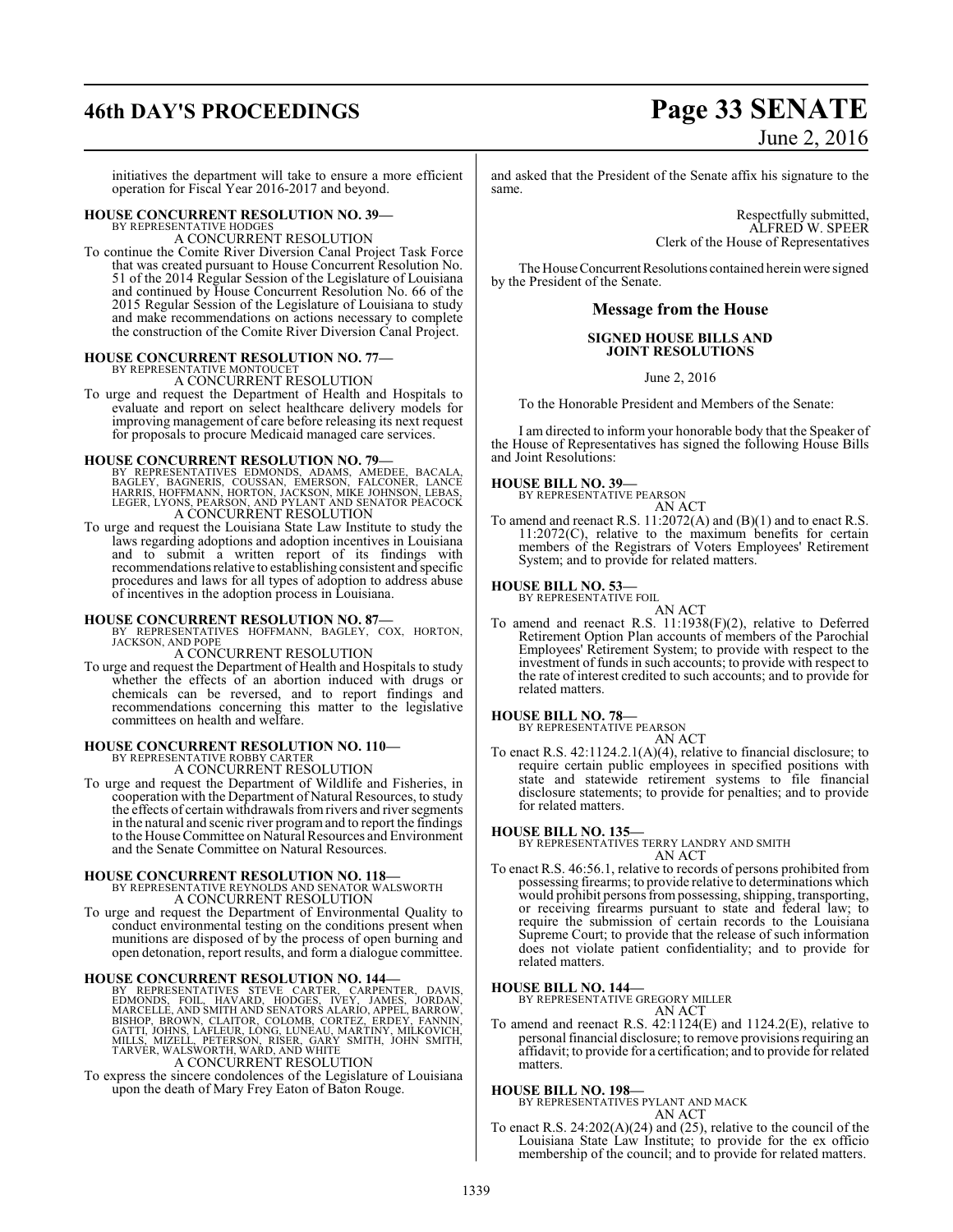#### **HOUSE BILL NO. 209—**

BY REPRESENTATIVE CHAD BROWN AN ACT

To repeal R.S. 37:1977, relative to scrap metal recyclers; to remove the applicable sunset provision.

# **HOUSE BILL NO. 292—** BY REPRESENTATIVE HALL

AN ACT

To enact Chapter 6-A of Title 8 of the Louisiana Revised Statutes of 1950, to be comprised of R.S. 8:411 through 418, relative to abandoned cemeteries; to provide for definitions; to provide for an abandoned cemetery sales and management license application procedure; to provide for fees; to authorize licensees; to regulate the operation of abandoned cemeteries; to enumerate certain powers of the Louisiana Cemetery Board; to regulate the use of prison labor; to provide for limited liability; to provide for inadvertent discovery of unknown graves; to provide for effectiveness; and to provide for related matters.

# **HOUSE BILL NO. 431—** BY REPRESENTATIVE CARMODY

AN ACT To amend and reenact R.S.  $45:1177(A)(2)$ , relative to the Public Service Commission; to increase certain quarterly fees with respect to common and contract motor carriers and public utilities; to provide for effectiveness; and to provide for related matters.

#### **HOUSE BILL NO. 459—**

BY REPRESENTATIVE DANAHAY AND SENATOR WALSWORTH A JOINT RESOLUTION

Proposing to amend Article XI, Section 5 of the Constitution of Louisiana, to provide relative to registrars of voters; to provide that the manner of appointment of registrars is as provided by law; to require the qualifications for registrars to be provided by law; to provide for submission of the proposed amendment to the electors; and to provide for related matters.

# **HOUSE BILL NO. 464—** BY REPRESENTATIVE BISHOP

AN ACT

To amend and reenact R.S. 30:560(B) and (C) and 706 and to enact R.S. 30:560(D), relative to pipelines; to provide relative to pipeline safety inspection fees for certain pipelines; to provide relative to the amounts and imposition of such fees; and to provide for related matters.

#### **HOUSE BILL NO. 471—**

BY REPRESENTATIVE DANAHAY AND SENATOR WALSWORTH AN ACT

To amend and reenact R.S. 18:52, relative to the office of registrar of voters; to provide qualifications for registrars of voters and applicants for the office of registrar of voters; to provide definitions; and to provide for related matters.

#### **HOUSE BILL NO. 518—**

BY REPRESENTATIVE BROADWATER AN ACT

To enact R.S. 44:4(51), relative to information regarding the fitness of a person to receive or to continue to hold a certificate issued by the Board of Examiners of Certified Shorthand Reporters; to exempt from the Public Records Law certain records of the board concerning the fitness of a person to receive or to continue to hold a certificate; and to provide for related matters.

# **HOUSE BILL NO. 579—** BY REPRESENTATIVE ROBERT JOHNSON

AN ACT

To enact R.S. 37:3083(1)(f), relative to nutrition services; to authorize a licensed dietitian or nutritionist to directly order dietary plans; to authorize a licensed dietitian or nutritionist to directly request laboratory tests; and to provide for related matters.

# **Page 34 SENATE 46th DAY'S PROCEEDINGS**

#### **HOUSE BILL NO. 585—**

BY REPRESENTATIVE BROADWATER AN ACT

To enact R.S.24:55(D)(3) and R.S. 49:76(D)(3), relative to lobbying; to provide relative to reporting; to provide for prohibitions; to provide for penalties; and to provide for related matters.

**HOUSE BILL NO. 595—** BY REPRESENTATIVE ROBERT JOHNSON

AN ACT

To amend and reenact R.S. 40:1223.3(3), relative to dietetics and nutrition practice; to authorize the use of telehealth technology to provide nutrition services; and to provide for related matters.

# **HOUSE BILL NO. 756—** BY REPRESENTATIVE ABRAMSON

AN ACT

To enact R.S. 47:1520.2, relative to refunds from the Department of Revenue; to require the electronic filing of certain refund claims; to provide with respect to the authority of the secretary; to provide for certain requirements; to provide for certain exceptions; to provide for applicability; to provide for an effective date; and to provide for related matters.

**HOUSE BILL NO. 784—**<br>BY REPRESENTATIVES ABRAMSON, BROADWATER, DAVIS,<br>DEVILLIER, DWIGHT, HORTON, HUVAL, IVEY, JAY MORRIS, JIM<br>MORRIS, AND THIBAUT

AN ACT

To amend and reenact R.S. 39:101(A)(1), 102(B), and 111 and to enact R.S. 39:105, relative to capital outlay; to provide with respect to the submission ofthe capital outlay budget; to provide for revisions; to provide relative to the contents of a capital outlay budget request; to require the resubmission of applications of certain capital outlay budget requests; to require local match information in capital outlay budget requests; to require certain information to be annually reported to the Joint Legislative Committee on Capital Outlay; to provide for certain requirements; and to provide for related matters.

#### **HOUSE BILL NO. 898—**

BY REPRESENTATIVE GREGORY MILLER AN ACT

To amend and reenact R.S. 18:1505.2(I)(6), relative to the use of campaign funds; to redefine the term "motor vehicle" for purposes of the prohibition on the purchase of motor vehicles with campaign funds; and to provide for related matters.

# **HOUSE BILL NO. 900—** BY REPRESENTATIVE LEOPOLD

AN ACT To amend and reenact R.S. 30:2011(D)(22)(b) and (c) and (25),  $2014(D)(4)$  and  $(5)$ ,  $2195(B)$ ,  $2351.59(C)(1)(a)$  and  $(b)$ ,  $(2)$ , and (3), and to enact R.S. 30:2014(D)(6), relative to fees collected by the Department of Environmental Quality; to authorize an increase of fees paid to the Department of Environmental Quality; to authorize an increase of fees paid for accreditation by commercial laboratories; to authorize and increase in fees paid for certain reviews of immovable property; to authorize a fee for requesting a declaratory ruling; to authorize an increase for underground storage tank fees; to authorize an increase in fees deposited into the Lead Hazard Reduction Fund; and to provide for related matters.

#### **HOUSE BILL NO. 1093—**

BY REPRESENTATIVE IVEY AN ACT

To amend and reenact R.S. 24:513(C)(1), relative to reports made by the legislative auditor regarding public retirement systems; to provide relative to the content ofsuch reports; and to provide for related matters.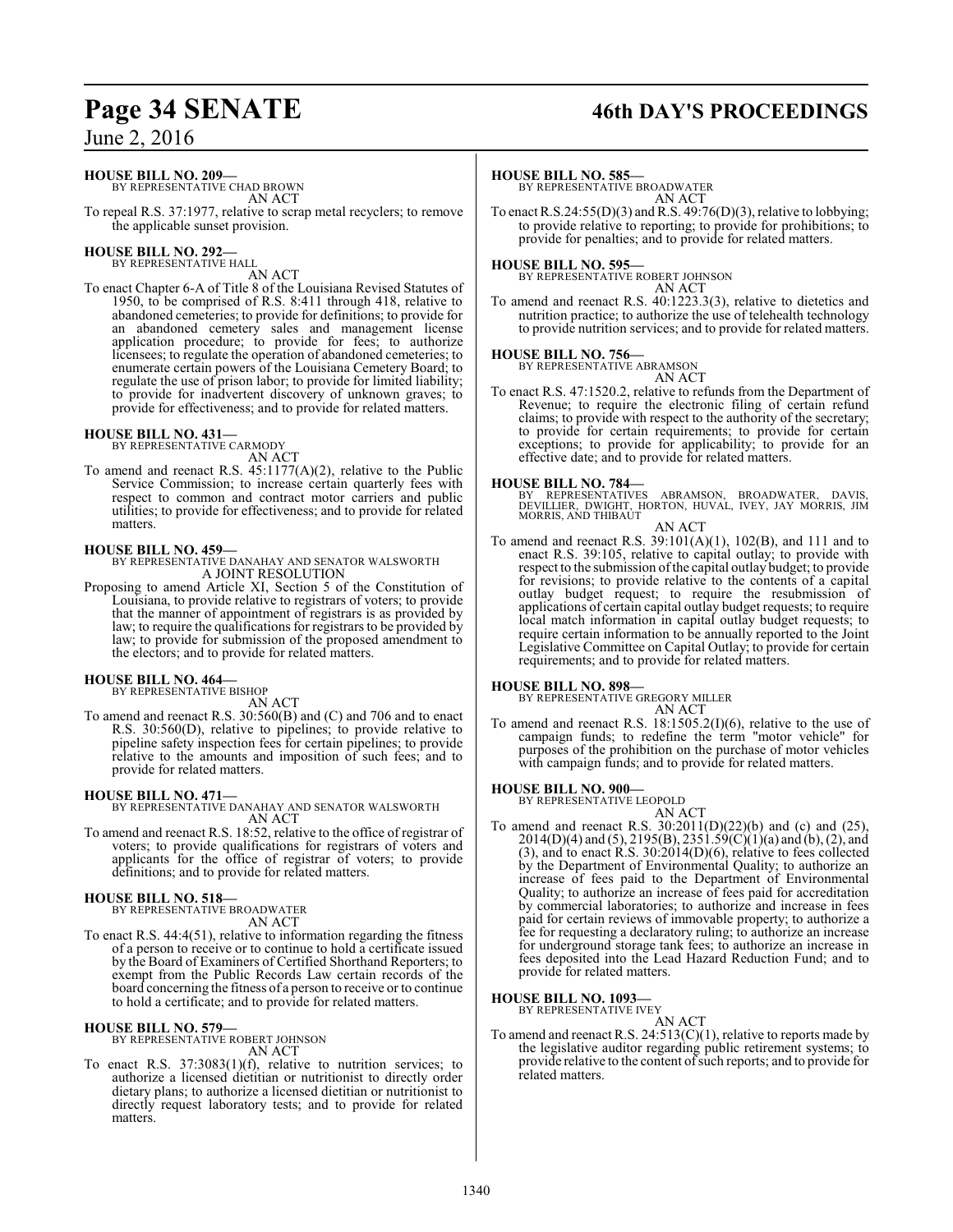# **46th DAY'S PROCEEDINGS Page 35 SENATE**

# June 2, 2016

#### **HOUSE BILL NO. 1103—**

BY REPRESENTATIVE STOKES AN ACT

To amend and reenact R.S. 47:103(D), relative to the individual income tax return; to provide the requirements for a request for an extension of time to file the return; and to provide for related matters.

## **HOUSE BILL NO. 1155— (Substitute for House Bill No. 176 by**

**Representative Hodges)**<br>BY REPRESENTATIVES HODGES, ADAMS, AMEDEE, BACALA,<br>BAGLEY, BAGNERIS, BARRAS, BERTHELOT, BROADWATER, TERRY<br>BROWN, CARMODY, COUSSAN, COX, DAVIS, DEVILLIER, FALCONER,<br>GAROFALO, GISCLAIR, GUINN, HAVARD,

AN ACT

To enact R.S. 40:1379.3.2, relative to concealed handgun permits; to provide for the issuance of temporary concealed firearms permit; to authorize the temporary carrying of a concealed handgun without a permit for persons who have obtained a domestic abuse protective order; to provide for applicability; to provide for the application process; to provide relative to the effects of obtaining such a permit; to provide for time limitations; to provide relative to the payment of a fee; to provide for rulemaking; and to provide for related matters.

#### **HOUSE BILL NO. 1157— (Substitute for House Bill No. 761 by Representative Stokes)** BY REPRESENTATIVE STOKES

AN ACT

To amend and reenact R.S. 46:442 and to enact R.S. 46:437.4(A)(4), relative to review of healthcare provider claims within the Medicaid program; to provide for reimbursements issued by the Department of Health and Hospitals pursuant to certain provider claims; to provide relative to recoupment of provider claim payments; to authorize re-filing of claims in certain circumstances; and to provide for related matters.

#### **HOUSE BILL NO. 68—**

BY REPRESENTATIVES BACALA AND BERTHELOT AN ACT

To amend and reenact R.S. 9:2603(B)(4)(a) and R.S. 14:79(A)(1)(b), relative to electronic signatures; to provide for the use of electronic signatures on petitions for certain protective orders and restraining orders; and to provide for related matters.

**HOUSE BILL NO. 123—** BY REPRESENTATIVE PIERRE AND SENATORS BARROW, BOUDREAUX, BROWN, LUNEAU, AND MILLS AN ACT

To amend and reenact R.S. 40:1137.3(B) and (E)(2), relative to entities in possession of automated external defibrillators; to repeal a requirement that such entities provide certain notification to the Department of Health and Hospitals; to require that each high school have an automated external defibrillator on its premises; to provide for enforceability; and to provide for related matters.

**HOUSE BILL NO. 145—** BY REPRESENTATIVES MORENO, ADAMS, ANDERS,BAGLEY,BOUIE, CHAD BROWN, CARMODY, GARY CARTER, STEVE CARTER,<br>CHANEY,COX,DAVIS,EDMONDS,EMERSON,FALCONER,GAINES,<br>GISCLAIR, GLOVER, HALL, HILFERTY, HODGES, HOFFMANN,<br>HORTON,HOWARD,JACKSON,JAMES,JEFFERSON,JENKINS,MIKE<br>JOHNSON,TERRY LANDRY, AND ZERINGUE

#### AN ACT

To enact R.S. 23:291.1, relative to the employment of certain persons; to provide for the issuance of a permanent and a temporary certificate of employability under certain conditions; to provide for revocation of certificates of employability; to prohibit certain causes of action under certain circumstances; to provide for applicability to certain forms of liability; and to provide for related matters.

#### **HOUSE BILL NO. 150—**

BY REPRESENTATIVE TALBOT AN ACT

To amend and reenact R.S. 9:133 and to enact Civil Code Article 1493.1, relative to forced heirship; to provide relative to children conceived through gamete donation; to provide relative to inheritance rights; to provide for exceptions; and to provide for related matters.

**HOUSE BILL NO. 197—** BY REPRESENTATIVE PYLANT

AN ACT

To enact R.S. 14:91.15, relative to offenses affecting health of minors; to create the crime of unlawful operation of an unlicensed child day care center; to provide definitions; to provide criminal penalties; and to provide for related matters.

#### **HOUSE BILL NO. 241—**

BY REPRESENTATIVE ZERINGUE

AN ACT To amend and reenact R.S. 9:1103, R.S. 30:961(G)(3), 2000.11(E), 2459(A) and (D), 2460(A)(14), R.S. 35:411(A), (B), and (E), R.S. 38:100(introductory paragraph), 106(A)(2)(introductory paragraph) and (B), 111, 112, 213(D), 214(B), 218(B), 221(F),  $225(A)(2)$ , (D)(2)(b), (F), 226, 301(B), 301.1(A), (B), and (C), 306(C), 313(B)(2), 315, 329.6(H), 330.1(C)(2)(c) and (3)(a), 3097.4(A)(9), R.S. 39:99.29(A), 366.3(1), 2202(1), (3), (5), and (6), R.S. 48:264.1(B), and R.S. 56:301.10(E)(3), 425(E),  $427.1(C)$ ,  $494(E)(3)$  and  $2011(E)$ , to enact R.S. 49:214.6.2(D)(8), and to repeal R.S.  $49:214.6.2(C)(4)$ , relative to the Coastal Protection and Restoration Authority Board; to change certain references to the "Office of Coastal Protection and Restoration" to "Coastal Protection and Restoration Authority"; to change certain references to the "Office of Coastal Protection and Restoration" to the "Coastal Protection and Restoration Authority Board"; to make technical corrections to references to the "executive director", the "chair", the "chairman"; to make other technical corrections; to provide for the utilization of certain services provided by the Department of Natural Resources; and to provide for related matters.

#### **HOUSE BILL NO. 245—**

BY REPRESENTATIVES MARCELLE AND CARPENTER AND SENATOR COLOMB

AN ACT

To amend and reenact R.S. 32:8(A)(3) and (B) and to enact R.S. 32:429.4 and R.S. 47:1676(L), relative to monies owed to the office of motor vehicles; to authorize the office of motor vehicles to enter into installment agreements with persons for payment of outstanding fines, penalties, and fees; to authorize the office of motor vehicles to register motor vehicles and issue driving privileges to persons during the term of such installment agreements; to authorize the promulgation of rules and regulations; to provide for definitions; to authorize third parties to administer such installment agreements; to authorize a third party to charge and collect certain fees for the administration of such installment agreements; to provide for an effective date; and to provide for related matters.

#### **HOUSE BILL NO. 685—**

BY REPRESENTATIVE WHITE AN ACT

To amend and reenact R.S.  $32:408(B)(2)(a)(ii)$  and to enact R.S. 32:408(B)(8), relative to test results submitted to the office of motor vehicles; to provide for the electronic submission of the driving skills test to the office of motor vehicles; to remove a requirement identifying the vehicle used in the driving skills test; and to provide for related matters.

#### **HOUSE BILL NO. 704—**

BY REPRESENTATIVE HAVARD AN ACT

To amend and reenact R.S. 32:387(A), relative to special permits for travel on the state's highways; to authorize vehicles issued special permits by the Department of Transportation and